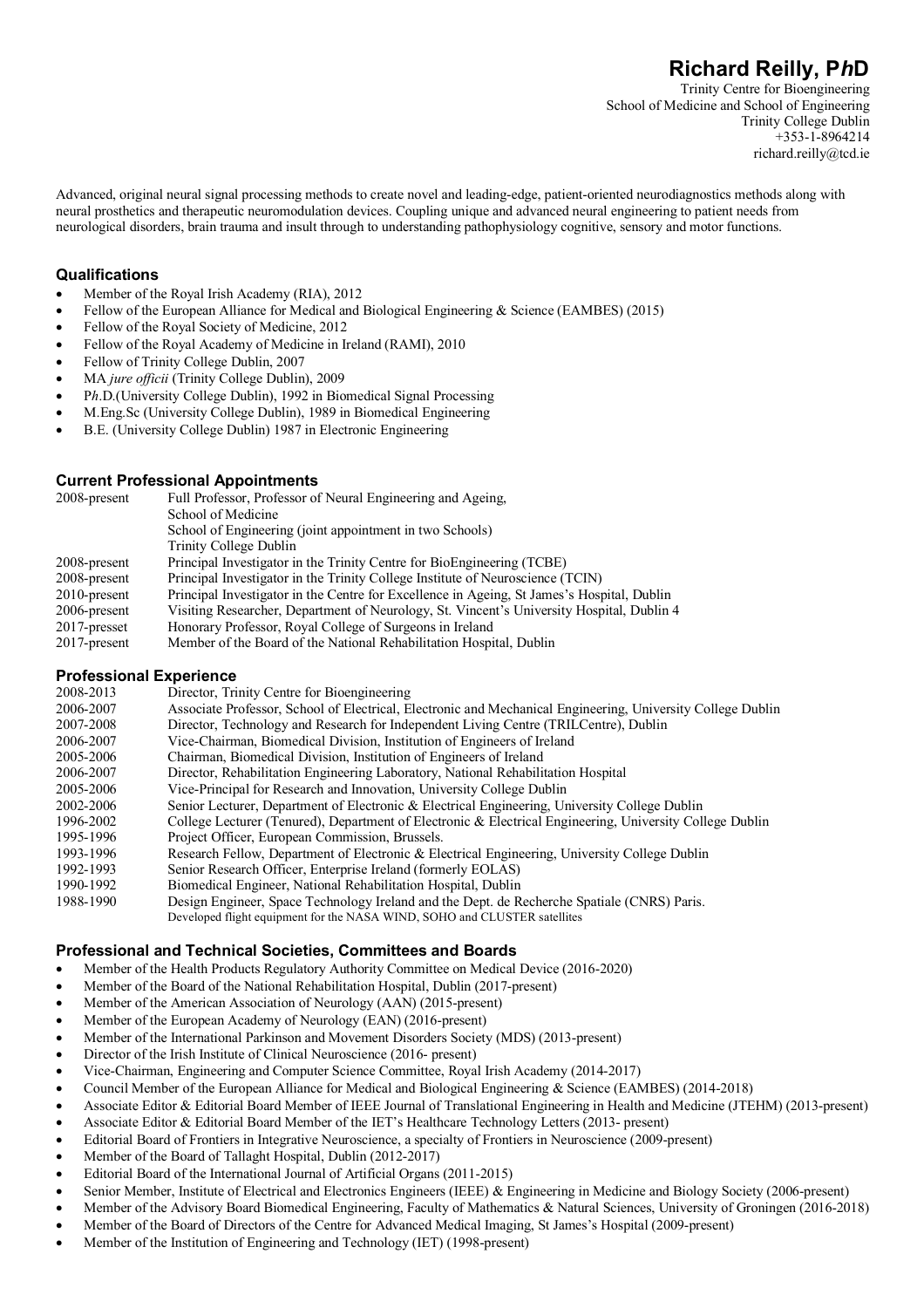- Member of the Institution of Engineers of Ireland (Engineers Ireland) (1988-present)
- Member of the Biomedical Engineering Society (BMES) (2008-present)
- Council member of European Society for Engineering and Medicine (ESEM) (2008-2015)
- President of the European Society of Engineering and Medicine (ESEM) (2011-2015)
- Member of International Neuromodulation Society and Neuromodulation Society of the United Kingdom and Ireland (2010-present)
- Member of the Society of Neuroscience (SFN) (2010-present)
- Member of the Irish Institute of Clinical Neuroscience (IICN) (2008-present)
- Member Management Committee, CPD and Education for Clinical and Biomedical Engineers, Engineers Ireland (2006-2010)
- Member, Executive Management Committee, Trinity Centre for Bioengineering (TCBE) (2008 present)
- Member, Executive Management Committee, Trinity Institute for Neuroscience (TCIN) (2009 present)
- Member, UCD-TCD Innovation Academy Executive Board (2010- 2013)
- Assistant Editor of the IEEE Transactions on Neural Systems and Rehabilitation Engineering (1999-2003)
- Member of Council, Institution of Engineers of Ireland, (2003–2004, 2004–2005 and 2005-2006)
- Founder Member of the Clinical Engineering Voluntary Registration Board, Engineers Ireland (2006-2010)
- Vice-Chairman, Biomedical Division, Institution of Engineers of Ireland (2003-2004 and 2004–2005)
- Chairman, Biomedical Division, Institution of Engineers of Ireland (2005-2006)
- Reviewer for journal including *Journal of Neural Engineering, Scientific Reports, PlosOne, Frontiers in Neuroscience, Frontiers in BioEngineering, IEEE Transactions on Biomedical Engineering, IEEE Transactions on Neural Systems and Rehabilitation Engineering, , IEEE Transaction on Multimedia, Physiological Measurement, IEEE Transactions on Industrial Electronics, Engineering in Medicine and Biology Magazine, International Journal of Circuit Theory and Application, IEE Journal Electronic Letters, Medical and Biological Engineering and Computing, IEE Proceedings Vision, Image & Signal Processing, IEEE Transactions on Knowledge and Data Engineering, IEEE Transactions on Information Technology in Biomedicine, IEEE Press, ESEM Technology and Health Care, Journal of Neuroscience, Journal of Applied Signal Processing, EURASIP Journal of Applied Signal Processing, Pattern Recognition, European Journal of Neurology, Wiley Publishers.*
- Grant reviewer for *Swiss National Science Foundation, US Alzheimer's Association, Agence Researche France, Parkinson's Disease Society (UK), Enterprise Ireland, Chief Scientist Office-Scottish Government, European Research Council, The US Alzheimer's Association.*
- External Examiner for *the Technical University of Eindhoven, Technical University of Twente, Delft Technical University, The University of Groningen, Universitat de Barcelona, University of Vic-Central University of Catalonia*, *The Dublin Institute of Technology*
- PhD External Examiner for the *Czech Technical University in Prague (2010), Universitat Politechnica de Valencia (2009), Ecole Polytechnique Federale de Lausanne EPFL (2008, 2012), Queens University, Belfast (2007, 2012), University of Ulster (2009, 2017), Universitat of Barcelona (2005, 2016), University of Cape Town (2003, 2015), Dublin City University (2005, 2002 and 2005), University of Groningen (2015)*.

# **Research Focus**

Neural engineering for diagnostic prediction of the human physiological and cognitive state. Advanced, original neural signal processing methods to create novel and leading-edge, patient-oriented neurodiagnostics methods but also neural prosthetics and neuromodulation devices. Analysis of human sensory and multisensory integration processes using high density electrophysiological analysis and multimodal fusion of information for neurological diagnosis and assessment. Research targeted a better understanding of the underlying pathophysiology of sensory and cognitive processing.

# **Research Funding**

Competitively awarded **€10,033,075** for research as Principal Investigator, with **€2,598,184** in the past 5 years. These funds have been obtained from national and international agencies. Competitively awarded **€2,495,726** as Co-Investigator. Competitively awarded **€5,600,000** as Director of Research and a Principal Investigator as infrastructural funds for advanced PhD educational program. Competitively awarded **€15,000,000** (IDA+Intel) as the Founding Director and a Principal Investigator of the TRIL Centre for research into ageing.

## **Current research project funding:**

- IBM Faculty Award "Cognitive Computing to Predict Speech Perception in Paediatric Cochlear Implant Users" \$40,000 (2017-2018)
- Health Research Board and Dystonia Ireland "Temporal Discrimination Threshold as an endophenotype in adult onset primary Dystonia" €427,706 (2013-2018) co-PI with Prof Michael Hutchinson
- Cochlear Research and Development Ltd "Neurophysiological based objective measures of speech perception in Cochlear Implant users" €120,000 (2014-2017)
- Enterprise Ireland "Development of a system to objectively and longitudinally assess adherence to respiratory medications" co-PI with Prof Richard Costello. €122,457 (2016-2018)
- "Postural Instability as an Endophenotype for early Dysfunction and Decline" Irish Research Council and Novartis, €95,000 (2017-2020)
- "Wearable neuromodulation: a noninvasive neural stimulation therapy for movement disorder patients" EIT-Health Innovation by Ideas, €140,000 Proposal ID: 17031 (2017-2019)
- Health Research Board " Multimodal Cardiovascular Modelling for Predicting and Preventing Disability in The Irish Longitudinal Study on Ageing" €370,000 (2017-2021)

Current research grants in review:

- "Mood disorder in patients with cervical dystonia and their unaffected siblings", Dystonia Medical Research Foundation, €110,000
- "Temporal discrimination in musicians & musician's dystonia: physiological, familial & environmental factors", Wellcome Trust, €1,033,414.00

## **Scientific peer reviewed Publications**

427 peer reviewed publications: International peer reviewed Journal Papers – 130; Editorials – 2; Booked Edited – 2; Book Chapters – 12; International Peer-review Conference Papers – 195; National Peer-Review Conference Papers – 102; Patents – 3.

## **Indices**

H-index: 40 Citations: 7475 i10-index: 126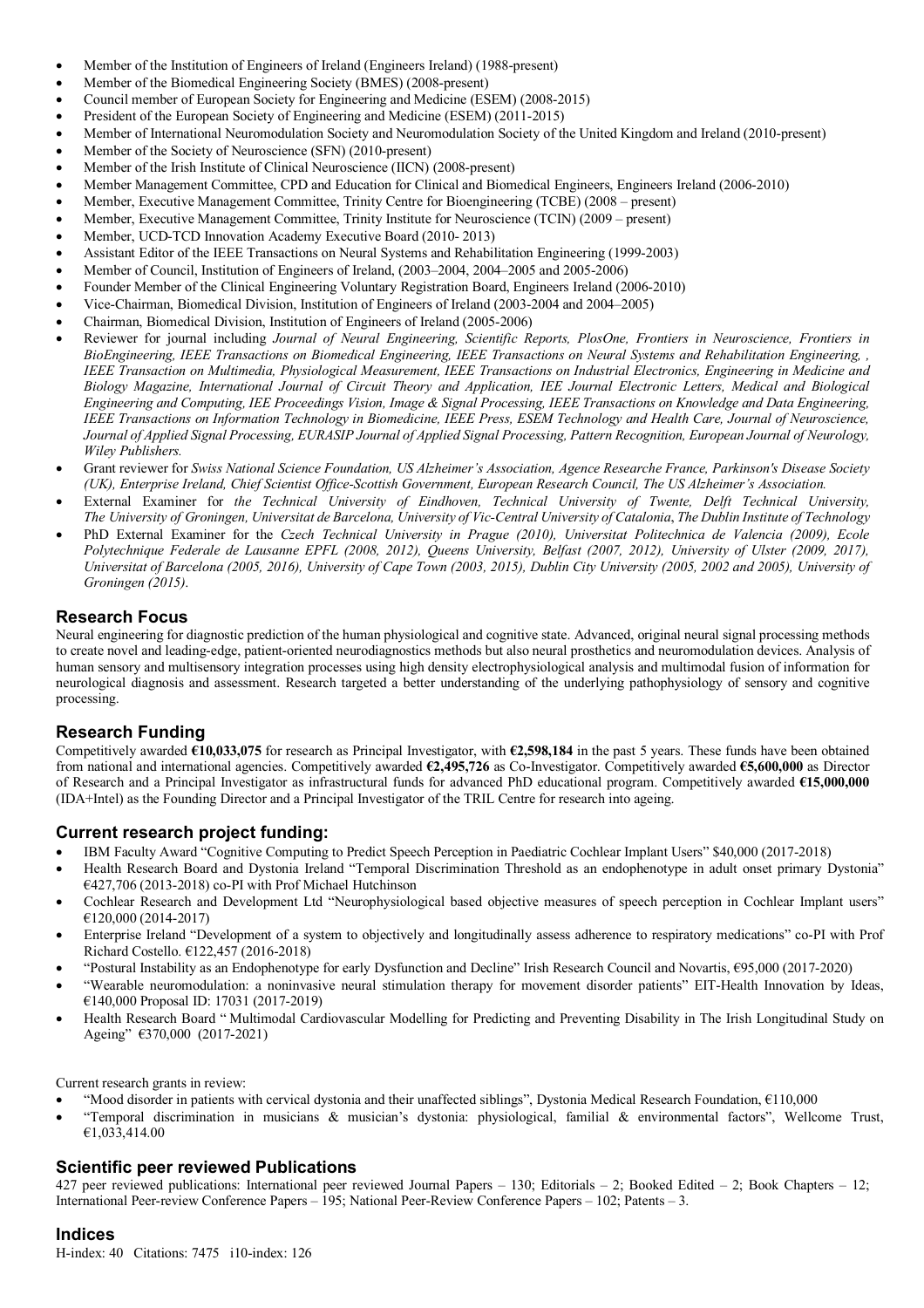# **Conference Organisation Activities**

*Note that only major activities related to major conference events are listed.*

- 1. Scientific Committee of the conference of the *European Medical and Biological Engineering Conference* (EMBEC) and the *Nordic-Baltic Conference on Biomedical Engineering and Medical Physics* (NBC), in Tampere, Finland, in June 2017
- 2. Associate Editor, *7th International IEEE EMBS Conference on Neural Engineering*, Montpellier, France April 2015
- 3. Track chair of Neurological disorders and clinical neurophysiology of Neural and Rehabilitation Engineering for *IEEE-EMBS 35th Annual International Conference*, 2013, Osaka.
- 4. Program Committee member for the *IASTED International Conference on Biomedical Engineering* (BioMed 2012), Innsbruck, 2012
- 5. Scientific Committee of the *Irish Gerontology Society*, 59th Annual Meeting, Dubin, 2011
- 6. Technical Program Committee member, *IEEE-EMBS 33rd Annual International Conference*, Boston, USA, 2011
- 7. Program Committee member, Irish Machine Vision and Image Processing Conference (IMVIP), September 2011, Dublin, 2011
- 8. Track Co-chair of the clinical neural engineering*, 5th International IEEE-EMBS Conference on Neural Engineering*, Cancun, Mexico, 2011 9. Technical Program Committee member, *Irish Signals and Systems Conference* (ISSC), Dublin 2011
- 
- 10. Track chair and Technical Program Committee member, *Bioengineering in Ireland*, 16th Annual Conference, January 2010
- 11. Technical Program Committee member, IEEE-EMBS 32nd Annual International Conference, Buenos Aires, Argentina, 2010
- 12. Technical Program Committee member, IEEE-EMBS 31<sup>st</sup> Annual International Conference, Minneapolis USA, 2009
- 13. Technical Program Committee member, 4<sup>th</sup> International IEEE-EMBS Conference on Neural Engineering, Antalya, Turkey, 2009
- 14. Track Chair for IEEE Engineering, Medicine and Biology Conference 2008, August 2008
- 15. Scientific Publication and Organisation Program Committee member for EUSIPCO 2008, September 2008
- 16. Program Committee member, Irish Machine Vision and Image Processing Conference (IMVIP), September 2007, Maynooth, 2007
- 17. Technical Program Committee, IEEE-EMBS 29<sup>th</sup> Annual Internal Conference, Lyon, France, 2007
- 18. Technical Program Committee member, IEEE-EMBS 28<sup>th</sup> Annual International Conference, New York USA, 2006
- 19. Organisation Committee and Technical Program Committee member for the International Multisensory Research Forum (IMRF), 2006
- 20. Program Committee for 18th International Conference on Pattern Recognition, Aug 2006
- 21. Technical Program Committee member, 2nd International Conference on Neural Engineering, Washington, USA, 2005
- 22. Technical Program Committee member, IEEE-EMBS 27<sup>th</sup> Annual International Conference, Shanghai, China, 2005
- 23. Programme Committee for the 2006 Irish Machine Vision and Image Processing (IMVIP), September 2006
- 24. Co-chair and Scientific Organiser, International Conference AAATE, September 2003
- 25. Co-chair, Advances in Investigative and Clinical Diagnosis in Neurology, Dublin, January 2003
- 26. Technical Program Committee member, IEEE-EMBS 24th Annual International Conference, Houston, USA, 2002
- 27. Technical Program Committee member, IEEE-EMBS 23rd Annual International Conference, Istanbul, 2001
- 28. Program and Organisational Committee member Irish Signal and System Conference, June 2000
- 29. Member of the International program committee for the Biomedical Engineering Society/EMBS international conference, Atlanta, 1999.

## **Professional Honours, Awards and Fellowships**

- 1. IBM Faculty Award (2016)
- 2. Fellow of the European Alliance for Medical and Biological Engineering & Science (EAMBES) (2015)
- 3. Samuel Haughton Silver Medal, Royal Academy of Medicine in Ireland (2013)
- 4. Fellow of the Royal Society of Medicine (2012)
- 5. Member of the Royal Irish Academy (RIA), 2012
- 6. Fellow of the Royal Academy of Medicine in Ireland (RAMI), 2010
- 7. Fellowship of Trinity College Dublin (2009)
- 8. Intel Award for Innovation (2007)
- 9. Excellence in Neural Engineering Award from the IEEE Engineering in Medicine and Biology Society, US National Science Foundation and US Office of Naval Research (2005)
- 10. Fulbright Scholar Award 2004 (multisensory integration with the Cognitive Neuroscience & Schizophrenia Program at Nathan S. Kline Institute for Psychiatric Research, New York)
- 11. President's Research Fellowship for research into biomedical multisensory integration, University College Dublin. (2004/2005)
- 12. Invited Lecturer for the Institution of Electrical Engineers (IEE) the Silvanus P. Thompson lecturer for two years. This is a distinguished Lecture series, alongside the Faraday Lecture and is available to all IEE centres worldwide (1998-2000).
- 13. Bronze Medal, Royal Academy of Medicine in Ireland and Speaker Award at the Annual Bioengineering in Ireland Conference (1995).
- 14. National Hewlett Packard Design Award for Engineering and Science (1987): Monitoring dynamic pressure on the alveolar ridge during speech articulation.

# **Postgraduate Supervision**

Currently mentoring 3 postdoctoral fellows and supervising 6 PhD and 1 MSc researchers. Successfully supervised to completion 76 P*h*D/MSc and mentored 16 postdoctoral fellows.

## Current Graduate students

*Theme A (Active Implantable Devices)*

1. Waechter S. (2014-), P*h*D: Electrophysiological Objective Measures of Auditory Temporal Perception in Cochlear Implants Users

#### *Theme B (Neurophysiological Modelling and Control)*

- 2. Munteanu T. (2015-), P*h*D: Electrophysiological based studies into the pathophysiology of Freezing of Gait in Parkinson's Disease
- 3. Narasimham S. (2014-), P*h*D: Neuroimaging investigations of mid-brain functional activity in Dystonia
- 4. O'Keeffe C. (2016-), P*h*D: Postural Instability as an Endophenotype for early Dysfunction and Decline in Neurodevelopmental Disorders
- 5. O'Flatery E. (2016-2018), MSc: Neurophysiology of eye tracking younger cohorts

#### *Theme C (Neural Signal Processing and Neural Signal Processing with Application to Ageing)*

6. O'Higgins C. (2014-), P*h*D: Neuroimaging of Cancer-related fatigue (co-supervision with Prof. Walsh, School of Medicine).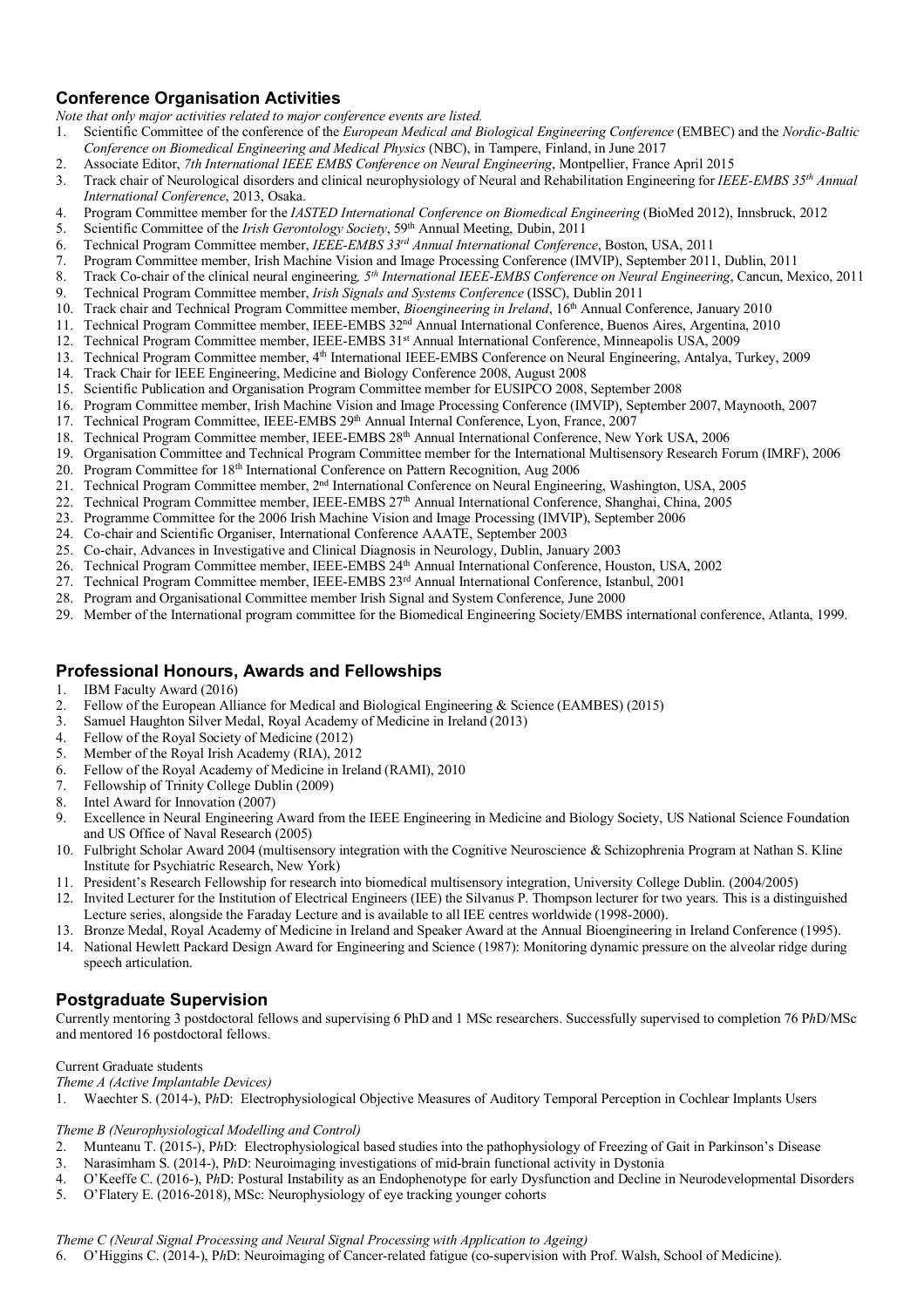7. Newman L. (2017-), P*h*D: Cerebral haemodynamics in an older population: relationship with ageing, disease and health behaviours (cosupervision with Prof. Kenny, School of Medicine).

#### **Former Graduate Students**

*Theme (Active Implantable Devices)*

- 1. Hablani S. (2016-), MSc: Electrophysiological Objective Measures of Fine Temporal Processing in Cochlear Implants Users
- 2. Sechler S (2015-2016), MSc: Electrophysiological Measures of Spatial Awareness in Cochlear Implants Users.
- 3. Lopez-Valdes A. (2012-2016), P*h*D: Electrophysiological Objective Measures of Auditory Spectral Perception in Cochlear Implants
- 4. Lau C. (2015-2016), MAI: Electrophysiological Measures of Speech Perception in Cochlear Implants Users.
- 5. McNamara, H. (2013-2014), MSc: Neuronal substrate of procedural memory: Ensemble investigation of rodent basal ganglia
- 6. Leijsen A. (2013-2014), MSc: Spectral Ripple Mismatch Negativity in Speech Perception in Cochlear Implants Users.
- 7. Krijser L. (2010-2011), MSc: Thin filament electrode design for deep brain recording
- 8. Van Dort M. (2010-2011), MSc: Closed loop recording and stimulation in implanted devices.
- 9. Lopez-Valdes A. (2011-2012), MSc: Mathematical processing of audio cues for improve hearing with cochlear implants
- 10. Chah E. (2007-2012), P*h*D: Mathematical processing of electrophysiology with applications to implanted electrodes
- 11. Steinemann, N (2011-2012), MSc: Mathematical modelling of head direction cells
- 12. Noor S, (2011-2012), MSc: Recording of hippocampal place cells in freely moving animals

*Theme (Neurophysiological Modelling and Imaging)*

- 8. Quinlivan B. (2013-2017), P*h*D: Neurophysiological Analysis of cortico-basal ganglia interactions in Dystonia
- 9. McDevitt N. (2013-2017), P*h*D: Electrophysiological analysis of Neurodevelopmental Disorders (co-PI Prof. Gallagher, Sch. of Med.).
- 10. Taboada L (2016-), MSc: Postural Instability as an Endophenotype for early Dysfunction and Decline in Neurodevelopmental Disorders
- 11. Birsanu D. (2016-), MSc: Electrophysiological based studies into the pathophysiology of Parkin and Parkinson's Disease
- 12. Sundararajan V. (2016-2017), MAI: Neuroimaging investigations of mid-brain functional activity in Dystonia
- 13. Fearon C. (2011-2016), P*h*D: Electrophysiological based studies into the pathophysiology of Freezing of Gait in Parkinson's Disease
- 14. Melis E. (2015-2016), MSc: Electrophysiological Connectivity analysis of Neuroimaging data from Neurodevelopmental Disorders
- 15. Killian O. (2015-2016), MSc: Neurophysiological Analysis of cortico-basal ganglia interactions in Dystonia
- 16. Baird E. (2015-2016), MAI: Electrophysiological Investigations into Freezing of Gait.
- 17. Narasimham S. (2014-2015), MSc: Electrophysiological investigations in Looming Stimuli and its relevance to movement disorders
- 18. Markicevic M (2014-2015), MSc: Neuroimaging of Cancer-related fatigue
- 19. Waechter S. (2013-2014), MSc: Neuroimaging during ambulation for a study of Freezing of Gait in Parkinson's Disease
- 20. Abdur R. (2013-2014), MSc: Electrophysiological investigations in Looming Stimuli and its relevance to movement disorders
- 21. Cheshire R. (2012-2013), MSc: Electrophysiological Investigations into Freezing of Gait.
- 22. Gallego, J. (2012-2013), MSc: Ambulatory neuroimaging of Freezing of Gait.
- 23. Anggraini, D. (2012-2013), MSc: Neuroimaging of interactions between motor and cognitive cognition.
- 24. McDevitt N. (2012-2013), MSc: Electrophysiological analysis of Autism Spectrum Disorder. (with Prof. Gallagher, School of Medicine).
- 25. Cosgrave N (2012-2023), MSc: Electrophysiological analysis of Autism Spectrum Disorder. (with Prof. Gallagher, School of Medicine).
- 26. Kiiski H. (2009-2012), P*h*D: Neurophysiological Assessment of cognitive impairment in multiple sclerosis.
- 27. Nolan H. (2008-2012), P*h*D: Multisensory Integration in the Vestibular System
- 28. Rueda-Delgado L. (2011-2012), MSc: Quantitative analysis of acute brain injury.
- 29. Bradley D. (2008-2012), P*h*D: Temporal Discrimination Threshold as an endophenotype in adult onset primary torsion dystonia
- 30. Meredith S. (2004-2011), P*h*D: Diffusion Imaging: A Fast Marching Approach to Tractography (with Dr. Kathleen Curran)
- 31. Power A. (2006-2011), P*h*D: Endogenous Auditory Spatial Attention in Auditory Cortex.
- 32. Sobolewski R. (2008-2011), MSc: An investigation of Cognitive Aging: an EEG study.
- 33. Nolan D (2009-2011), MSc: Analysis of the aortic valve dynamics using endolumenal measurements.
- 34. Cheung M (2010-2011), MSc: Assessment kinematic movement in fMRI.
- 35. Brennan C (2010-2011), MSc: Influence of dual tasking on gait variability
- 36. Browett G. (2009-2010), MSc: Artefact Rejection in movement based EEG Studies.
- 37. Moran R.C. (2004-2008), P*h*D: Neural Mass Models of the Electroencephalogram-a unifying framework.
- 38. Lalor E. (2004-2007), P*h*D: Neural Engineering Methods in Visual Neuroscience.
- 39. Greene B. (2003-2007), P*h*D: Quantification and Classification of Electrophysiological Seizure in the Neonate.
- 40. Kelly S. (2001-2005), P*h*D: Electrophysiological studies of the Human Attention System.
- 41. Smith R. (2003-2004), MEngSc: Signal Processing of EEG for Brain Computer Interfaces.
- 42. O'Dwyer M. (2003-2004), MEngSc: ECG Pattern Recognition using two level classifiers.
- 43. McCue M. (1998-2000), MEngSc: EMG Signal Analysis" (with Prof. Mark O'Malley)

*Theme (Neural Signal Processing and Neural Signal Processing with application to ageing)*

- 44. Taylor T. (2013-2017), P*h*D: Bioacoustic analysis of respiratory function
- 45. Rice A. (2016-2017), MAI: Neuroimaging of Cancer-related fatigue
- 46. McNulty J. (2016-2017), MAI: Bioacoustic analysis of respiratory function
- 47. Creagh A. (2015-), MSc: Gait as a window into cognitive function.
- 48. MacCartan T. (2015-2016), MSc: Bioacoutsic analysis of respiratory function.
- 49. Maguire F. (2015-2016), MSc: Gait as a window into cognitive function.
- 50. Holmes M. (2011-2015), P*h*D: Bioacoustic analysis of respiratory function.
- 51. Foran T. (2009-2015), P*h*D: Gait Analysis from triaxial accelerometry. (co-supervision with Prof. Kenny, School of Medicine).
- 52. Killane I. (2009-2014), P*h*D: Gait as a window into cognitive function.
- 53. Burke L. (2013-2014) MSc: Speech derived measures of cognitive impairment during chemotherapy
- 54. Newman L. (2013-2014), MSc: Neuroimaging of Cancer-related fatigue
- 55. Koller, S (2013-2014), MSc: Speech derived measures of cognitive impairment during chemotherapy
- 56. Killidil R. (2013-2014), MSc: Neuroimaging of Cancer-related fatigue
- 57. Rapcan V. (2007-2013), P*h*D: Speech and language processing in cognitive function assessment.
- 58. Hintze J. (2012-2013), MSc: Bioacoustic analysis of respiratory signals.
- 59. ASM Shamsul Arefin (2011-), MSc Quantitative EEG analysis of task induced epilepsy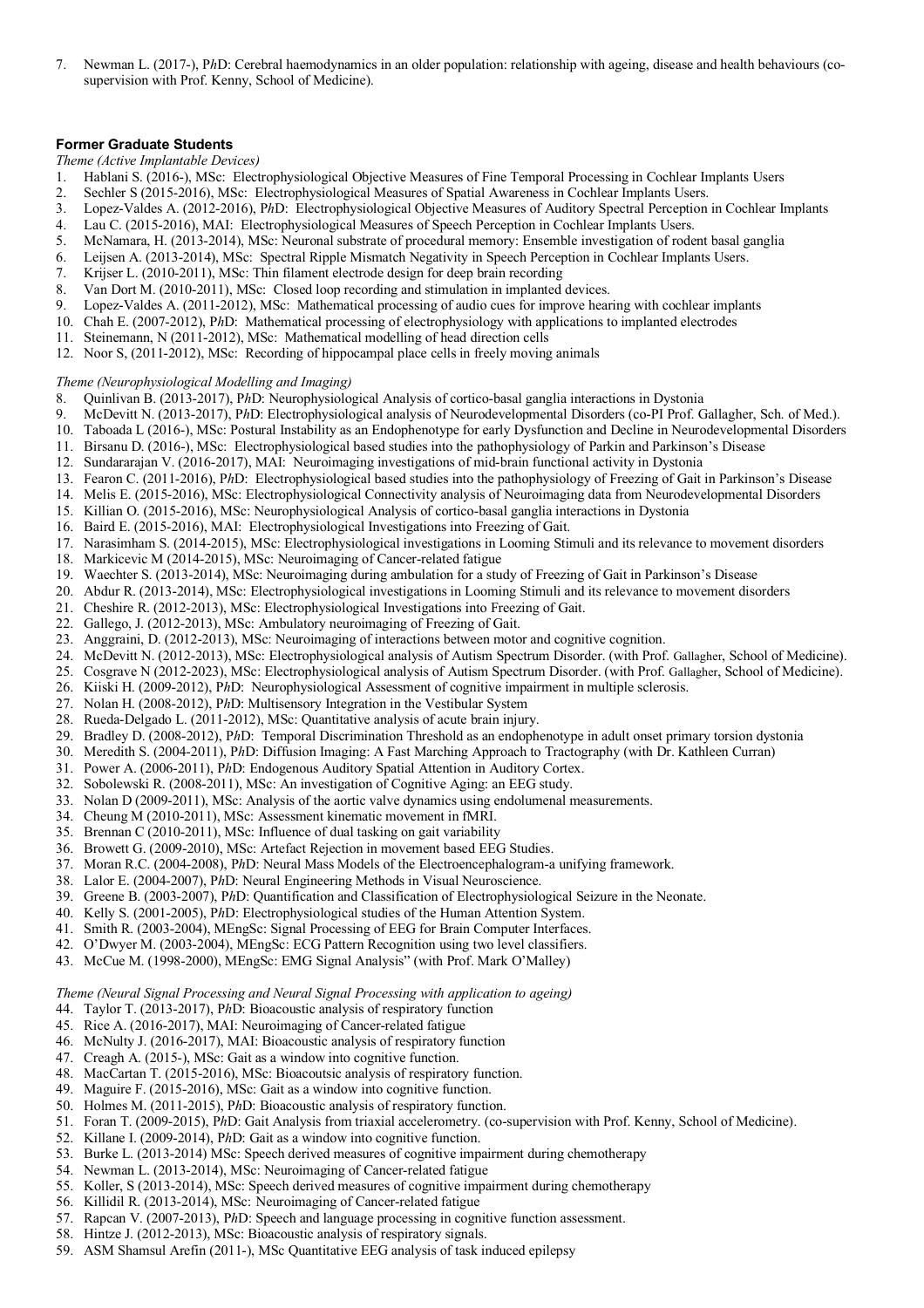- 60. Reynolds N., (2011-2012), MSc Diffusion Tensor Imaging of task induced epilepsy
- 61. Dabacan A. (2011-2012), MSc Temporal Discrimination Threshold Assessment in Dystonia
- 62. Fanning A. (2011-2012), MSc Temporal Discrimination Threshold Assessment in Dystonia
- 63. Mooney E. (2011-2012), MSc Tremor Assessment in Neurological Disorders.
- 64. Murphy C (2010-2011), MSc: Forced Oscillatory Measurements in Pulmonary Diseases
- 65. Pitorac D.M. (2008-2009), MSc: Automatically Adapting Mattress for the Prevention of Pressure Sores and Ulceration.
- 66. Lahart F. (2007-2008), MSc: Home based Stroke Rehabilitation.
- 67. Roche J. (2007-2008), MSc: Use of Abdominal Pressure for orthostatic tolerance in patients with autonomic failure.
- 68. Scanlon P. (2001-2005), P*h*D: Audio and Visual Features for Audio-Visual Speech Recognition.
- 69. Sharma P. (2000-2005), P*h*D: Face Detection with application to Video Segmentation.
- 70. Fox N. (2002-2005), P*h*D: Audio and Video based Person Identification.
- 71. Maguire C. (2003-2004), MEngSc: Automatic Classification for Vocal Pathology.
- 72. Gray M. (2002-2003), MEngSc: Video compression using for Wireless networks.
- 73. Kat Woon L. (2001-2003), MEngSc: Bluetooth based Video and Image Transmission.
- 74. McInerney S. (1999-2001), MEngSc: VLSI cores for Pattern Recognition applications.
- 75. Harper P. (1998-2000), MEngSc: Object Segmentation using Level Sets.
- 76. Bray D. (1998-1999), MEngSc: Abdominal Bowel Sounds" (with Dr Brendan McCormack)

## **Professional Directorships**

- Director, Irish Institute of Clinical Neuroscience (2017-2019)
- Scientific Advisor, Acton Capital (2016- to date)
- Director, European Biometrics Forum (2003-2011)
- Director, Technology and Research for Independent Living Centre (TRILCentre), Dublin (2006-2008)
- Director, Rehabilitation Engineering Laboratory, National Rehabilitation Hospital, Dublin 2006-2007
- Founder, Scientific Advisor and Non-executive Director non-executive, Voxpilot Ltd, Dublin and Voxpilot SA, Paris (2000-2009)

## **Invited keynotes, addresses, or other invited lectures/presentations in past 10 years**

- Centre for Neurology, University of Tuebingen, Germany, July 207
- New Developments in Cochlear Implant Technology, IET, Dublin, Feb 2017
- Assessing Cognition Function with Speech and Gait, Hospital Clinic, Barcelona July 2016
- "Can you hear me now?", Symposium hosted by the Electrical and Electronic division in association with IET, Dublin, Mar 2016
- Dept of Neurology, University Medical Centre Groningen, The Netherlands, Jan 2016.
- Institute fur Physiologie, RWTH Aachen, Germany, Dec 2015.
- Inaugural Lecture for the Program in Biomedical Engineering, Universitat de Barcelona, Sept 2015.
- Universitat de Vic, Universitat Central de Catalunya, April 2015
- Haughton Keynote Lecture at the 19th Annual Conference of the Bioengineering Section of the Royal Academy of Medicine in Ireland, January 2013
- 6th International Joint Conference on Biomedical Engineering Systems and Technology, BIOSTEC 2013, Barcelona, February 2013
- Invited to deliver international level-10 course on Active Implanted Devices and Systems at RomaTre University, Italy. June 2013
- 59th Annual Irish Gerontology Society Conference, Dublin, September 2011
- 3<sup>rd</sup> Annual Scientific Meeting of the Faculty of Pain Medicine, College of Anaesthetists of Ireland, Dublin February 2011
- International Workshop on Neuroimaging of Neurodegenerative Disorders, Montreal, November 2010.
- Technology and Dementia Seminar, Dublin October 2010
- 6<sup>th</sup> European Union Geriatric Medicine Society, September 2010
- European Meeting of the International Psychogeriatric Association, April 2008
- Engineers Ireland Annual Conference, Dublin, April 2007
- Universitat Politècnica de Cataluña, Spain, December 2006
- University of Alcala de Henares, Spain, June 2006
- The Nathan Kline Institute for Psychiatric Research, New York, March 2005
- Carnegie Mellon University, March 2005
- Universidad de Barcelona, Spain April 2005
- Universitat Pompeu Fabra, Barcelona, Spain April 2005
- Universidad de Sevilla, Spain May 2005
- New York University, October 2004
- Massachusetts General, Boston, September 2004
- Annual Engineers Ireland Conference Biomedical Session, "Translational Research can it influence Public Policy", April 2007.
- European Governmental Summit, Farmleigh House, Dublin, "Multimodal Biometrics", June 2004.
- Invited Lecturer for the 1998-2000 S.P.Thompson Touring Lecture. Based on my research work in signal processing, I was awarded by the Institution of Electrical Engineers (IEE) the Silvanus P. Thompson lecturer for 1998 - 2000. This is a distinguished Lecture series, alongside the Faraday Lecture and is available to all IEE centres worldwide.

## **Membership of Governmental Advisory Boards**

Acted in a professional capacity for several international and national bodies.

- Member of the Board of Tallaght Hospital, Dublin (2012-2016)
- Member of the Health Products Regulatory Authority Committee on Medical Device (2016-present)
- European Commission (2005, 2006, 2015,2015, 2016).
- External Reviewer of COST Action 275 Pattern Recognition for Biometrics Applications.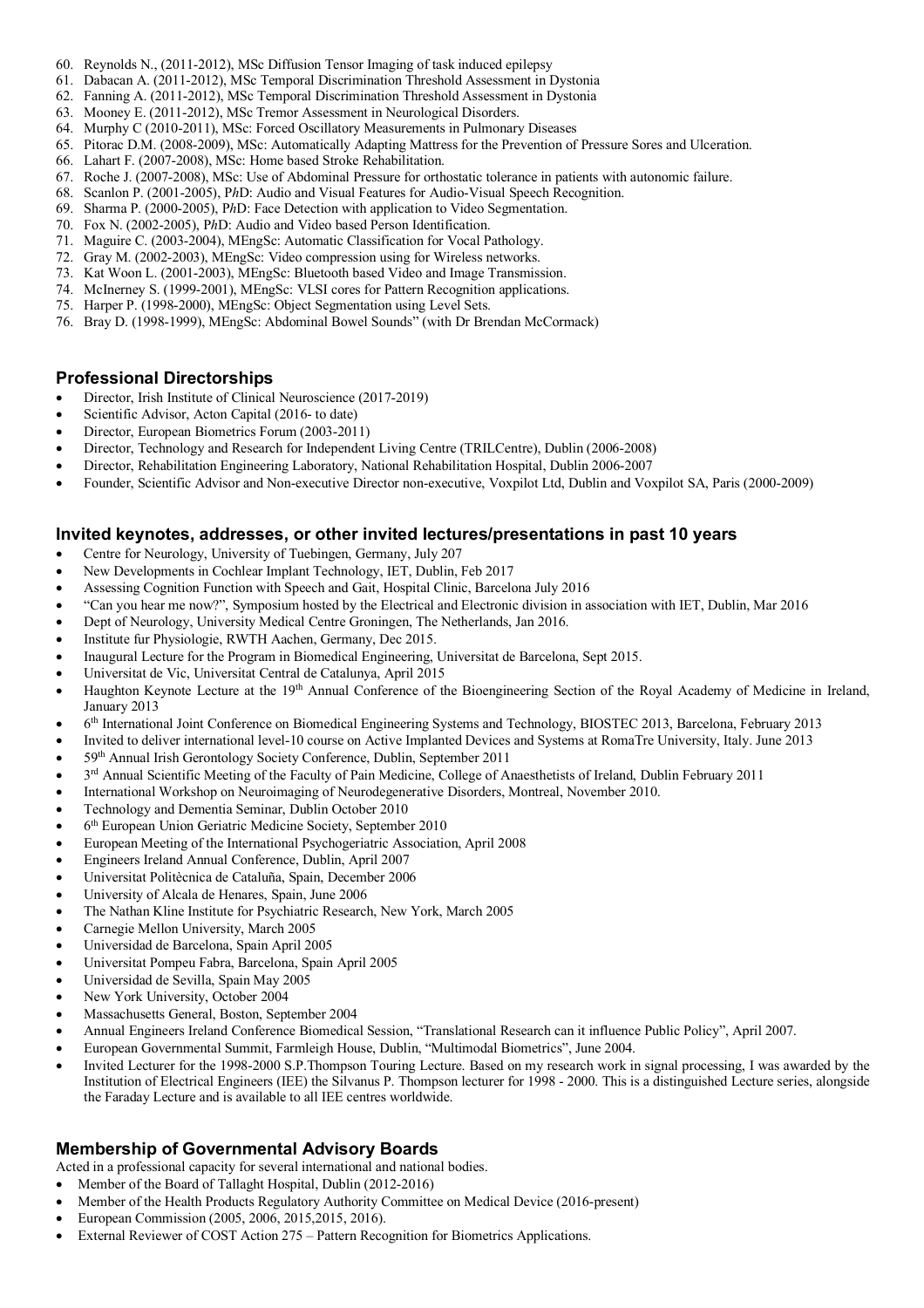- European Commission (2000) Expert as part of a high-level EU mission to Guatemala. Forum titled "EU-Latin America Co-operation in Education, Science and Technology".
- European Commission (1994-2001). Rapporteur to the European Commission for evaluations in the 4th and 5th Framework.
- European Commission (1997). Expert as part of a high-level EU mission led by Sir Leon Brittan, Vice-President of the Commission, to Tokyo, Japan. Forum titled "EU-Japan Co-operation in Education, Science and Technology".
- European Commission (1993-2004) Expert to DG-III and DG-XIII of the European Commission.
- Electro-Technical Council of Ireland (2003-2008) Technical Committee 10 (ECTI TC10).

# **RICHARD REILLY, P***H***D**

# REFEREED PUBLICATIONS

#### **2018**

- 1. Waechter S.M., Lopez Valdes A., Simoes-Franklin C., Viani L., **Reilly R.B.** "Depth matters- towards finding an objective neurophysiological measure of behavioral amplitude modulation detection based on neural threshold determination" *Hearing Research*, Volume 359, March 2018, Pages 13-22. PMID 29291949.
- 2. Narasimham, S., McGovern, E., Killian, O., Beck, R., Farrell, M., O'Riordan, S., Hutchinson, M., & **Reilly RB**. Investigating Ensemble Learning for Multi-Modal Data Fusion and Classification in Cervical Dystonia", *Proceedings of the Organisation of Human Brian Mapping*, OHBM 2018, Singapore, June 2018
- 3. Kosgallana P.C., Thapa J., Simoes-Franklin C., Walshe P., Glynn F., **Reilly R.B.** , Viani L. "New approach in programming sequentially implanted children: Effects of inter implant dynamic range differences on functional outcomes", *Proc of the 15th International Conference on Cochlear Implants and Other Implantable Auditory Technology*, June 2018, Antwerp, Belgium.
- 4. Waechter S.M., Lopez Valdes A., Simoes-Franklin C., Smith J., Viani L., **Reilly R.B.** "Investigation of the identity-MMN as a measure of amplitude modulation detection in cochlear implant users", *Proceedings of the 8th Mismatch Negativity conference*, Helsinki, June 2018
- 5. Waechter S.M., Hablani S., **Reilly R.B.** Is auditory temporal fine structure processing encoded in the MMN? ", *Proceedings of the 8th Mismatch Negativity conference*, Helsinki, June 2018
- 6. Kiiski, H., Jollans L., Ó Donnchadha S., Nolan H., Lonergan R. Kelly S., O'Brien M.C. ,Kinsella K., Bramham J., Burke T., Hutchinson, M, Tubridy N., **Reilly R.B.**, Whelan R, "Machine learning EEG to predict Cognitive Efficiency and Processing Speed over a 2-year Period in Multiple Sclerosis Patients" Clinical Neurophysiology, in press.
- 7. De Looze C., Kelly F., Crosby L., Vourdanou A., Lawlor B., **Reilly R.B.**, "Changes in Speech Chunking in Reading Aloud is a marker of Mild Cognitive Impairment and Mild-to-Moderate Alzheimer's Disease", *Current Alzheimer Research* (CAR-2017-0090), in press.
- 8. Walshe, P, Thapa, J, Ramli, R., Simoes-Franklin, C., **Reilly, RB.**, Viani, L, "The usefulness integrity testing: a single institution experience of 86 tests over a period of 20 years", *Clinical Otolaryngology*, COA-2017-0271
- 9. Taylor T.E., Zigel Y., Egan C., Hughes F., Costello R.W., **Reilly R.B**, "Objective Assessment of Patient Inhaler User Technique Using an Audio-Based Classification Approach" *Scientific Reports,* Feb 1: 1;8(1):2164. doi: 10.1038/s41598-018-20523-w. PMID: 29391489
- 10. Cushen B., Sulaiman I., Greene G., MacHale E., Mokoka M., **Reilly R.B.**, Bennett K., van Boven J., Costello R.W. "The Clinical Impact of different adherence behaviours in patients with severe COPD", *American Journal of Respiratory and Critical Care Medicine*. 2018 Jan 19. doi: 10.1164/rccm.201712-2469LE. PMID: 29351380
- 11. Taylor TE, Lacalle Muls H, Costello RW, **Reilly RB** "Estimation of inhalation flow profile using audio-based methods to assess inhaler medication adherence", *PLoS One*. 2018 Jan 18;13(1):e0191330. doi: 10.1371/journal.pone.0191330. PMID: 29346430
- 12. Sulaiman I, Greene G., MacHale E., Seheult J., Mokoka M., D'Arcy S., Taylor T., Murphy D.M., Hunt E., Lane S., Diette G., FitzGerald J.M., Boland F., Sartini Bhreathnach A., Cushen B., **Reilly R.B.**, Doyle F., Costello R.W. "A randomised clinical trial of feedback on inhaler adherence and technique in patients with severe uncontrolled asthma", *European Respiratory Journal*, 2018 Jan ; 51 (1): 1701126; DOI: 10.1183/13993003.01126-2017 PMID: 2930191
- 13. Beck R., McGovern E., Butler JS, Birsanu D., Beiser I., Narasimham. S., O'Riordan S, Hutchinson M, **Reilly RB**. *"*Measurement and Analysis of Temporal Discrimination Applied to Cervical Dystonia"*, Journal of Visualised Experiments,* 2018 Jan 27;(131). doi: 10.3791/56310. PMID: 29443021

- 1. McGovern E., Killian O., Narasimham S, Quinlivan B., Beiser I., Williams L., Beck R., Butler J., O'Riordan S., **Reilly R.B**., Hutchinson M. "Disrupted superior collicular activity may reveal cervical dystonia disease pathomechanisms", *Scientific Reports* 7, Article number: 16753 (2017) doi:10.1038/s41598-017-17074-x PMID: 29196716
- 2. Conte A, Mc Govern E., Narasimham S., Beck R., Killian O., O'Riordan S., **Reilly R.B.**, Hutchinson M., "Temporal Discrimination: Mechanisms and Relevance to Adult Onset Dystonia", *Frontiers Neurology*, 2017 Nov 28 2017;8:625. doi: 10.3389/fneur.2017.00625 PMID: 29234300
- 3. Hutchinson M., McGovern E., Narasimham S., Beck R., **Reilly R**.**B.**, Walsh C., Malone K., Tijssen M., O'Riordan S., "The pre-motor syndrome of cervical dystonia: disordered processing of salient environmental stimuli", *Movement Disorders,* 2017 Dec 4. doi: 10.1002/mds.27229 PMID: 29205495
- 4. Killian O., McGovern E.M., Beck R., Beiser I., Narasimham S., Quinlivan B., O'Riordan S., Simonyan K., Hutchinson M., **Reilly R.B.,** "Practice does not make perfect; temporal discrimination in musicians with and without dystonia", *Movement Disorders*, 2017 Oct 27. doi: 10.1002/mds.27185. PMID 29076564
- 5. Mamad O., McNamara H.M., **Reilly R.B.**, Tsanov M., "Place field assembly distribution encodes preferred spatial navigation", *PLoS Biology* 2017 Sep12;15(9): e2002365. doi: 10.1371/journal.pbio.2002365 PMID: 28898248
- 6. Taylor T.E., Zigel Y., De Looze C., Costello R.W., **Reilly R.B.** "Advances in Audio-Based Monitoring of Patient Inhaler Adherence", *CHEST*, 2017 Sep 5. pii: S0012-3692(17)32680-6. Doi: 10.1016/j.chest.2017.08.1162. PMID: 28887061
- 7. Maguire F., Creagh A., Killane I., Donoghue O., Kenny RA, **Reilly R.B** "Baseline Association of Motoric Cognitive Risk Syndrome with Sustained Attention, Memory and Global Cognition", *Journal of the American Medical Directors Association,* J Am Med Dir Assoc. 2017 Sep 9. pii: S1525--8610(17)30428-0. doi: 10.1016/j.jamda.2017.07.016. PMID: 28899662
- 8. O'Keefe C., McDevitt N. L.Gallagher, **Reilly R.B.** "Delineating Cognitive-Motor Interference in Postural Stability of Premutation Carriers using a Dual Task Paradigm" *Proceedings of 3rd International Conference on FMR1 Permutation*, Jerusalem, Isreal, September 2017.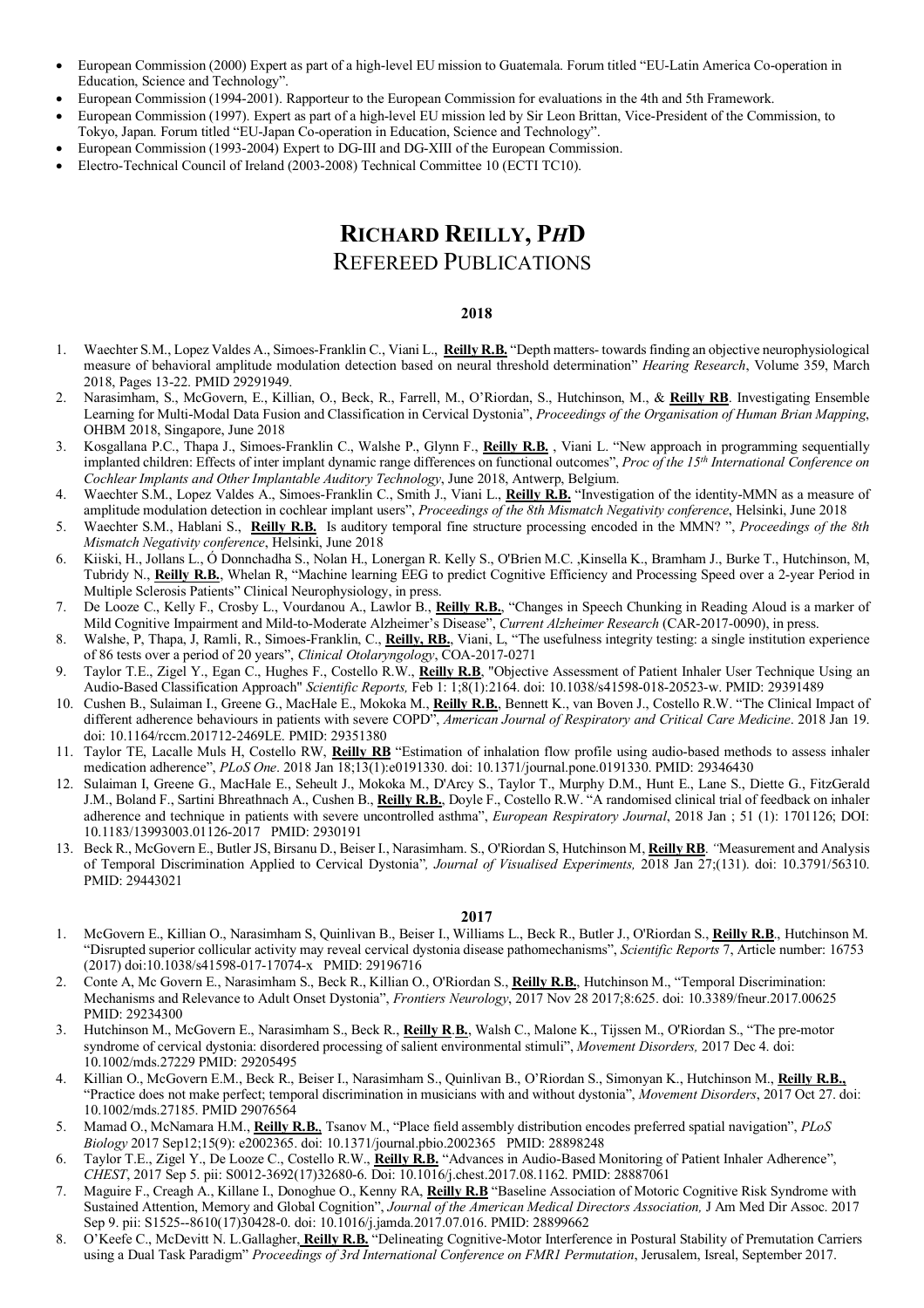- 9. McDevitt N., O'Keefe C., L.Gallagher, **Reilly R.B.** "Is stress and anxiety in FMR1 premutation carriers, in part, related to parenting a child with a developmental disability?" *Proceedings of 3rd International Conference on FMR1 Permutation*, Jerusalem, Isreal, September 2017.
- 10. Simões-Franklin C. Flood I., Thapa J., Glynn G., Walshe P., **Reilly R.B**., Viani L., "Sequential Bilateral Implantation in Older Children: Inter-Implant Map Differences and their effects in Functional Outcomes" *Proceedings of the 2017 Conference of Implantable Auditory Prostheses*, Lake Tahoe, July 2017.
- 11. Maguire F., Killane I., Creagh A., Kenny RA, **Reilly R.B**, "Uncorrelated Measures of Gait Performance under Single Task and Dual-Task in Older Adults", *Proceedings of The 65th Annual & Scientific Meeting of the Irish Gerontological Society*, September 2017
- 12. Fearon C., Munteanu T., Birsanu D., Newman L., Quinlivan B., Killane I., Magennis B., Butler J., **Reilly R.B**, Lynch T., "Goal-directed movement in idiopathic Parkinson's disease and the effect of parkin mutations", *Proceedings of 21st International Congress of Parkinson's Disease and Movement Disorders*, Vancouver, 2017
- 13. Fearon C., Killane I., Newman L., Beck, R., Munteanu T., Birsanu D., Butler J., Magennis B., **Reilly R.B**., Lynch T., "Combined Motor and Cognitive Training Improves Motor and Cognitive Function in People with Parkinson's Disease and Freezing of Gait" *Proceedings of 21st International Congress of Parkinson's Disease and Movement Disorders*, Vancouver, 2017
- 14. Beiser I., Quinlivan B., McGovern E., Williams L., Narasimham S., Killian O., Beck R., O'Riordan S., Butler J., **Reilly R.B**., Hutchinson M., "Head turning onset and velocity in response to a peripheral visual stimulus in cervical dystonia patients, their unaffected relatives with and without abnormal temporal discrimination and healthy controls" *Proceedings of 21st International Congress of Parkinson's Disease and Movement Disorders*, Vancouver, 2017
- 15. McGovern E., Killian O., Narasimham S, Quinlivan B., Beiser I., Williams L., Beck R., Butler J., O'Riordan S., **Reilly R.B**., "Disrupted superior collicular activity may reveal cervical dystonia disease pathomechanisms", *Proceedings of 21st International Congress of Parkinson's Disease and Movement Disorders*, Vancouver, 2017
- 16. Killian O., Simonyan K. McGovern E., Quinlivan B., Narasimham S, Beiser I., Butler J., Beck R., O'Riordan S., Hutchinson M., **Reilly R.**, "A Comparison of Temporal Discrimination Thresholds in Musicians with and without Dystonia", *Proceedings of 21st International Congress of Parkinson's Disease and Movement Disorders*, Vancouver, 2017
- 17. Narasimham S, Sundararajan V., McGovern E., Quinlivan B., Beiser I., Beck R., O'Riordan S., Hutchinson M., **Reilly R**., "Associations between functional networks and temporal discrimination thresholds in cervical dystonia patients and their unaffected relatives" *Proceedings of 21st International Congress of Parkinson's Disease and Movement Disorders*, Vancouver, 2017
- 18. Fearon C., Butler J., Waechter S., Killane I., Newman L., Munteanu T., Birsanu D., Magennis B., **Reilly R**., Lynch T., "EEG shows subclinical motor preparation deficits in Parkinson's disease patients with freezing of gait during locomotion", *Proceedings of 21st International Congress of Parkinson's Disease and Movement Disorders*, Vancouver, 2017
- 19. Mokoka MC, Lombard L, MacHale EM, Walsh J, Cushen B, Sulaiman I, Carthy DM, Boland F, Doyle F, Hunt E, Murphy DM, Faul J, Butler M, Hetherington K, Mark FitzGerald J, Boven JFV, Heaney LG, **Reilly RB**, Costello RW. "n patients with severe uncontrolled asthma, does knowledge of adherence and inhaler technique using electronic monitoring improve clinical decision making? A protocol for a randomised controlled trial" *BMJ Open*. 2017 Jun 15;7(6):e015367. doi: 10.1136/bmjopen-2016-015367, PMID: 28619778
- 20. O'Connor B., M. Markicevic, C. O'Higgins, L. Newman, R. Kallidil, P. Ui Dhuibhir, S. Cuffe, E. Hanrahan, **R. Reilly**, D.Walsh, "Cancer Related Fatigue: The role of Mobile Technology Assessment", *Proceedings of the Multinational Association of Supportive Care in Cancer, Annual Meeting on Supportive Care in Cancer*, Washington DC, USA June 2017
- 21. O'Higgins C.M., D. Joyce, A. Rice, B. O'Connor, D. Walsh, **R.B. Reilly**, "Objective and Subjective Measures of Cancer Related Fatigue with Myalgic Encephalomyelitis", *Proceedings of the Multinational Association of Supportive Care in Cance*r, Annual Meeting on Supportive Care in Cancer, Washington DC, USA June 2017
- 22. Birsanu D., Munteanu T., Fearon C., Newman L., Quinlivan B., Killane I., Magennis B., Butler J.S., O'Riordan S., Lynch T., **Reilly R.B.** "Old Habits Don't Die Hard: Understanding Goal-Directed Movement in Idiopathic Parkinson's Disease and in Parkin Associated Parkinson's Disease", *Proceeding of the Irish Neurological Association Annual Meeting 2017*, Dublin May 2017
- 23. Fearon C., Butler J., Waechter S., Killane I., Newman L., Munteanu T., Birsanu D., Magennis B., **Reilly R.**, Lynch T., "EEG shows subclinical motor preparation deficits in Parkinson's disease patients with freezing of gait during locomotion", *Proceeding of the Irish Neurological Association Annual Meeting 2017,* Dublin May 2017.
- 24. Killian OP., McGovern E., Quinlivan B., Narasimham S, Beiser I., Butler J., Beck R., O'Riordan S., Simonyan K., Hutchinson M., **Reilly R.,** "A Comparison of Temporal Discrimination Thresholds in Musicians with and without Dystonia", *Proceeding of the Irish Neurological Association Annual Meeting 2017,* Dublin May 2017.
- 25. Hablani S., Waechter S.M. **Reilly R.B.**, "Objective neurophysiological Assessments of Acoustic Temporal Processing with Impact for Implanted Neural Devices", *Proceeding of the Irish Neurological Association Annual Meeting 2017,* Dublin May 2017.
- 26. Sechler S.D., Lopez Valdes A., Waechter S.M., Simoes-Franklin C., Viani L., **Reilly R.B.**, "Virtual Reality Sound Localization Testing in Cochlear Implant Users", *Proceedings of 8th International IEEE EMBS Neural Engineering Conference*, Shanghai China, May, 2017.
- 27. Waechter S.M., Lopez Valdes A., Simoes-Franklin C., Smyth J., Viani L., **Reilly R.B.** `Preliminary results and challenges of artefact reduction in analysis of mismatch responses elicited by amplitude modulation detection in cochlear implant users", *XXV International Evoked Response Audiometry Study Group (IERASG) Biennial Symposium, Warsaw, May 2017.*
- *28.* Simoes-Franklin C., Flood, I., Thapa J., Glynn F. Walshe P. **Reilly R.B.** Viani L., Sequential Bilateral Implantation in Older Children: Inter Implant Map Differences and their Effects on Functional Outcomes, *Proceeding of the Conference on Implantable Auditory Prosthesis 2017, Portugal, May 2017*
- 29. De Looze C., Kelly F., Crosby L., Vourdanou A., Lawlor B., **Reilly R.B.,** "Prosodic chunking in out-loud reading: a window into cognitive function in mild-to-moderate Alzheimer's disease", *Alzheimer's Association International Conference* | July 16-20, 2017, London, England
- 30. Matshediso Constantia M; Lombard L.; MacHale E.; Walsh J.; Cushen B., Sulaiman I., McCarthy D., Boland F., Doyle F., Hunt E., Murphy D., Faul J.; Butler M.; Hetherington K.; FitzGerald M.J.; Van Boven J.; Heaney L.G.; **Reilly R.B.**; Costello R.W., "In patients with severe uncontrolled asthma, does knowledge of adherence and inhaler technique improve clinical decision making? A protocol for a randomised controlled trial using electronic monitoring", *BMJ Open, in press*
- 31. Waechter S.M., Lopez Valdes A., Simoes-Franklin C., Viani L., **Reilly R.B.** "Investigating the relationship between evoked potentials, amplitude modulation detection and SPIN recognition in CI users-a study design proposal and pilot data ", *Speech in Noise Workshop 2017,* Oldenburg, Germany
- 32. Mc Govern, E; Butler, J; Beiser, I; Williams, L; Quinlivan, B; Narasimham, S; Beck, R; O'Riordan, S; **Reilly, R**, Hutchinson, M. "A comparison of stimulus presentation methods in temporal discrimination testing" Physiological Measurement Vol. 38, No. 2 Feb 2017, N57– N64, PMID: 28099169
- 33. Mc Govern, E; O'Connor E, Beiser, I; Williams, L; Butler, J; Quinlivan, B; Narasimham, S; Beck, R; O'Riordan, S; **Reilly, R**, Hutchinson, M. "Menstrual cycle and the temporal discrimination threshold" *Physiological Measurement*, Vol 38, No. 2 Feb 2017, N65-N72, PMID: 28099161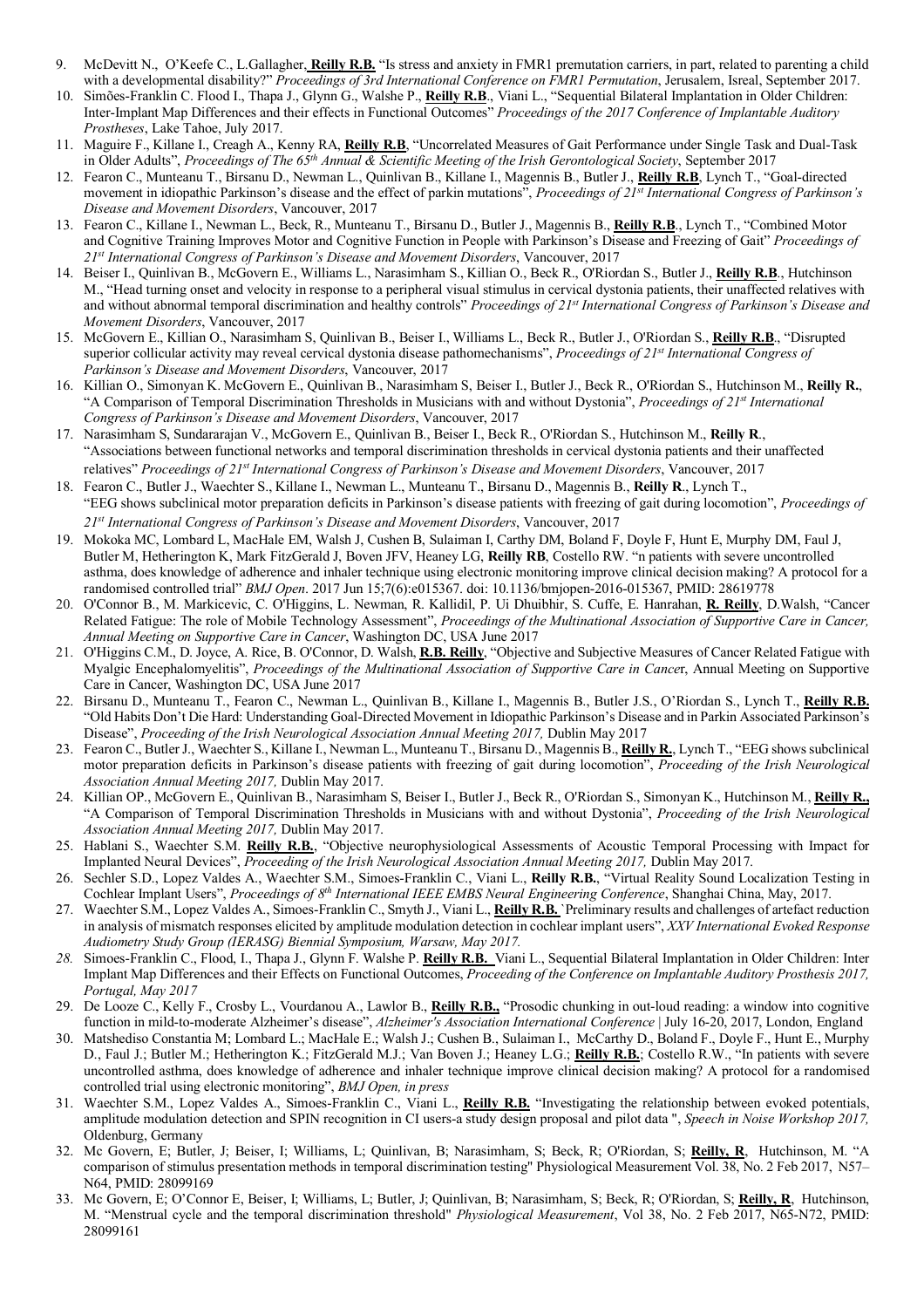- 34. Moran C, Doyle F, Sulaiman I, Bennett K, Greene G, Molloy GJ, **Reilly RB**, Costello RW, Mellon L. "The INCA (Inhaler Compliance Assessment): A comparsion with Establihsed Measures of Adherence", Psychol Health. 2017 Oct;32(10):1266-1287. doi: 10.1080/08870446.2017.1290243. PMID: 28276739
- 35. Sulaiman I, Cushen B, Greene G, Seheult J, Seow D, Rawat F, MacHale E, Mokoka M, Moran CN, Sartini Bhreathnach A, MacHale P, Tappuni S, Deering B, Jackson M, McCarthy H, Mellon L, Doyle F, Boland F, **Reilly RB**, Costello RW. "Objective Assessment of Adherence to Inhalers by Patients with Chronic Obstructive Pulmonary Disease" Am J Respir Crit Care Med. 2017 May 15;195(10):1333-1343. doi: 10.1164/rccm.201604-0733OC. PMID: 27409253.
	- \* Top 1% of the academic field of Clinical Medicine based on a highly cited threshold for the field and publication year.
- 36. Toboada L., O'Keefe C., McDevitt N. **Reilly R.B.** "Centre of pressure regularity as a marker for Fragile X syndrome premutation carriers" *Proceedings of BioEngineering in Ireland*, Dublin, 2017

- 1. Fearon C., Butler J., Killane I., Waechter, S., **Reilly R.B**., Lynch T., "Motor Preparation Rather Than Decision-Making Differentiates Parkinson's Disease Patients With And Without Freezing of Gait", *Clinical Neurophysiology*, 2016 Dec 28;128(3):463-471. PMID: 28160752
- 2. Quinlivan B., Butler J.S., Ridwan, R, Williams L., McGovern E, Beiser I., O'Riordan S., Hutchinson M., **Reilly R.B.**, Application of virtual reality head mounted display for investigation of movement: A novel effect of orientation of attention", *Journal of Neural Engineering*, 2016 Oct;13(5):056006. doi: 10.1088/1741-2560/13/5/056006, PMID: 27518212
- 3. Sulaiman I, Seheult J, MacHale E, D'Arcy S, Boland F, McCrory K, Casey J, Bury G, Al-Alawi M, O'Dwyer S, Ryder SA, **Reilly RB**, Costello RW. "Irregular and Ineffective: A Quantitative Observational Study of the Time and Technique of Inhaler Use.", *J Allergy Clin Immunol Pract*. 2016 Sep-Oct;4(5):900-909.e2. doi: 10.1016/j.jaip.2016.07.009. **PMID: 27587321**
- 4. Sulaiman I, Seheult J, MacHale E, Boland F, O'Dwyer SM, Rapcan V, D'Arcy S, Cushen B, Mokoka M, Killane I, Ryder SA, **Reilly RB**, Costello RW, "A Method to Calculate Adherence to Inhaled Therapy That Reflects the Changes in Clinical Features of Asthma", *Ann Am Thorac Soc*. 2016 Jul 28. PMID: 27467125
- 5. Sulaiman I, Cushen B, Greene G, Seheult J, Seow D, Rawat F, MacHale E, Mokoka M, Moran CN, Sartini Bhreathnach A, MacHale P, Tappuni S, Deering B, Jackson M, McCarthy H, Mellon L, Doyle F, Boland F, Reilly RB, Costello RW. "Objective Assessment of Adherence to Inhalers by COPD Patients." *Am J Respir Crit Care Med*. 2016 Jul 13. PMID: 27409253
- 6. Taylor T, Holmes M., D'Arcy S., Costello R., **Reilly R.B.** *"*Monitoring inhaler inhalations using an acoustic sensor proximal to inhaler devices", *Journal of Aerosol Medicine and Pulmonary Drug Delivery*, 22016 Oct;29(5):439-446. Epub 2016 Feb 9. PMID: 26859629
- 7. Sulaiman I., D'Arcy S., MacHale E., Seheult J., Holmes M.S., Hughes C., Sulaiman I., Hyland D., O'Reilly C., Glynn S., Al-Zaabi T., McCourt J., Taylor T., Keane F., Killane I., **Reilly R.B.** Costello R.W, "A protocol for a randomised clinical trial of the effect of providing feedback on inhaler technique and adherence from an electronic device in poorly controlled severe asthma patients", *BMJ Open* 2016;6:e009350 doi:10.1136/bmjopen-2015-009350. PMID: 26729384
- 8. Maguire F., Killane I., Creagh A., Donoghue O., Kenny R.A., **Reilly R.B**. "Characterization of Motoric Cognitive Risk Syndrome from a Nationally Representative Sample", *Proceedings of The 64th Annual & Scientific Meeting of the Irish Gerontological Society*, September 2016
- 9. Bennett, G., Cushen, B., Killane, I., Maguire, F., Costello, R.W., **Reilly R.B** "Investigating gait and cognition in elderly COPD patients hospitalised with an acute exacerbation", *Proceedings of The 64th Annual & Scientific Meeting of the Irish Gerontological Society*, September 2016
- 10. Creagh A., Killane I., Maguire F, Donoghue O., Kenny R.A., **Reilly R.B**, "Examining the links between domains of gait and tests of global cognition: a factor analysis approach", *Proceedings of The 64th Annual & Scientific Meeting of the Irish Gerontological Society*, September 2016
- 11. McCartan TA., Taylor T.E., Sulaiman I., Costello R.W., **Reilly R.B.** "Changes in inhaler inhalation acoustic features during induced bronchoconstriction: A pilot study", *Proceedings of the 38th Annual International Conference of the IEEE Engineering in Medicine and Biology Society (EMBC)* August 2016, Florida USA.
- 12. Killane I., Sulieman, I., MacHale E, Breathnach A, Taylor TE, Holmes MS, **Reilly R.B.**, Costello R., "Predicting asthma exacerbations employing remotely monitored adherence", Healthcare Technology Letter 2016 Mar 23;3(1):51-5. doi: 10.1049/htl.2015.0058. PMID: 27222733
- 13. O'Dwyer SM, MacHale E, Sulaiman I, Holmes M, Hughes C, D'Arcy S, Rapcan V, Taylor T, Boland F, Bosnic-Anticevich S, Reilly RB, Ryder SA, Costello RW.The effect of providing feedback on inhaler technique and adherence from an electronic audio recording device, INCA®, in a community pharmacy setting: study protocol for a randomised controlled trial", *Trials*. 2016 May 4;17(1):226. doi: 10.1186/s13063-016-1362-9. PMID: 27142873
- 14. Quinlivan B., Butler J.S., Ridwan, R, Williams L., McGovern E, Beiser I., O'Riordan S., Hutchinson M., **Reilly R.B.**, "Electrophysiological and Behavioural Measures of Motor Learning on a Trial by Trial Basis: implications for probing learning in neurological conditions", *European Journal of Neuroscience*, March 2016, DOI: 10.1111/ejn.13195. PMID: 26840918
- 15. Kiiski H, NiRiada S, Lalor EC, Gonçalves NR, Nolan H, Whelan R, Lonergan R, Kelly S, O'Brien MC, Kinsella K, Bramham J, Burke T, O'Donnchadha S, Hutchinson M, Tubridy N, **Reilly RB**, "Delayed P100 Latencies in Multiple Sclerosis: The Potential Clinical Utility of Visual Evoked Spread Spectrum Analysis", *PlosOne*, DOI: 10.1371/journal.pone.0146084. PMID: 26726800
- 16. Molloy A, Kimmich O., Williams L., Butler J., O'Riordan S., **Reilly RB**, Hutchinson M. "Sun exposure is an environmental factor for the development of blepharospasm" submitted to the *Journal of Neurology, Neurosurgery, and Psychiatry* - 2016 Apr;87(4):420-4. doi: 10.1136/jnnp-2014-310266. PMID: 25904812
- 17. Termsarasab P., Ramdhan R.A., Battistella G., Rubien-Thomas E., Choy M. ,Farwell I.M., Blitzer A. , Velickovic M., Frucht S.J., Ozelius L.J., **Reilly R.B.**, Hutchinson M., Simonyan K. "Neural Correlates of Abnormal Sensory Discrimination in Laryngeal Dystonia: A combined behavioral testing and multi-modal brain imaging study", *NeuroImage: Clinical,*2016; 10: 18–26.doi:10.1016/j.nicl.2015.10.016. PMID: 26693398
- 18. Beiser I., Quinlivan B., McGovern E.M., Williams L., Narasimham S., Killian O., Beck R., O'Riordan S., Butler J.S., **Reilly R.B**, Hutchinson M., "Orientation of attention effects onset of head saccades: a novel representation of the Posner cueing effect", *Proceedings of 20th International Congress of Parkinson's Disease and Movement Disorders*, Berlin, 2016.
- 19. Beiser I., Quinlivan B., McGovern E.M., Williams L., Narasimham S., Killian O., Beck R., Colvert G. O'Riordan S., Butler J.S., **Reilly R.B**., Hutchinson M., "Investigation of head tremor in cervical dystonia: Novel application of virtual reality head mounted display", *Proceedings of 20th International Congress of Parkinson's Disease and Movement Disorders*, Berlin, 2016
- 20. McGovern E.M., O'Connor E., Beiser I., Williams L., Butler J.S., Quinlivan B., **Reilly R.B**., O'Riordan S., Hutchinson M. "Temporal discrimination threshold and the menstrual cycle", *Proceedings of 20th International Congress of Parkinson's Disease and Movement*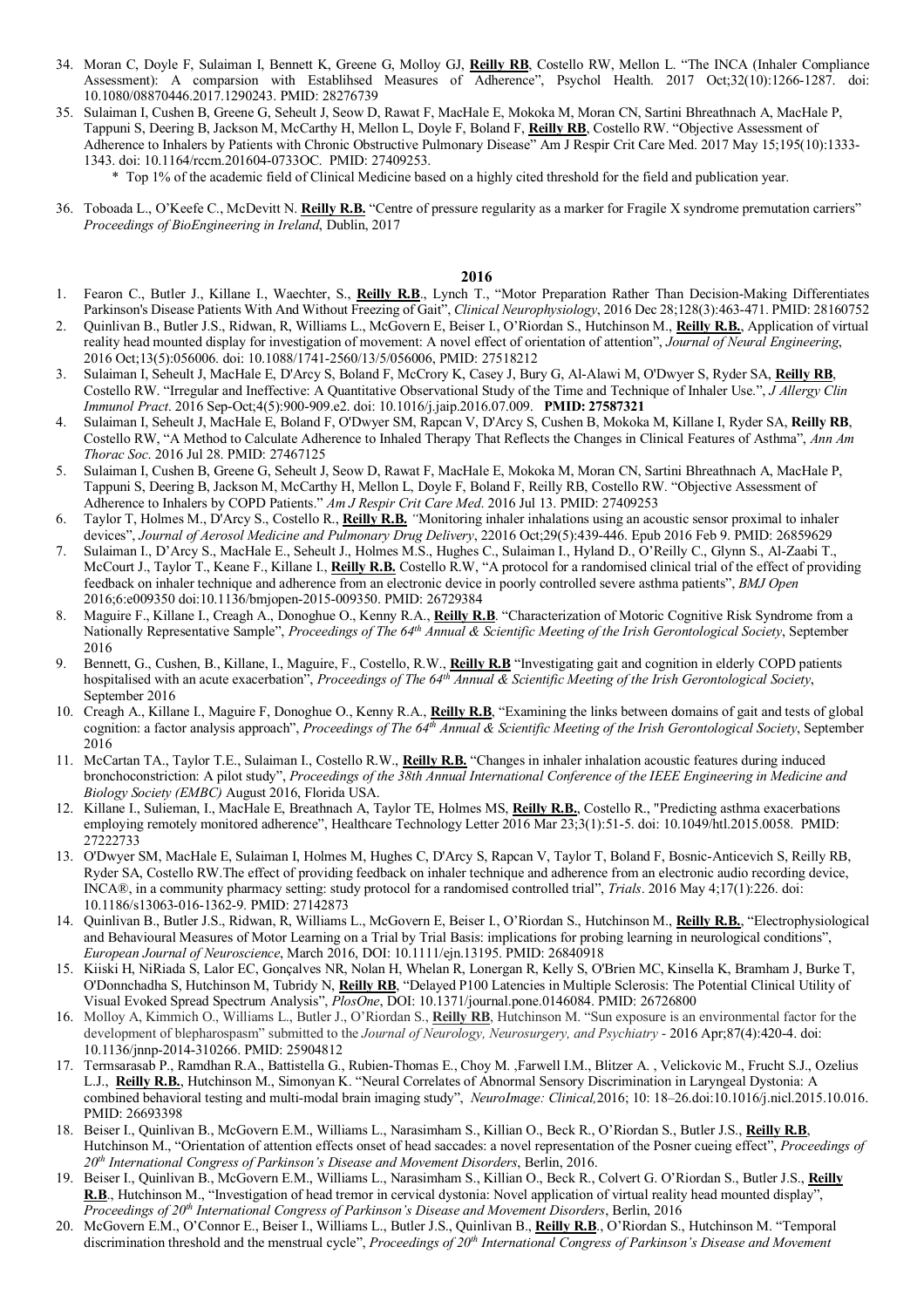*Disorders*, Berlin, 2016

- *21.* McGovern E.M., Narasimham S., Killian O., Beiser I., Williams L., Quinlivan B., Butler J.S., **Reilly R.B**., O'Riordan S., Hutchinson M, "A functional magnetic imaging study of the response in the superior colliculus to looming stimuli in cervical dystonia patients and their relatives", *Proceedings of 20th International Congress of Parkinson's Disease and Movement Disorders, Berlin, 2016*
- 22. Munteanu T., Baird E.J., Fearon C., Waechter S.M., McDonnell C., Gallego J., Quinlivan B., Killane I., Butler J.S., Lynch T., **Reilly R.B.** "Freezing of gait (FOG) in PD: Is electroencephalography (EEG) a gateway to elucidating the pathophysiology?" *Proceedings of 20th International Congress of Parkinson's Disease and Movement Disorders*, Berlin, 2016
- 23. Williams L., Butler J.S., Quinlivan B., Molloy A., McGovern E., Beiser I., Thirkettle M., O'Riordan S., Redgrave P., **Reilly** R., Hutchinson M. "Impaired response times to luminance stimuli in dystonia patients indicate disordered superior colliculus processing", Proceedings of 20th International Congress of Parkinson's Disease and Movement Disorders, Berlin, 2016
- 24. Quinlivan B., Moran R., McGovern E., Narasimham S., Beiser I., Williams L., Killian O., Beck R., O'Riordan S., Butler J.S., Hutchinson M., **Reilly R.B.** "A dynamic causal model of the superior colliculus: Inhibitory activity increases with the temporal discrimination threshold" *Proceedings of 20th International Congress of Parkinson's Disease and Movement Disorders, Berlin, 2016*
- 25. Fearon C, Butler JS, Killane I, Waechter SM, Magennis B, **Reilly RB**, Lynch T. "Motor Preparation And Decision-Making in Parkinson's Disease Patients With And Without Freezing of Gait: An Event-Related Potential Study" *Proceedings of 52nd Annual Meeting of the Irish Neurology Association*, Limerick, May 2016.
- 26. McGovern EM, O'Connor E, Beiser I, Williams LW, Butler JB, Quinlivan B, **Reilly RB**, O'Riordan S, Hutchinson M. "Menstrual cycle and the visual temporal discrimination threshold", *Proceedings of 52nd Annual Meeting of the Irish Neurology Association*, Limerick, May 2016.
- 27. McGovern EM, Butler JS, Beiser I, Williams L, Quinlivan B, O'Riordan S, **Reilly RB**, Hutchinson M. "Comparing stimulus-presentation methods in temporal discrimination (TDT) testing", *Proceedings of 52nd Annual Meeting of the Irish Neurology Association*, Limerick, May 2016.
- 28. Lopez Valdes A., Mc Laughlin M., Viani L., Smith J, Walshe P., Zeng F.G., **Reilly R.B**. "Longitudinal Assessment of Spectral Ripple Discrimination and Speech Perception Evolution in Cochlear Implant Users: An Electrophysiological and Psychoacoustic Exploration", *Proceedings of the 14th International Conference on Cochlear Implants and Other Implantable Auditory Technologies*, Toronto, May 2016
- 29. McDevitt N., Gallagher L., **Reilly R.B.** "Where should the focus of research into neurodevelopmental disorders be directed in the future? Lessons learned from an Irish Population", *Proceedings of the 2016 International Meeting for Autism Research (IMFAR), Baltimore, May 2016.*
- 30. McDevitt N., Gallagher L., **Reilly R.B.** "Investigation of face processing in Autistic Spectrum Disorder (ASD) for the development of clinical useful biomarkers: An Electroencephalographic approach", *Proceedings of the 2016 International Meeting for Autism Research (IMFAR), Baltimore, May 2016.*
- 31. Cervigon R., Castells F., **Reilly R.B.**, Moreno J., Millet J., "Heart rate regularity changes in older people with orthostatic intolerance", Proceedings of the *XIV Mediterranean Conference on Medical and Biological Engineering and Computing*, MEDICON 2016, 31 Mar - 2 Apr, 2016
- 32. Waechter S.M., Lopez Valdes A., Simoes-Franklin C., Viani L., **Reilly R.B.** "Evaluation of the mismatch waveform elicited by amplitude modulated auditory stimuli as an objective measure for temporal discrimination abilities to aid future Cochlear Implant fitting", Proceedings of *ARO Winter Meeting 2016*
- 33. Waechter S.M., Lopez Valdes A., Simoes-Franklin C., Viani L., Reilly R.B. "Do speech-in-noise scores in normal-hearing humans correlate with amplitude modulation depth detection abilities?", *SPIN Workshop, Groningen January 2016*
- 34. Maguire, F., Killane, I., **Reilly, RB**, "Gait, Cognition and Associated Risk Factors: Insights from Share and TILDA", *Proceedings of BioEngineering in Ireland*, 2016.
- 35. Sechler S.,Waechter S.M., Lopez Valdes A., Simoes-Franklin C., Viani L., **Reilly R.B**. "Using Head Related Transfer Functions and Occulus Rift to Measure Sounds Localization in Bilateral Cochlear Implant User", *Proceedings of BioEngineering in Ireland*, 2016.
- 36. Bennett, G., Killane, I., Cushen, B., **Reilly, R.B** "Risk Factors for Hospital Re-Admissions in Chronic Obstructive Pulmonary Disease", *Proceedings of BioEngineering in Ireland*, 2016.
- 37. McCartan, T., Taylor, T., Sulaiman, I., Costello, R.W., **Reilly, R. B**, "Changes in Inhaler Inhalation Acoustics may Detect Lung ˇFunction Decline in Asthma Patients", *Proceedings of BioEngineering in Ireland*, 2016.
- 38. Ucar, B., **Reilly, R.B.**, Campbell, M "Development of ın vıtro Models of Neural Trauma and Assessment of Tau Deposıtıon: ımplıcatıons for scalp neurophysıologıcal measurements", *Proceedings of BioEngineering in Ireland*, 2016
- 39. Melis E., McDevitt N. **Reilly, R.B.** "Electrophysiological investigation in autism spectrum disorders: focus on visual-perceptual processing", *Proceedings of BioEngineering in Ireland*, 2016
- 40. Killian O., Narasimham S., Quinlivan B., McGovern E., Hutchinson M., **Reilly, R.B.** "Understanding Dystonia: Behavioural and fMRI Studies to looming stimuli on Controls and Patients" *Proceedings of BioEngineering in Ireland*, 2016

- 1. Butler JS, Williams LJ, Molloy A, McGovern E, Beiser I, Kimmich O, Quinlivan B, O'Riordan S, **Reilly RB,** Hutchinson MA "Age-related sexual dimorphism in temporal discrimination and in adult-onset dystonia suggests GABAergic mechanisms", Frontiers Neurology, 14 December 2016, http://dx.doi.org/10.3389/fneur.2015.00258. PMID: 26696957
- 2. Fearon C., Butler J., Newman L., Lynch T, **Reilly R**, "Audiovisual Processing is Abnormal in Parkinson's Disease and Correlates with Freezing of Gait and Disease Duration" *Journal of Parkinson's Disease* Oct 17;5(4):925-36. doi: 10.3233/JPD-150655. PMID: 26485427
- 3. Fearon, C. ; Newman, L. ; McDonnell, C. Waechter, S. Sons, K. Lynch, T. ;**Reilly, R..,** "Dual Motor-Cognitive Virtual Reality Training Impacts Dual-Task Performance in Freezing of Gait" IEEE *Journal of Biomedical and Health Informatics*, DOI 10.1109/JBHI.2015.2479625
- 4. YoussofzadehV., Prasad G., Fagan A, **Reilly R**., Martens S., Meaney J., Wong-Lin K "Signal propagation in the human visual pathways: An effective connectivity analysis" *Journal of Neuroscience* 30 September 2015, 35(39): 13501-13510; *doi: 10.1523/JNEUROSCI.2269- 15.2015* PMID: 26424894
- 5. Williams LJ, Butler JS, Molloy A, McGovern E, Beiser I, Kimmich O, Quinlivan B, O'Riordan S, Hutchinson M and **Reilly RB** (2015) Young women do it better: sexual dimorphism in temporal discrimination. *Frontiers in Neurology*. 6:160. doi: 10.3389/fneur.2015.00160 PMID: 26217303
- 6. Butler J.S., Molloy A., Williams L., Kimmich O., Quinlivan B., O'Riordan S., Hutchinson M., **Reilly R.B.** 'Non-parametric Bootstrapping Method for Measuring the Temporal Discrimination Threshold for Movement Disorders. *Journal of Neural Engineering*, 2015 Aug; Vol(12) No.(4):046026. doi: 10.1088/1741-2560/12/4/046026 PMID: 26087478
- 7. Mamad O., McHamara H.M., **Reilly R.B.** Tsanov M., "Medial septum regulates the hippocampal spatial representation", *Frontiers in Behavioral Neuroscience,* 2015 Jun 30;9:166. doi: 10.3389/fnbeh.2015.00166. PMID: 26175674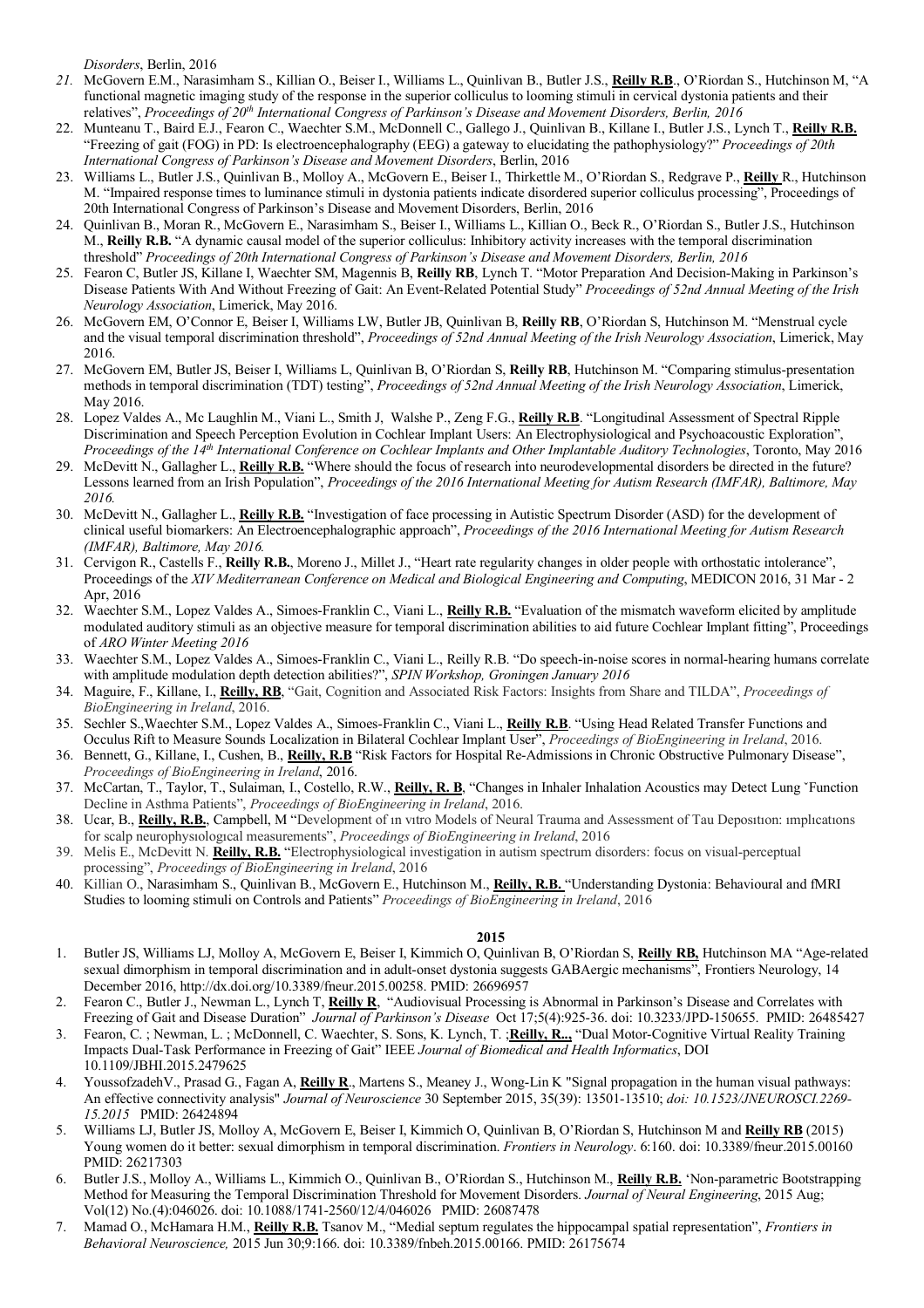- 8. Devitt NM., Gallagher L., **Reilly R.B.** *"*Autism Spectrum Disorder (ASD) and Fragile X Syndrome (ASD): Two overlapping disorders reviewed through electroencephalography, what can we interpret from available information?" *Brain Science*, 2015 Jun; 5(2): 92–117. doi: 10.3390/brainsci5020092. PMID: 25826237
- 9. Quinlivan B., Butler J.S., Ridwan A.R., Williams L., Beiser I., McGovern E., O'Riordan S., Hutchinson M., **Reilly R.B.** "Investigation of head and eye movements using the Oculus Riff and electrooculography", *Society for Neuroscience*, Chicago 2015
- 10. O'Sullivan J., **Reilly R.B**., Lalor E. "Improved Decoding of Attentional Selection in a Cocktail Party Environment with EEG via Automatic Selection of Relevant Independent Components", Proc of the *37th Annual International Conference of the IEEE Engineering in Medicine and Biology Society*, Milan, August 2015
- 11. Taylor T, Holmes M., Sulaiman I., Costello R., **Reilly R.B.** "Influences of Gender and Anthropometric Features on Inspiratory Inhaler Acoustics and Peak Inspiratory Flow Rate", Proc of the *37th Annual International Conference of the IEEE Engineering in Medicine and Biology Society*, 2015;2015:2227-30. doi: 10.1109/EMBC.2015.7318834. PMID: 26736734
- 12. Quinlivan B., Butler J.S., Ridwan A.R., Williams L., Beiser I., McGovern E., O'Riordan S., Hutchinson M., **Reilly R.B.** "Electrophysiological and behavioural measures of the dynamics of visuospatial learning: implications for probing learning in neurological conditions", *Proceedings of Movement Disorders Society Annual Conference Meeting*, San Diego, 2015.
- 13. Butler J.S, Williams L., Beiser I., McGovern E., Nolloy A., Quinlivan B., O'Riordan S., Hutchinson M., **Reilly R.B.** "A New Nonparametric Bootstrapping Method for Measuring the Temporal Discrimination Threshold for Movement Disorders", *Proceedings of Movement Disorders Society Annual Conference Meeting*, San Diego, 2015.
- 14. Beiser I., Quinlivan B., Foley N., Williams L., McGovern E., Nolloy A., O'Riordan S., Butler J.S, **Reilly R.B.**, Hutchinson M. "Using the Oculus Rift for Recording Head Turns", *Proceedings of Movement Disorders Society Annual Conference Meeting*, San Diego, 2015.
- 15. Fearon, C, Butler J.B. , I. Newman, L. **Reilly R.B.**, Lynch T. "Differential Audiovisual Processing in Parkinson's disease", *Proceedings of Movement Disorders Society Annual Conference Meeting*, San Diego, 2015.
- 16. Hermann S., Thomas, P., **Reilly R.B**., Burke M. ", Measuring Tissue Compression: A Circuit for Sensing and Signal Conditioning, *Proceedings of the International Conference on the Applications in Electronics Pervading Industry, Environment and Society*, Rome, May 2015
- 17. Lopez Valdes A., Mc Laughlin M, Viani L., Walshe P., Smith J., Zeng P-G, **Reilly R.B.**, "Electrophysiological Correlates of Spectral Discrimination for Cochlear Implant Users", *Proceedings of the 7th International IEEE EMBS Neural Engineering Conference*, Montpellier, France, April 2015.
- 18. Fearon, C, Quinlivan, B., Butler, J.S., **Reilly R.B.**, Lynch T., "Investigation of Motor Learning in Parkinson's Disease using an Action Acquisition Task" *Proceedings for the Association of British Neurologists*, Harrogate, May 2015
- 19. Leijsen A.M., Lopez Valdes A., Mc Laughlin M., Viani L., Walshe P., Smith J., **Reilly R.B.**, "An Approach to Develop an Objective Measure of Temporal Processing in Cochlear Implant Users Based on Schroeder-phase Harmonic Complexes", *Proceedings of the 7th International IEEE EMBS Neural Engineering Conference*, Montpellier, France, April 2015.
- 20. Waechter S.M., Fearon C., Gallego J., Quinlivan B., Killane I., Butler J., Lynch T. **Reilly R.B.**, "The impact of dual tasking on cognitive performance in a Parkinson's disease cohort with and without freezing of gait: an EEG and behavioral based approach", *Proceedings of the 7th International IEEE EMBS Neural Engineering Conference*, Montpellier, France, April 2015.
- 21. Narasimham S., Butler J., Quinlivan B., McGovern E., Hutchinson M., **Reilly, R.B.** "Understanding Dystonia: Behavioural and fMRI Studies to looming stimuli on Controls and Patients", *Proceedings of BioEngineering in Ireland*, 2015
- 22. Markicevic M., Newman L., O'Connor B., Walsh D., **Reilly, R.B.** "Investigating Cancer Related Fatigue via Corticomuscular Coherence Using EEG and EMG", *Proceedings of BioEngineering in Ireland*, 2015

- 1. Tsanov M,.Chah E., Noor M.S., Egan C., **Reilly R.B.**, Vann S.D., Erichsen J.Y., Aggleton J.P., O'Mara S.M., "The irregular firing properties of thalamic head direction cells mediate turn-specific modulation of the directional tuning curve", *Journal of Neurophysiology*, 112(9):2316-31, Nov. 2014, PMID: 25122712
- 2. Sridharan, R, **Reilly R.B.**, Buckley C.T., "Decellularized Grafts with Axially Aligned Channels for Peripheral Nerve Regeneration", *Journal of the Mechanical Behavior of Biomedical Materials*, 41C:124-135, 2014. PMID: 25460409
- 3. Holmes M., D'Arcy S., Costello R., **Reilly R.B.**, "An Acoustic-Based Method to Detect and Quantify the Effect of Exhalation into a Dry Powder Inhaler", *Journal of Aerosol Medicine and Pulmonary Drug Delivery*, 2015 Aug;28(4):247-53. doi: 10.1089/jamp.2014.1169. Epub 2014 Nov 13. PMID: 25393346
- 4. Molloy A, Kimmich O., Williams L., Butler J., Byrne N., Molloy F., Moore H., Healy D.G., Lynch T., Edwards M.J., Walhs C., **Reilly RB**, O'Riordan S., Hutchinson M. "An evaluation of the role of environmental factors in the disease penetrance of cervical dystonia", *Journal of Neurology, Neurosurgery & Psychiatry*, 2014 Jun 24. pii: jnnp-2014-307699. doi: 10.1136/jnnp-2014-307699. PMID: 24963124
- 5. D'Arcy S., MacHale E., Seheult J., Holmes M.S., Hughes C., Sulaiman I., Hyland D., O'Reilly C., Glynn S., Al-Zaabi T., McCourt J., Taylor T., Keane F., Killane I., **Reilly R.B.** Costello R.W, "A validated means of assessing adherence to inhaler medication through recorded audio of inhaler use", PLoS One. 2014 Jun 6;9(6):e98701. doi: 10.1371/journal.pone.0098701. eCollection 2014. PMID: 24963124
- 6. Molloy A, Kimmich O., Williams L., Quinlivan B., Dabacan A., Fanning A., Butler J., O'Riordan S., **Reilly RB**, Hutchinson M. "A headset method for measuring the visual temporal discrimination threshold in cervical dystonia", *Tremor and Other Hyperkinetic Movements,* 2014 Jul 18;4:249. doi: 10.7916/D8TD9VF6. PMID: 25126450
- 7. Hutchinson M., Isa T., Molloy A., Williams L., Kimmich O, Molloy F., Moore H., Healy D.G., Lynch T., Walsh C., Butler J., Reilly R.B, Walsh R., O'Riordan S., "Cervical dystonia: a disorder of the midbrain network for covert attentional orienting", *Frontiers in Neurology,*  2014, Apr 28; 5:54. doi: 10.3389/fneur.2014.00054. PMID: 24803911
- 8. Holmes M., D'Arcy S., Costello R., **Reilly R.B**. "Acoustic Analysis of Inhaler Sounds from Community-Dwelling Asthmatic Patients for Automatic Assessment of Adherence" *Journal of Translational Engineering in Health and Medicine*, Volume: 2 Issue: 1, pp1-10, January 2014. PMID: 25393346
- 9. Seheult J., Holmes M., Geraghty C., D'Arcy S., **Reilly R.B.**, Costello R., "The Acoustic Features Of Inhalation Can Be Used To Quantify Aerosol Delivery From A DiskusTM Dry Powder Inhaler", *Pharmaceutical Research*, 31(10):2735-47. doi: 10.1007/s11095-014-1371-x., Oct 2014. PMID: 24867420.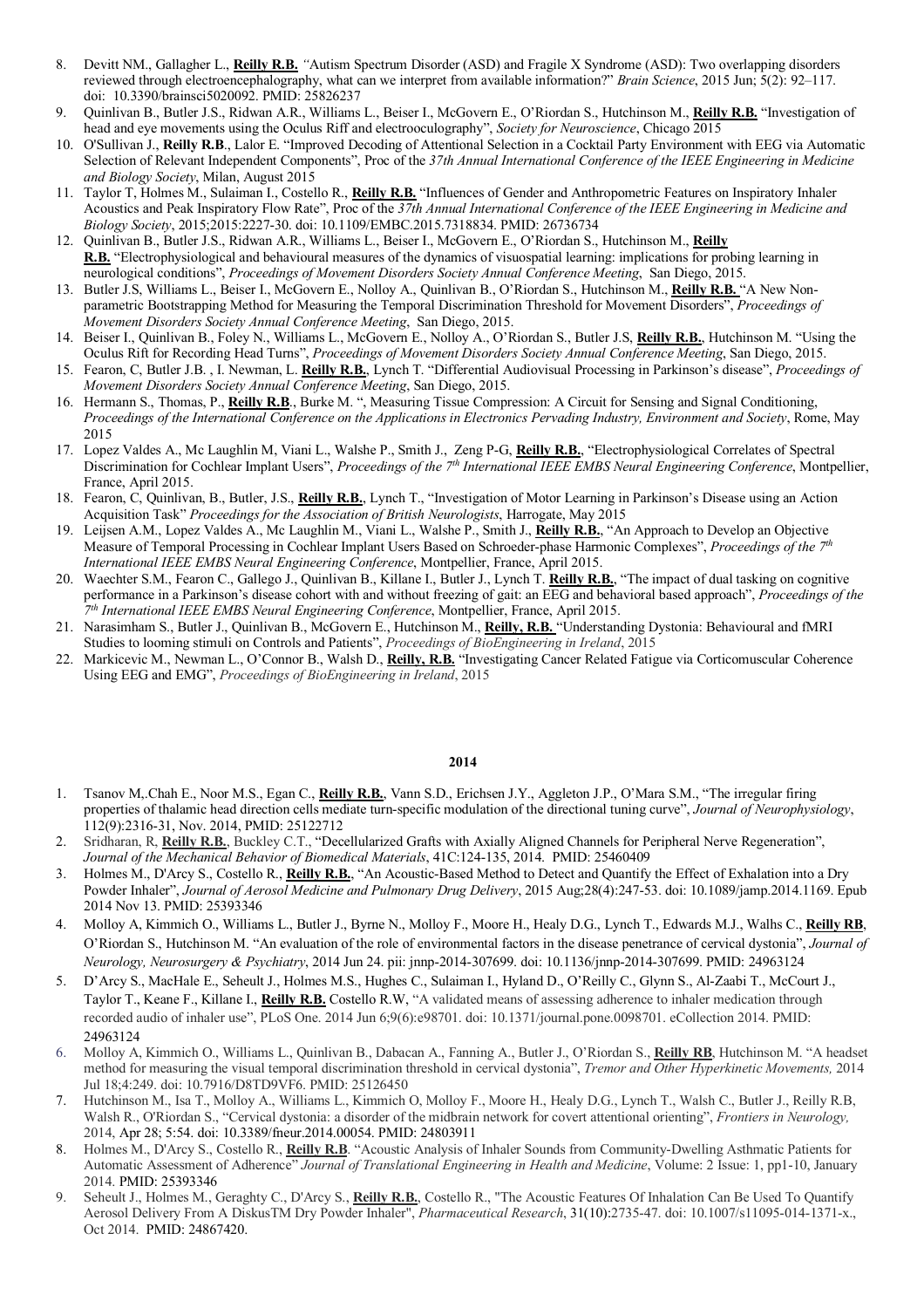- 10. DiRosa E., Breenan S., Rapcan V., **Reilly R.B.**, Robertson I.H. "Reliability and validity of the Automatic Cognitive Assessment Delivery (ACAD)", *Frontiers in Aging Neurosciences,* 6;6:34. doi: 10.3389/fnagi.2014.00034.Mar 2014, PMID: 24639648.
- 11. Lopez Valdes A., McLaughlin M; Viani L.; Walshe P.; Smith J.; Zeng P-G; **Reilly R.B.** "Objective assessment of spectral resolution in cochlear implant listeners using cortical evoked potentials". *PlosOne*, 2014 Mar 5;9(3):e90044. doi: 10.1371/journal.pone.0090044. eCollection 2014. PMID: 24599314
- 12. Mothersill O., Morris D.W., Kelly S., Rose E.J., Fahey C., O'Brien C., Lyne R., **Reilly R.**, Gill M., Corvin A.P., Donohoe G. "Effects of MIR137 on fronto-amygdala functional connectivity", *Neuroimage*,90:189-95. doi: 10.1016, Apr 2014. PMID: 24361663.
- 13. Kimmich O., Malloy A., Whelan R., William L., Bradley D., Balster J., Molloy F., Lynch T., Healy D., Walsh, C. O'Riordan S., **Reilly R.B.,** Hutchinson S., Hutchinson M., *"*Temporal discrimination, a cervical dystonia endophenotype: penetrance and functional correlates", *Movement Disorders*, May;29(6):804-11. doi: 10.1002/mds.25822. Epub 2014 Jan 30. PMID: 24482092
- 14. Quinlivan, B., Butler, J.S., Hutchinson, M., Ridwan AR., O'Riordan, S., **Reilly, R.B.** " Electrophysiological and Behavioral Measures of Visuo-Motor Learning for Application in Dystonia," *Proceedings of the 36th Annual International IEEE EMBS Conference of the IEEE Engineering in Medicine and Biology Society*, Chicago, Illinois, USA, August, 2014. 2014;2014:3533-6. doi: 10.1109/EMBC.2014.6944385. PMID: 25570753
- 15. Taylor T, Holmes M., D'Arcy S., Costello R., **Reilly R.B.** "An Acoustic Method to Automatically Detect Pressurized Metered Dose Inhaler Actuations", *Proceedings of the 36th Annual International IEEE EMBS Conference of the IEEE Engineering in Medicine and Biology Society*, Chicago, Illinois, USA, August, 2014. 2014;2014:4611-4. doi: 10.1109/EMBC.2014.6944651. PMID: 25571019
- 16. Lauteslager T., O'Sullivan J., **Reilly R.B.,** Lalor L., "Decoding of Attentional Selection in a Cocktail Party Environment from Single-Trial EEG is Robust to Task", *Proceedings of the 36th Annual International IEEE EMBS Conference of the IEEE Engineering in Medicine and Biology Society*, Chicago, Illinois, USA, August, 2014, 2014:1318-21. doi: 10.1109/EMBC.2014.6943841. PMID:25570209
- 17. Loughnane G., Meade E., **Reilly R.B.**, Lalor L., "Towards a Gaze-Independent Hybrid-BCI based on SSVEPs, Alpha-Band Modulations and the P300", *Proceedings of the 36th Annual International IEEE EMBS Conference of the IEEE Engineering in Medicine and Biology Society*, Chicago, Illinois, USA, August, 2014. 2014;2014:1322-5. doi: 10.1109/EMBC.2014.6943842. PMID: 25570211
- 18. McNamara H.M., Tsanov M., **Reilly R.B.** "Cholinergic Neuromodulation from medial Septum Affetcs spatial representations encoded by hippocampal place cells", Spitsbergen 2014: Neural Networks in the Arctic, June 2014
- 19. Molloy A, Kimmich O., Williams L., Butler J., Byrne N., Molloy F., Moore H., Healy D.G., Lynch T., Edwards M.J., Walhs C., **Reilly RB**, O'Riordan S., Hutchinson M., "The Evaluation Of Environmental Factors In The Disease Penetrance Of Cervical Dystonia", *American Academy of Neurology June 2014* and *Neurology April 2014 vol. 82 no. 10 Supplement P2.043.*
- 20. Iyer P., MichaelsB., Lalor, **Reilly RB,** Hardiman O., "Functional Connectivity Measured By Spectral EEG As Potential Biomarker For Amyotrophic Lateral Sclerosis", *American Academy of Neurology June 2014* and *Neurology April 2014 vol. 82 no. 10 Supplement P4.104.*
- *21.* Tee K.C., Holmes M., D'Arcy S., Sulaiman I., MacHale E., **Reilly R.**, Costello R.W., Seheult J.N. "Sensitivity And Specificity Of An Acoustic Method For Calculating Peak Inspiratory Flow Rate And Inspiratory Volume Through A Diskus Dry Powder Inhaler" *Proceeding of: American Thoracic Society 2014*
- 22. Sulaiman I., Long D., Seheult J.N., D'Arcy S., Costello R.W., **Reilly R**., "A Change In Inhaler Policy To Reduce In Hospital Inhaler Errors", *Proceeding of: American Thoracic Society 2014*
- 23. Leijsen A., Lopez Valdes A., McLaughlin M, Viani L., Walshe P., Smith J., **Reilly R.B.** "Using Schroeder-phase Harmonic Complexes to Develop an Objective Measure of Temporal Processing in Cochlear Implant Listeners", *Proceedings of Objective Measure Conference*, Toronto, September 2014.
- 24. Lopez Valdes A., McLaughlin M, Viani L., Walshe P., Smith J., **Reilly R.B.** *"*Longitudinal assessment of spectral ripple discrimination and speech perception in cochlear implant users with a cortical evoked potential approach", *Proceedings of Objective Measure Conference*, Toronto, September 2014
- *25.* McNamara H., Reilly R.B., Tsanov M., "The medial septum regulates the spatial properties of hippocampal place fields", *Proceedings of the Neural Networks Conference: Neural Networks in the Artic, SpitzBergen-2014, June 2014.*
- 26. Functional connectivity measured by spectral EEG as potential biomarker for Amyotrophic Lateral Sclerosis, *Proc. of the American Academy of Neurology 66th Annual Meeting*, April 2014 Philadelphia, USA
- 27. Nolan H., Butler J.S, Killane I., Buelthoff H.H., Reilly R.B., Electrophysiological Recording of Jerk Component of Linear Vestibulo-ocular Reflex in Humans, *Proceedings of the Joint World Congress of ISPGR and Gait & Mental Function*, Vancouver, Canada 2014
- 28. Foran T., Reilly R.B., Kenny R.A., Lyapunov exponents in the nonlinear analysis of gait in falls and frailty, *Proceedings of the Joint World Congress of ISPGR and Gait & Mental Function*, Vancouver, Canada 2014.
- 29. Killane I., Cosgrave N., McDevitt N., Foran T., Sheehan K.J., Gormley J., Kenny R.A., **Reilly R.B.**, "Comparison of Standard and Poincare Measures", *Proceedings of the Joint World Congress of ISPGR and Gait & Mental Function*, Vancouver, Canada, June 2014.,
- 30. Killane I., Donoghue O.A., Savva G.M., Cronin H., Kenny R.A., **Reilly R.B.**, ", "Contributions of the Montreal Cognitive Assessment (MOCA) to Dual Task Gait Performance", *Proceedings of the Joint World Congress of ISPGR and Gait & Mental Function*, Vancouver, June, Canada 2014.
- 31. C. Fearon, J Gallego, B Quinlivan, R Cheshire, N McDevitt, E Roudaia, B Magennis, E Harrington, **R.B. Reilly**, T. Lynch, "Electroencephalography and Gait Analysis using Virtual Reality Environments in Freezing of Gait", Proc. of the *First International Freezing of Gait Congress*, Feb 2014.
- 32. Sridharan, R, **Reilly R.B.**, Buckley C.T., "Decellularized Grafts with Longitudinal Oriented Channels for Peripheral Nerve Regeneration", *Proceedings of the 60th Annual Meeting of the Orthopeadic Research Society*, New Orleans, 2014.
- 33. Walsh D.V., Quinlivan B., Butler J.S., Hutchinson M., **Reilly R.B.**, "Using the Oculus Rift for recording head turns", *Young Neuroscience Ireland*, September 2014.
- 34. Butler J.S., Ridwan R.A., O'Connell R.G., Quinlivan B., Hutchinson M., **Reilly R.B.**, "Time to contact decision making with and without sensory evidence", *Young Neuroscience Ireland*, September 2014.
- 35. Waechter S., Fearon C., McDonnell C., Butler J.S, Gallego J., Quinlivan B., Killane I., Lynch T., **Reilly R.B.** ,"The role of cognitive load on freezing of gait in Parkinson's disease: an approach based on EEG and gait analysis using a virtual reality environment", *Young Neuroscience Ireland*, September 2014.
- 36. Lopez Valdes A., McLaughlin M; Viani L.; Walshe P.; Smith J.; Zeng P-G; **Reilly R.B.** "Auditory Cortical Evoked Potentials as a window to Cochlear Implant Performance", *Young Neuroscience Ireland*, September 2014
- 37. Fearon C, Wächter S., Beck R.B., Butler J., Magennis B., **Reilly R.B.**, Lynch T. "Ambulatory Electroencephalography and Virtual Reality Environments in Freezing of Gait in Parkinson's Disease", *Proceedings of the 50th Annual Meeting of the Irish Neurological Association*, May 2014.
- 38. Taylor T, Costello R., **Reilly R.B.** "Identification of pressurised metered dose inhaler drug actuations using the continuous wavelet transform" *Proceedings of the 18th Bioengineering in Ireland Conference*, January 2014.
- 39. Holmes M., Costello R., **Reilly, R.B.** "Acoustic analysis of inhaler sounds can be used to automatically evaluate patient inhaler technique"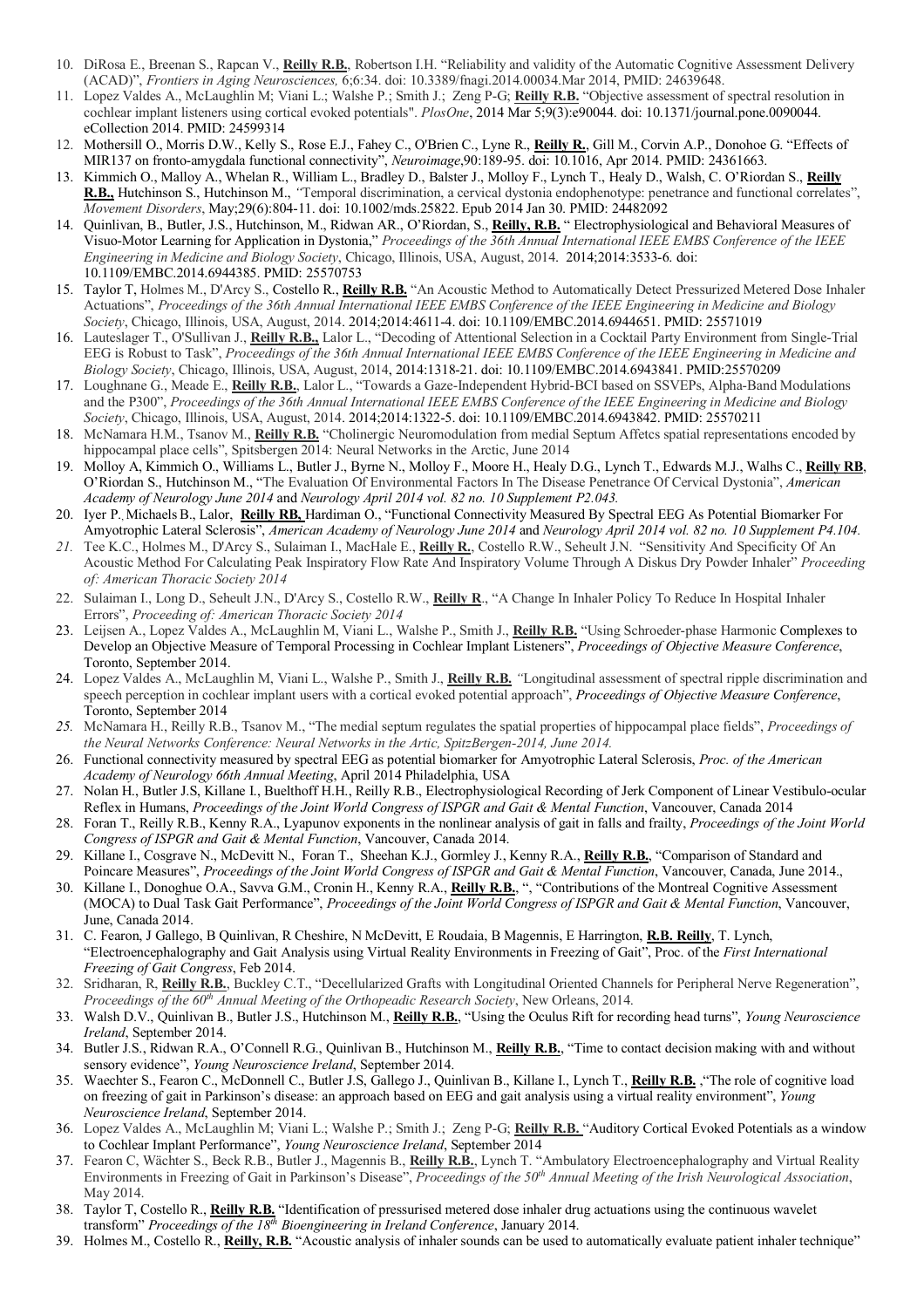*Proceedings of the 18th Bioengineering in Ireland Conference*, January 2014.

40. Quinlivan, B., Butler, J.S., Hutchinson, M., Ridwan AR., O'Riordan, S., Reilly, R.B. "Electrophysiological and behaviours study of movement learning in Controls," *Proceedings of the 18th Bioengineering in Ireland Conference*, January 2014.

- 1. Tsanov M., Chah E., **Reilly R.B.**, O'Mara S. "Respiratory cycle entrainment of septal neurons mediates the fast coupling of sniffing rate and hippocampal theta rhythm", *European Journal of Neuroscience*, Dec 11 2013, PMID: 24329896
- 2. Sheedy C., Loughlin G., Power A., **Reilly R.B.**, Lalor E. "Endogenous Auditory Frequency-Based Attention Modulates Obligatory Sensory Activity in Humans, *NeuroReport* Nov 14 2013. PMID: 24231831
- 3. Hutchinson M., Kimmich, O., Molloy, A., Whelan, R., Molloy, F., Lynch, T., Healy, D., Walsh, C., Edwards, M., Ozelius, L., **Reilly, R.**, O'Riordan, S., The endophenotype and the phenotype: Temporal discrimination and adult-onset dystonia", *Movement Disorders, Oct 2013* - PMID: 24108447
- 4. Holmes M., Seheult J., Geraghty C., D'Arcy S., Costello R., **Reilly R.B.** "A method of estimating inspiratory flow rate and volume from an inhaler using acoustic measurements", *Physiological Measurement,* 34(8), pp903-14, Aug 2013, PMID: 23892977
- 5. Verkerke G.J., Van der Houwen J., Broekhuis A.A., Bursa J., Catapano G., McCullagh P., Mottaghy K., Niederer P., **Reilly R.**, Rogalewicz V., Segers P., Verdonschot N. "Science versus Design; comparable, contrastive or conducive?", *J Mech Behaviour of Biomed Materials*, Vol. 21, pp195-201, May 2013 PMID: 23566771
- 6. D'Arcy S., Rapcan V., Gali A., Burke N., Crispino O'Connell G., Robertson I.H. , **Reilly R.B.**, "A study into the automation of cognitive assessment tasks for delivery via the telephone: lessons for developing remote monitoring applications for the elderly", *Technology and Health Care, International Journal of Health Care Engineering*, 21(4), pp387-96, 2013. PMID: 23949180
- 7. McLaughlin M., Lopez Valdes A, **Reilly, R.B.**, Zeng, F-G, "Cochlear Implant Artifact Attenuation in Late Auditory Evoked Potentials: A Single Channel Approach", *Hearing Research*, August 2013, PMID: 23727626
- 8. Hutchinson, M., Kimmich O., Molloy, A. Whelan, R., Williams, L., Bradley, D., Balsters, J., Molloy, F., Lynch, T, Healy, D., Walsh, C., O'Riordan, S., **Reilly, R**, Temporal discrimination, a cervical dystonia endophenotype penetrance and functional correlates, Brain, 2013,
- 9. Ó Donnchadh S, Burke T., Bramham J., O'Brien M.C., Whelan R., **Reilly R.B.,** Kiiski K., Lonergan R., Kinsella K., Kelly S., McGuigan C., Hutchinson M., Tubridy N "Symptom overlap in anxiety and multiple sclerosis", *Multiple Sclerosis Journal,* Vol 19 (10), Feb 2013 PMID: 23413298
- 10. McLaughlin M., **Reilly R.B.**, Zeng FG, "Rate and onset cues can improve cochlear implant synthetic vowel recognition in noise", *Journal of the Acoustic Society of America*, 2013 Mar;133(3):1546-60. PMID 23464025
- 11. Long D*,* **Reilly R.B.**, "Inhaler use and misuse on the wards of Hospital", *Thorax* 2013; 68:A178 doi:10.1136/thoraxjnl-2013-204457.377
- 12. García F., Cogan L., **Reilly R.**, Millet J., Cervigón R, "Haemodynamic Parameters for Assessment of Orthostatic Intolerance in Older People", *Proceeding of Computers and Cardiology 2013*, Zaragoza, September 2013.
- 13. Lonergan R, McCarthy A, Shamsu A, Byrne J, Merwick A, **Reilly R**, Lynch T, McGuigan C, Connolly S, "Reading between the lines: a case series in Primary Reading Epilepsy", *Journal of neurology, neurosurgery, and psychiatry*, 84, (11), 2013, pe2
- 14. Hermann S., **Reilly R.B.**, Power D. ":The Ballistocardiogram as a Contactless Registration Method for Cardiovascular Parameters" submitted to the *European Society for Artificial Organs (ESAO) Conference*, September 2013, Glasgow, UK
- 15. McLaughlin M., Lopez Valdes A, **Reilly, R.B.**, Zeng, F-G, "Expanding Cochlear Implant Neural Response Measurement Capabilities", *Proceedings of the 2013 Conference on Implantable Auditory Prostheses is the 16th in a series of biennial international research conferences on cochlear implants and auditory brainstem implants*, Lake Tahoe, July 2013.
- 16. Holmes M., D'Arcy S., Costello R., **Reilly R.B.** "An acoustic method of automatically evaluating patient inhaler technique", *Proceedings of the 35th Annual International IEEE EMBS Conference,* Osaka, Japan, July 2013*.*
- 17. Holmes M., Seheult J., Geraghty C., D'Arcy S., Costello R., **Reilly R.B.** "Using acoustics to estimate inspiratory flow rate and drug removed from a dry powder inhaler", *Proceedings of the 35th Annual International IEEE EMBS Conference,* Osaka, Japan, July 2013*.*  PMID: 24111322
- 18. Lopez-Valdes A., **Reilly R.B.**, Zeng F-G, Smith J., Viani L., Walshe L., McLaughlin M. "Auditory Mismatch Negativity in Cochlear Implant Users: A Window to Spectral Discrimination", *Proceedings of the 35th Annual International IEEE EMBS Conference,* Osaka, Japan, July 2013*.*
- 19. Killane I., Donoghue O., Savva G., Cronin H., Kenny R.A., **Reilly R.B.**, "Variance Between Walking Speed and Neuropsychological Test Scores During Three Gait Tasks Across The Irish Longitudinal Study On Aging (TILDA)", *Proceedings of the 35th Annual International IEEE EMBS Conference,* Osaka, Japan, July 2013*.* PMID: 24111336
- 20. Killane I., Browett G., **Reilly R.B.**, "Measurement of Attention During Movement: Acquisition of Ambulatory EEG and Cognitive Performance from healthy Young Adults", *Proceedings of the 35th Annual International IEEE EMBS Conference*, Osaka, Japan, July 2013. PMID: 24111205
- 21. Lonergan R, **Reilly R.B.,** "Pick 'n' mix: neuropathological detection of peri-tumour tauopathy", *The Assoication of British Neurologists*, Glasgow, May 2013
- 22. Killane I., Donoghue O.A, Saava G.M., Cronin H., Kenny R.A., **Reilly R.B.**, "Associations between gait variability and sustained attention in a community dwelling nationally representative population sample", *Proceedings of the Joint World Congress of ISPGR and Gait & Mental Function*, Japan, June 2013.
- 23. Fearon C., Roudaia E, Nolan H, Gallego J, Quinlivan B, O'Leary C., Magennis B., **Reilly R.B**, Lynch T., "Efficacy of interventions for freezing of gait in Parkinson's disease and implications for underlying pathophysiology," *Proceedings of 17th International Congress of Parkinson's Disease and Movement Disorders,* Sydney, Australia, June 2013.
- 24. McLaughlin M., Lopez Valdes A., Viani L., Walshe, P., Smith J., **Reilly R.B.,** Zeng F.G. "A Mismatch Negativity Paradigm for Objectively Assessing Spectral Resolution in Cochlear Implant Users", *Proceedings of the 36th MidWinter Meeting of the Association for Research in Otolaryngology, Baltimore, February 2013*
- 25. Roudaia E., Gallego J., Nolan H., Fearon C., Newell F., Reilly RB, "Sensorimotor synchronization to auditory and visual cues in ageing and Parkinson's disease", *EU Cost Action TIMELY,* February 2013.
- 26. Cosgrave N., **Reilly R.**, Gallagher L. "Investigations into the Electroencephalography of Visuospatial Processing: An Initial Study into Atypicalities in Autism Spectrum Disorder", 3rd Annual Frontiers in Neurology Meeting, Dublin Nov 2013.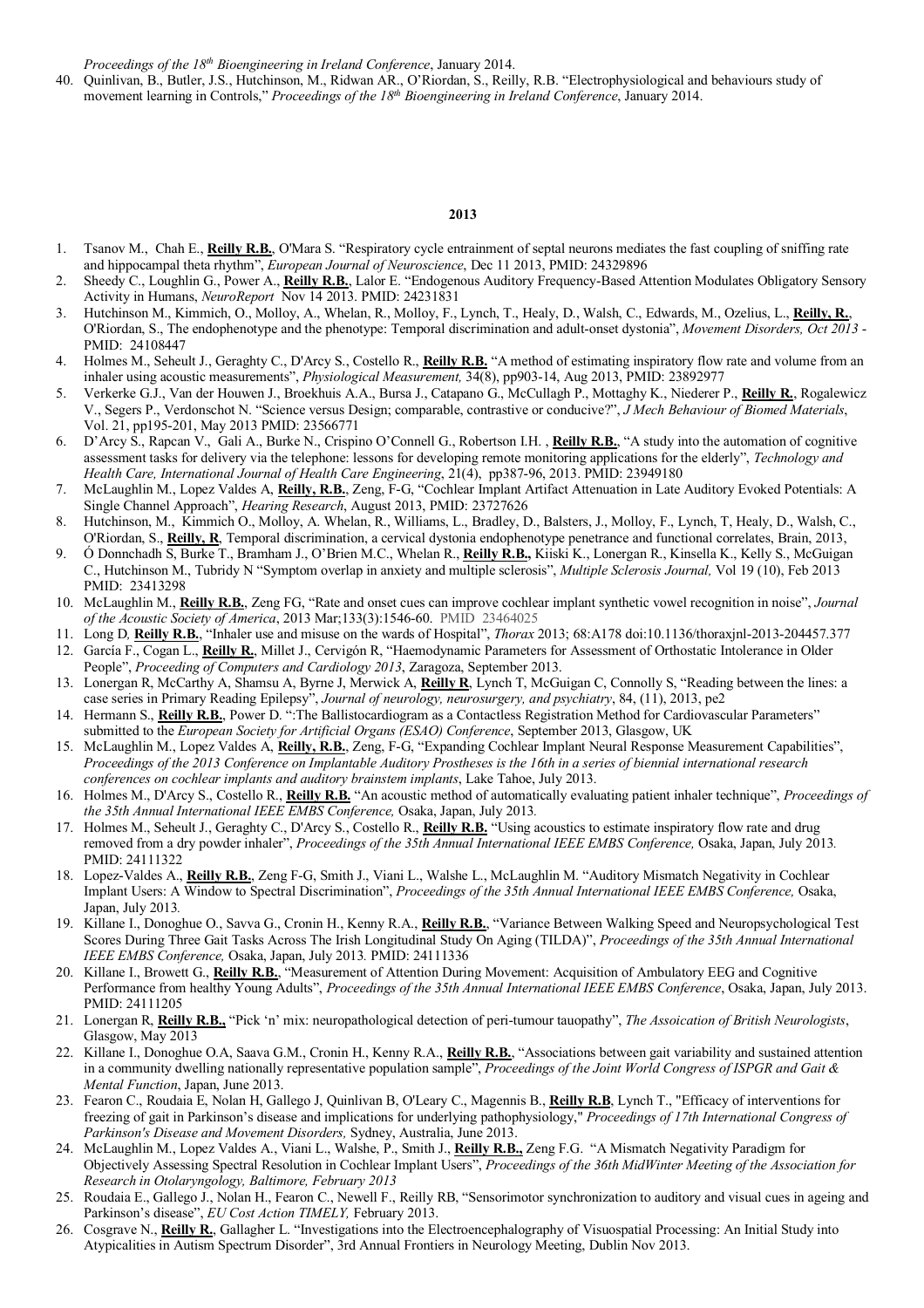- 27. Fearon C., Reynolds N., Joseph S., **Reilly R.B.**, Reid V., O'Rourke K. "Functional magnetic resonance imaging and video electroencephalography in an adult with eyelid myoclonia with absences (Jeavon's syndrome)", *Proceedings of the Irish Neurological Association,* April 2013
- 28. Killane I, Donoghue O., Savva G., Cronin H., KennyR.A., **Reilly R.B.,** "Can meaning be found behind mean temporal Gait Parameters in an older irish population sample? Correlations between stride time variability and attention?" *Proceedings of the 19th Annual Bioengineering in Ireland,* January 2013
- 29. Holmes, M.S., Taylor, T., Seheult, J.N., Geraghty, C., D'Arcy, S., Kelly, E., Keane, F., Costello, R.W., **Reilly R.B.,**" An acoustic method of predicting peak inspiratory flow rate (pifR) and Total emmited dose (TED) from a Dry powder inhaler", *Proceedings of the 19th Annual Bioengineering in Ireland,* January 2013
- 30. Lopez Valdes A., McLaughlin M., Viani L., Smith J., Zeng F.G., **Reilly R.B.,** "Estimating Physiological Spectral Ripple Discrimination in Cochlear Implant Users using a Mismatch Negativity Approach", *Proceedings of the 19th Annual Bioengineering in Ireland,* January 2013
- 31. Fanning A. Dabacan, A. Reilly R.B. "Temporal Discrimination Monitoring" *Proceedings of the 19th Annual Bioengineering in Ireland,*  January 2013

- 1. Mulroy E, Quigley G, Roberts K, Cummins G, Magennis B, Fortune G, O'Brien D, Blunnie WP, Harrington E, Gillivan-Murphy P, Kavanagh E, Gilligan P, **Reilly R**, Scolaí PO, Kelly S, Murray M, Lynch T, "Deep brain stimulation in Ireland for Parkinson's disease and essential tremor", *Irish Journal of Medical Science,* 2012 Sep;105(8):278-80. PMID: 23155918.
- 2. Cervigon R., Castells F., **Reilly R.B.**, Moreno J., Millet J., "Quantification of anaesthetic effects on atrial fibrillation rate by partial least squares", *Physiological Measurement*, 2012 Oct;33(10):1757-68. PMID: 23011052.
- 3. Kiiski H., **Reilly R.B.,** Lonergan R., Kelly R., O'Brien MC., Kinsella K., Bramham J., Burke E.T., O'Donnchadha Sean., Nolan H., Hutchinson M., Tubridy N., Whelan R. "Only Low Frequency Event-Related EEG Activity is Compromised in Multiple Sclerosis: Insights From an Independent Component Clustering Analysis", *PLoS ONE 2012; 7(9*): e45536. doi:10.1371/journal.pone.0045536. PMID: 23029079.
- 4. Lochlainn M., Gubbins S., Connolly S., **Reilly R.B.**, "The vegetative and minimally conscious states: a review of the literature and preliminary survey of prevalence in Ireland", Irish Journal of Medical Science, 2012 Apr 24. PMID: 22528253.
- 5. Nolan H, Butler J.S., Whelan R., Foxe J.J., Bülthoff H.H., **Reilly R.B.,** "Neural Correlates of Oddball Detection in Self-Motion Heading: A High-Density Event-Related Potential Study of Vestibular Integration" *Experimental Brain Research*, 2012 May; 219(1):1-11. PMID: 22434342
- 6. Power A.J., Foxe J.J., Forde, E.J., **Reilly R.B.**, Lalor E, "At what time is the cocktail party? A late locus of selective attention to natural speech", *European Journal of Neuroscience*, 2012 May;35(9):1497-503. PMID: 22462504
- 7. Hok V., Chah E, **Reilly R.B.**, O'Mara S.M. "Hippocampal Dynamics Predict Inter-Individual Cognitive Differences in Rats", *Journal of Neuroscience*, 2012 Mar 7;32(10):3540-51. PMID: 22399776.
- 8. Bradley, D., Whelan R., Kimmich O., O'Riordan S., Mulrooney N., Brady P., Walsh, R., **Reilly, R.B***.*, Hutchinson, S., Molloy, F., & Hutchinson, M. Temporal discrimination thresholds in adult-onset primary torsion dystonia: an analysis by task type and by dystonia phenotype. *Journal of Neurology,* 2012 Jan; 259(1):77-82. PMID: 21656045
- 9. Killane I., Donoghue O.A, Saava G.M., Cronin H., Kenny R.A., **Reilly R.B.**, "Exploring Correlations between Walking Speed and Cognitive Function using Montreal Cognitive Assessment (MOCA) subscores from the Irish Longitudinal Study on Ageing (TILDA)", *Proceedings of the British Geriatrics Society 2012 Autumn Meeting*.
- 10. Foran T.G., Fan C.W., Cunningham C., Crosby L., **Reilly R.B.**, Kenny R.A. "Orthostatic Hypotension as a Mediator of Increased Gait Variability in Older Adults", *Proceedings of the British Geriatrics Society 2012 Autumn Meeting*
- 11. Reuda Delgado L., **Reilly R.B.** "Connectivity changes in the EEG resting state network with subject's own name", *Proceedings of the 3rd Biennial Conference on Resting State Brain Connectivity,* Magdeburg, Germany, September, 2012
- 12. Lopez Valdes A., McLaughlin M., Viani L., Smith J., Zeng F.G., **Reilly R.B.,** "Using Cortical Evoked Potentials to Estimate Speech Perception in Cochlear Implant Users" *Proceedings of the 7th International symposium on Objective Measures in Auditory Implants*, Amsterdam, September 2012.
- 13. McLaughlin M., Lopez Valdes A., **Reilly R.B.**, Zeng F.G., "Cochlear Implant Artifact Cancellation Using a High Bandwidth High Sample Rate Approach", *Proceedings of the 7th International symposium on Objective Measures in Auditory Implants*, Amsterdam, September 2012.
- 14. Rochford I., Rapcan V, D'Arcy S, **Reilly R.B.**, "Dynamic Minimum Pause Threshold Estimation for Speech Analysis in Studies of Cognitive Function in Ageing", *Proceedings of the 34th Annual International Conference of the IEEE Engineering in Medicine and Biology Society*, San Diego, August 2012.
- 15. Ó Donnchadh S, Burke T., Bramham J., O'Brien M.C., Whelan R., **Reilly R.B.,** Kiiski K., Lonergan R., Kinsella K., Kelly S., McGuigan C., Hutchinson M., Tubridy N., "Symptom overlap in anxiety and multiple sclerosis: on the need for caution", *Proceedings of the 28th Congress of the European Committee for the Treatment of Multiple Sclerosis*, Lyon October 2012.
- 16. Holmes MS, LeMenn M., D'Arcy S., Rapcan V., MacHale E., Costello R.W., **Reilly R.B.** "Automatic Identification and Accurate Temporal Detection of Inhalations in Asthma Inhaler Recordings", *Proceedings of the 34th Annual International Conference of the IEEE Engineering in Medicine and Biology Society*, San Diego, August 2012.
- 17. Steinemann N.A., Tsanov M., **Reilly R.B.**, O'Mara S.M., "Assessing Attractor Models as a means to Explain Sense of Head-Direction during Theta Sleep in Rodents", *Proceedings of the* 8<sup>th</sup> *Federation of European Neuroscience Societies Forum* (FENS), July Barcelona 2012.
- 18. Noor M.S, Tsanov M, **Reilly R.B.**, O'Mara S.M., "Theta burst stimulation to medial septum enhances spatial coherence of hippocampal place cell representation", *Proceedings of the AREADNE: Research in Encoding And Decoding of Neural Ensembles 2012*, Santorini, Greece, June 2012.
- 19. Killane I., Brennan C., Savva G., Donoghue O., Cronin H., Kenny RA, **Reilly R.B.**, "Comparisons between simple and complex gait tasks across different executive function groups and tertiles - cross sectional data from The Irish Longitudinal Study on Aging (TILDA)", *Proceedings of the Joint World Congress of ISPGR and Gait & Mental Function*, Trondheim June 2012.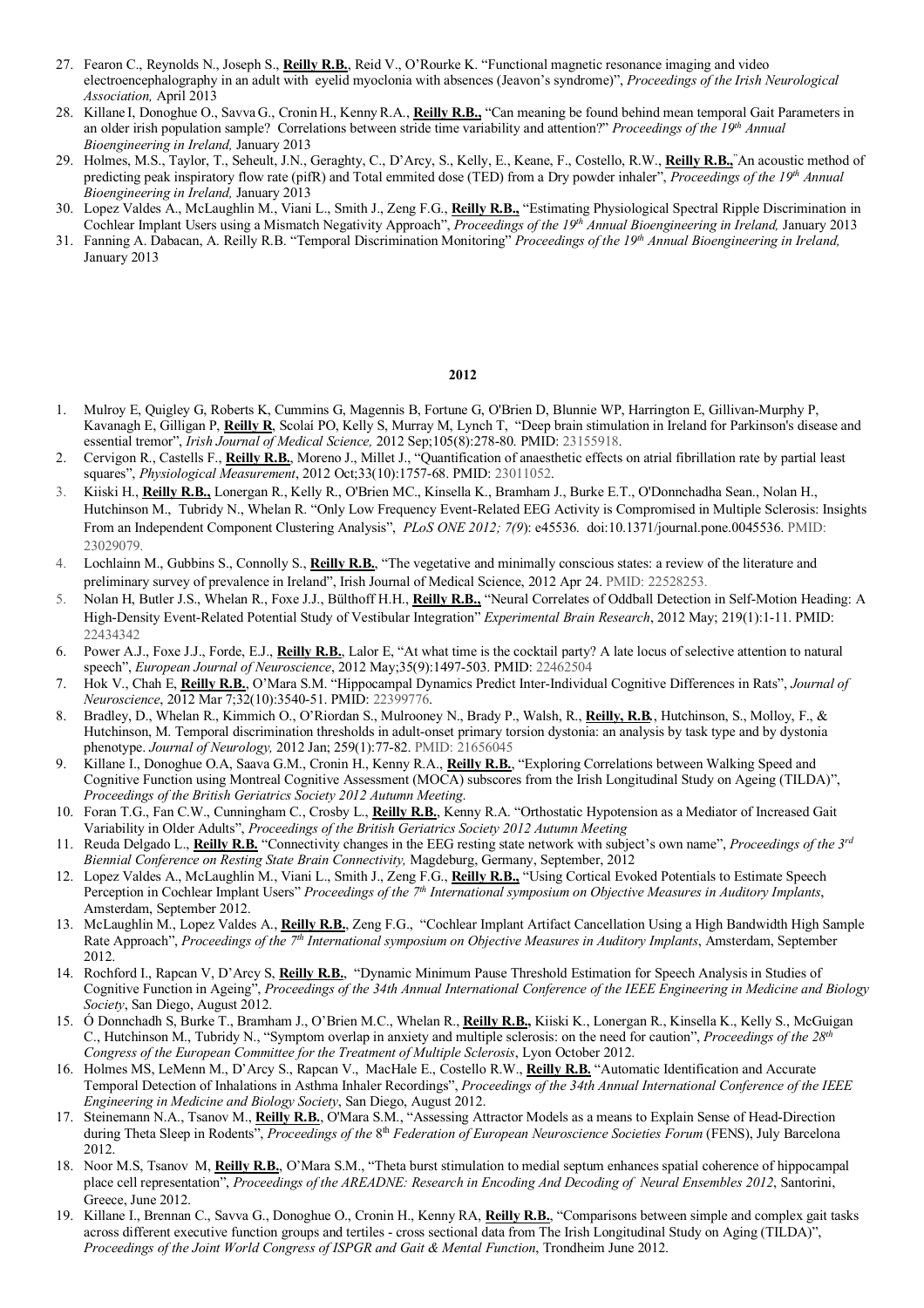- 20. Kimmich O., Molloy A., Bradley D., Whelan R., O'Riordan S., **Reilly R.B.**, Hutchinson S., Hutchinson M. "Penetrance of abnormal temporal discrimination thresholds in unaffected first-degree relatives of adult onset primary torsion dystonia patients", *Proceedings of 16th International Congress of Parkinson's Disease and Movement Disorders,* Dublin, Ireland, June 2012.
- 21. Molloy A., Kimmich O., Bradley D., **Reilly R.B.**, O'Riordan S., Hutchinson M. "Using an endophenotype to evaluate the effect of environmental factors in disease penetrance of adult onset primary torsion dystonia", *Proceedings of 16th International Congress of Parkinson's Disease and Movement Disorders,* Dublin, Ireland, June 2012.
- 22. Killane I., Malloy A., Roberts K., Kimmish O., Whelan R., O'Riordan S., Hutchinson M., **Reilly R.B.**, "New systems for the assessment of visual temporal discrimination thresholds in dystonia", *Proceedings of 16th International Congress of Parkinson's Disease and Movement Disorders,* Dublin, Ireland, June 2012.
- *23.* Kimmich O, Molloy A, Bradley D, Whelan R, O'Riordan S, **Reilly RB**, Hutchinson S, Hutchinson M., "The penetrance of an abnormal temporal discrimination threshold as an endophenotype in unaffected first degree relatives of adult onset primary cervical dystonia patients is age-related", *Proceedings of the Irish Neurological Association, Cork, May 2012.*
- *24.* Ó Donnchadha S, Burke T, Bramham J, O'Brien MC, Whelan R, **Reilly RB**, Kelly SB, Lonergan R, Kinsella K, Kiiski H, McGuigan C, Hutchinson M, Tubridy N., "Usefulness of the Beck Anxiety Inventory (BAI) for the assessment of anxiety in multiple sclerosis", *Proceedings of the Irish Neurological Association, Cork, May 2012.*
- *25.* Iyer PM, Lalor E, **Reilly R**, Hardiman O, "Novel Biomarkers for ALS & ALS-FTD", *Proceedings of the Irish Neurological Association, Cork, May 2012.*
- *26.* Wallace E, Rueda L, **Reilly RB**, Doherty CP., "The limitations of neuroimaging a possible role for quantitative Electroencephalography", *Proceedings of the Irish Neurological Association, Cork, May 2012.*
- *27.* Fearon C., Nolan H., **Reilly R.B.**, Lynch T., "Use of Multimodal Virtual Reality Environments to Understand and Overcome Freezing of Gait in Parkinson's Disease", *Proceedings of the Irish Neurological Association, Cork*, May 2012.
- 28. Reynolds N., Shamsul A.S.M, MacCarthy A., Lynch T., **Reilly R.B.,** "Diffusion Imaging Study of Reading Epilepsy", Proceedings of the *Irish Neurological Association*, Cork, May 2012.

- 1. McHugh J, **Reilly R.B.**, Connolly S, "Examining the effects of age, sex, and BMI on normative median motor nerve excitability measurements", *Clinical Neurophysiology*, 122, 2081–2088, Oct 2011. PMID: 21511529
- 2. Kimmich O., Bradley D., Whelan R., Mulrooney N., **Reilly R.B.,** Hutchinson S., O'Riordan S., Hutchinson M., "Sporadic adult onset primary torsion dystonia is a genetic disorder by the temporal discrimination test", *Brain,* 134; 2656–2663, September 2011, PMID: 21840890
- 3. Tsanov M., Chah E, Vann S.D., **Reilly R.B**, Erichsen J.T., Aggleton J.P., O'Mara S.M., Theta-Modulated Head Direction Cells in the Rat Anterior Thalamus, *Journal of Neuroscience*, 31(26):9489-9502, June 2011. PMID:21715614
- 4. Setti A, Finnigan S., Sobolewski R., McLaren L., Robertson I.H., **Reilly R.B.**, Kenny R.A., Newell F.N., "Audiovisual temporal discrimination is less efficient with ageing: An ERP study", *NeuroReport*, Vol 22, Iss 11, 554-558, August 2011. PMID: 21691233
- 5. Kiiski, H., **Reilly, R.B.**, Lonergan, R., Kelly, S., O'Brien, M., Kinsella, K., Bramham, J., Burke, E.T., O'Donnchadha, S., Nolan, H., Hutchinson, M., Tubridy, N, & Whelan, R. Change in PASAT performance correlates with change in P3 ERP amplitude over a 12-month period in multiple sclerosis patients. *Journal of the Neurological Sciences*, 305, 45-52, June 2011. PMID:21457995.
- 6. Kiiski, H., Whelan, R., Lonergan, R., Nolan, H., Kinsella, K., Hutchinson, M., Tubridy, N., **Reilly, R.B**. Preliminary Evidence for Correlation Between PASAT Performance and P3a and P3b amplitudes in progressive multiple sclerosis. *European Journal of Neurology*, 18, 792-795, May 2011. PMID:20666835.
- 7. Chah E, Hok V, Della-Chiesa A., Miller J.J.H, O'Mara S.M, **Reilly R.B.,** "Automated spike sorting algorithm based on laplacian eigenmaps and k-means clustering" *Journal of Neural Engineering*, 8(1), Feb 2011. PMID:21248378
- 8. Tsanov M., Chah E, Vann S.D., **Reilly R.B**, Erichsen J.T., Aggleton J.P., O'Mara S.M., "Oscillatory Entrainment of Thalamic Neurons By Theta Rhythm In Freely-Moving Rats", *Journal of Neurophysiology*, 105(1):4-17, Jan, 2011. PMID: 20962067
- 9. Power A., Lalor E, **Reilly R.B.**, "Endogexnous Auditory Spatial Attention Modulates Obligatory Sensory Activity in Auditory Cortex" *Cerebral Cortex*, Vol. 21(6), pp1223-30, June 2011. PMID: 21068187
- 10. Hermann S., Power D., **Reilly R.B.,** "RQA a means of Predicting Pressure Relief Movements in the Prevention of Pressure Ulcers?", *Proceedings of the 4th International Recurrence Plot Symposium*, Hong Kong, December 2011.
- 11. Kimmich O., Bradley D., Whelan R., Mulrooney N., **Reilly R.B.,** Hutchinson S., O'Riordan S., Hutchinson M., "Sporadic AOPTD is a genetic disorder – evidence by the temporal discrimination threshold", *Proceedings of the 5th International Dystonia Symposium*, Barcelona Spain, Oct 2011.
- 12. Foran TG, Ni Scanaill C, Greene B, O'Donovan K, **Reilly R.B.**, Kenny R.A., " Testing For Determinism In Gait Data In Fallers Using Body Worn Inertial Sensor", *Proceedings of the European Medical Physics and Engineering Conference*, Dublin, Sept 2011.
- 13. Hermann S., Reilly, R.B., Power D. "Novel method for detection of blood flow in both young and older subjects at rest, as a model for identifying risk of pressure ulcers in vulnerable movement-restricted elderly subjects", *Proceedings of the 7th Congress of the European Union Geriatric Medicine Society, also the Proceedings of the 53<sup>rd</sup> Congress of the SEGG and the Proceedings of the 32<sup>nd</sup>Congress of the SAGG*, Malaga, September 2011
- 14. Chah E., Hok V., O'Mara S.M., **Reilly R.B.**, "A Waveform Independent Cell Identification Method to Study Long-term Variability of Spike Recordings", *Proceedings of the 33rd Annual International Conference of the IEEE Engineering in Medicine and Biology Society*, Boston, August 2011.
- 15. Power A., **Reilly R.B.**, Lalor E. "Comparing linear and quadratic models of the human auditory system using EEG", *Proceedings of the 33rd Annual International Conference of the IEEE Engineering in Medicine and Biology Society*, Boston, August 2011.
- 16. Nolan H., Butler J., Whelan R., Foxe J.J., **Reilly R.B.** "Motion P3 Demonstrates Neural Nature of Motion ERPs", *Proceedings of the 33rd Annual International Conference of the IEEE Engineering in Medicine and Biology Society*, Boston, August 2011.
- 17. Cervigon Abad R., **Reilly R.B.**, Castells F.V., "Principal Component Analysis to Quantify Anaesthetic Effects on Atrial Fibrillation Morphology", *Proceedings of the 33rd Annual International Conference of the IEEE Engineering in Medicine and Biology Society*, Boston, August 2011.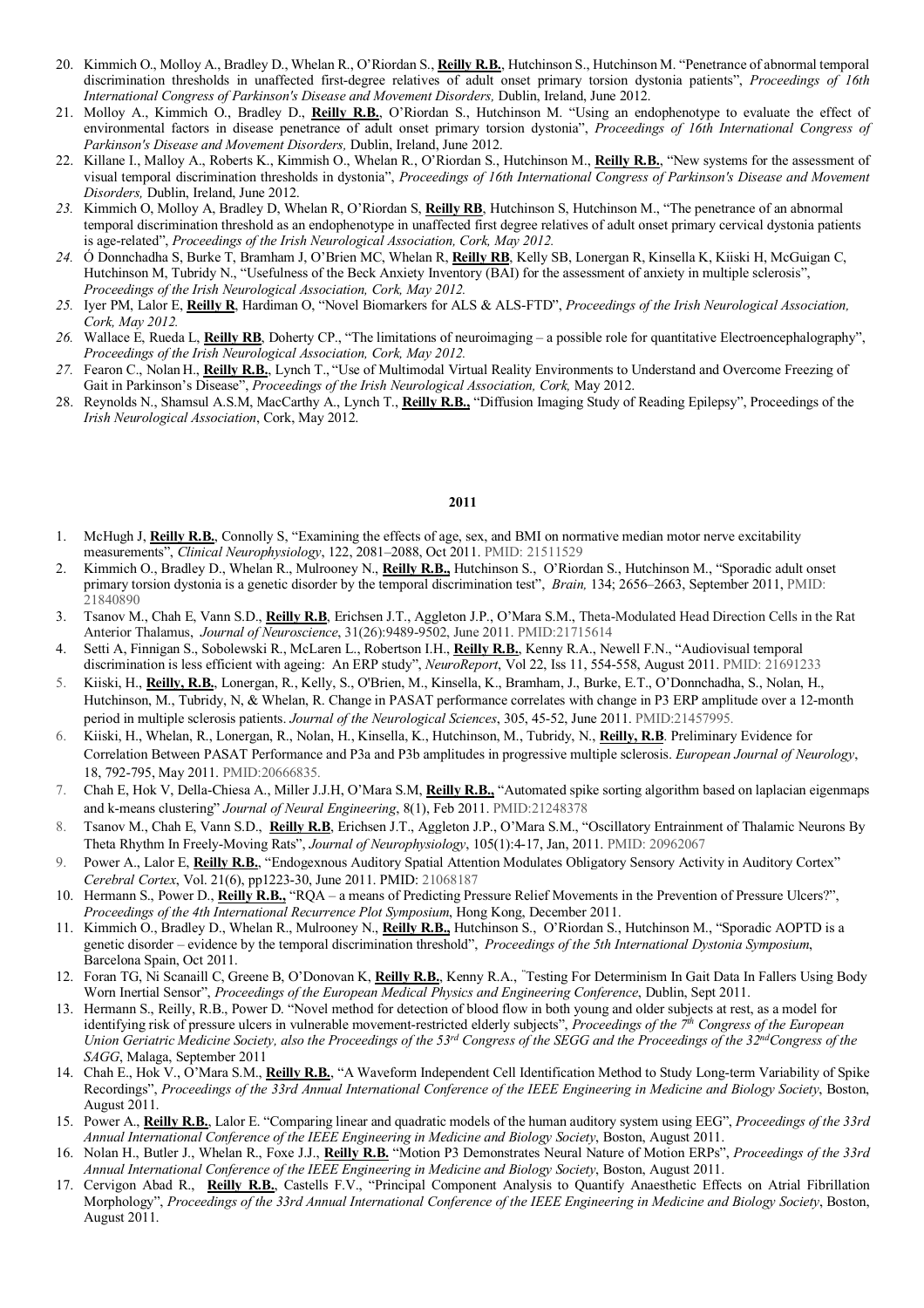- 18. McLaughlin M., **Reilly R.B,** Zeng F-G., "Improved vowel recognition in noise in electric hearing", *Proceedings of The 2011 Conference on Implantable Auditory Prostheses, 15th Biennial International Research Conferences on Cochlear Implants and Auditory Brainstem Implants*, Pacific Grove, California, July 2011.
- 19. Whelan, R., Bradley, D., Kimmich O, O'Riordan S., **Reilly, R.B.,** Hutchinson M., Hypoactivation of the putamen bilaterally during a temporal discrimination task for adult onset primary distortion patients vs. controls. Movement Disorders Symposium, *Proceedings of the 15th International Congress of Parkinson's Disease and Movement Disorders*, Toronto, June 2011
- 20. Bradley D., Kimmich O., Whelan R., Walsh R., Brady P., Mulrooney N., **Reilly, R.B.,** Hutchinson S., Molloy F., Hutchinson M., "The Temporal Discrimination Threshold in sporadic AOPTD: Utility in the investigation of patients and their first degree relatives", *Proceedings of the 15th International Congress of Parkinson's Disease and Movement Disorders*, Toronto, June 2011
- 21. Nolan H, Butler J.S., Whelan R., Foxe J.J., Bülthoff H.H., **Reilly R.B.**, "Electrophysiological Source Analysis of Passive Self-Motion", *Proceedings of the 5th IEEE International Conference on Neural Engineering*, Mexico, April 2011.
- 22. Hok, V., Chah, E., **Reilly, R.B.**, O'Mara, S.M. "Place cell discharge variability predicts individual neurocognitive performance in rats", *Proceedings of the 10th Colloque de la Société des Neurosciences*, Marseilles, 2011
- 23. Galli A., Garattini C., Burke N., Rapcan R., D'Arcy S., **Reilly R.B.**, Robertson I.H. "Cognitive function monitoring using temporal speech dynamics, *Proceedings of the International Association of Gerontology and Geriatrics-VII European Congress* Bologna, April 2011.
- 24. Foran TG, Ni Scanaill C, Greene B, O'Donovan K, **Reilly R.B.**, Kenny R.A., " Influence of Gait Speed on Variability and Stability in Fallers", *Proceedings of the 2nd International Conference on Ambulatory Monitoring of Physical Activity and Movement*, Glasgow, May 2011.
- 25. Killane I, Barnett G., **Reilly R.B.** " Measuring Neural Responses during Mild Exercise", *Proceedings of the 2nd International Conference on Ambulatory Monitoring of Physical Activity and Movement*, Glasgow, May 2011.
- 26. Kiiski H., Whelan R., Lonergan R.; Nolan H., Kinsella K., Hutchinson M.; Tubridy N; **Reilly R.B.** , "Change in PASAT Performance Correlates with Change in P3 ERP Amplitude over a 12-month period in Multiple Sclerosis Patients" *Proc of the 10<sup>th</sup> International Conference on AD/PD*, A-316-0027-01853, Barcelona March 2011.
- 27. Verkerke GJ, Segers P, Mottaghy K, **Reilly RB**, Rogalewicz V, "Training students in Biomedical Engineering on a European level", *Proc. of the 1st Middle East Conference on Biomedical Engineering*, Feb. 2011, Sharjah, UAE
- 28. Rogalewicz V, Verkerke GJ, **Reilly RB**, Catapano G., "Multidisciplinary teamwork training for progress in developing and using medical technology", *Proc. of the 1st Middle East Conference on Biomedical Engineering*, Feb. 2011, Sharjah, UAE
- 29. Hermann S., **Reilly, R.B**., Power D. "The ballistocardiogram as a tool to quantify cardiovascular changes associated with aging to inform pressure ulcer risk assessment in movement-compromised elderly subjects", *Proceedings of the 53rd Annual Irish Gerontological Society Conference*, Dublin, September 2011
- 30. Kiiski H., Whelan R., Lonergan R., Nolan H., Kinsella K., Hutchinson M., Tubridy N, **Reilly R.B.** "Change in PASAT performance correlates with change in P3 ERP Amplitudes over a 12-month period in Multiple Sclerosis patients", *Proceedings of the Irish Neurological Association*, Sligo, May 2011.
- 31. Ó Donnchadha S , Bramham J , Burke T , O'Brien M.C , Whelan R , **Reilly R**, Lonergan R , Kinsella K , Kiiski H , McGuigan , Hutchinson M , Tubridy N, "A longitudinal study of processing speed and working memory in multiple sclerosis as measured by the Paced Auditory Serial Addition Test (PASAT)", *Proceedings of the Irish Neurological Association*, Sligo, May 2011.
- 32. Burke N., Rapcan R., Galli A., D'Arcy S., **Reilly R.B.**, Robertson I.H. "Improving the sensitivity of the animal naming category fluency test using temporal speech features", *Proceedings of the 8th Annual Psychology, Health and Medicine Conference*, Galway, April 4th, 2011
- 33. Hermann S., Vredeveld E, Power D, **Reilly R.B.**, "The effects of body position on the IJK complex of the ballistocardiogram", *Proceedings of the 17th Annual Bioengineering in Ireland*, January 2011
- 34. Killane I, Barnett G., **Reilly R.B.** " Measuring Neural Responses during Sitting, Cycling and Walking", *Proceedings of the 17th Annual Bioengineering in Ireland*, January 2011.

- 1. Moran RJ, Campo P, Maestú F, **Reilly RB**, Dolan RJ and Strange BA. "Peak frequency in the theta and alpha bands correlates with human working memory capacity", *Front. Hum. Neurosci*. 4:200. Nov 2010. PMID:21206531
- 2. Nolan H, Whelan R, **Reilly R.B** "FASTER: Fully Automated Statistical Thresholding for EEG artifact Rejection", *Journal of Neuroscience Methods*, 192(1):152-62, September 2010, PMID: 20654646
- 3. Rapcan V., D'Arcy S., Yeap S., N, Thakore J., **Reilly R.B**, "Acoustic and Temporal Analysis of Speech: A Potential Biomarker for Schizophrenia" *Medical Engineering & Physics*, 2010 Nov;32(9):1074-9. PMID:20692864.
- 4. Cervigon R., **Reilly R.B.**, Castells F., Moreno J., Millet J., "Entropy Measurements in Paroxysmal and Persistent Atrial Fibrillation", *Physiological Measurement*, 2010 Jul; 31(7):1011-20. PMID: 20577034
- 5. Whelan R, Lonergan R, Kiiski H, Nolan H, Kinsella K, Hutchinson M, Tubridy N, **Reilly RB**. "Impaired information processing speed and attention allocation in multiple sclerosis patients versus controls: A high-density EEG study". *J Neurol Sci*. 2010 Jun 15;293(1-2):45-50. PMID: 20399448
- 6. Whelan R, Lonergan R, Kiiski H, Nolan H, Kinsella K, Bramham J, O'Brien MC, **Reilly RB**, Hutchinson M, Tubridy N. "A high-density ERP study reveals latency, amplitude, and topographical differences in multiple sclerosis patients versus controls". *Clin Neurophysiol*. 2010 Sep;121(9):1420-6. PMID: 20381418.
- 7. Bradley, D., Whelan, R., Walsh, R., O'Dwyer, J., **Reilly, R.B.,** Hutchinson, S., Molloy, F., Hutchinson M., "Comparing endophenotypes in Adult-onset Primary Torsion Dystonia", *Movement Disorder*s, 2010 Jan 15;25(1):84-90. PMID:19938165.
- 8. Keyes, H, Bardy H., **Reilly R.B.,** Foxe, J.J. "My face or yours? Event-related potential correlates of self-face processing", Brain and Cognition, 2010 Mar;72(2):244-54 PMID: 19854553
- 9. Hok V., Chah E., **Reilly R.B.**, O'Mara S.M. "Late-onset hippocampal place cells activity in aged rats" Proc of *Society for Neuroscience*, San Diego, Nov 2010
- 10. Lalor E.C., Barrett J., **Reilly R.B.**, "The timing of coherent motion processing in human visual cortex", Proc of *Society for Neuroscience*, San Diego, Nov 2010
- 11. Nolan, D, O'Dea J. **Reilly R.B.** "Measuring the Diameter of the Aortic Valve using the EndoFLIP® Endolumenal Measurement Catheter" *Proc of Transcatheter Cardiovascular Therapeutics Conference,* Washington DC, Sept 2010. *J. Am. Coll. Cardiol.* 2010;56;B78, doi:10.1016/j.jacc.2010.08.403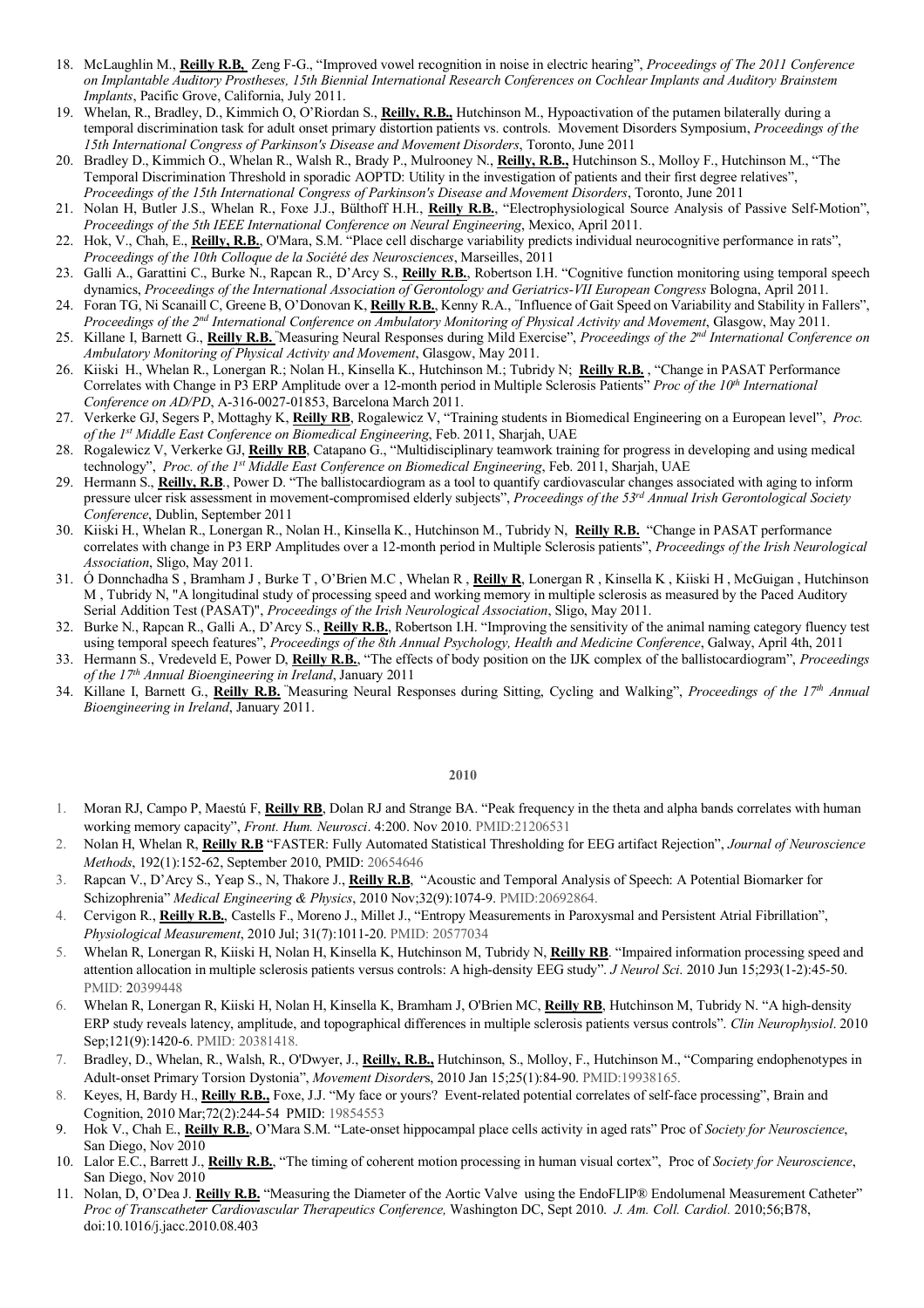- 12. Nolan H., Butler J., Whelan R., Foxe J.J., **Reilly R.B**, Bülthoff H.H., "Multisensory Self-Motion Oddball Paradigm Evokes a P3 Response", *Proceedings of the 11th Annual Meeting of International Multisensory Research Forum*, Liverpool, UK, June, 2010.
- 13. Barnett-Cowan, M., Nolan H., Butler J., Whelan R., Foxe J.J., **Reilly R.B**, Bülthoff H.H., "Latent reaction time and event-related potentials to passive physical motion", *Proceedings of the 11th Annual Meeting of International Multisensory Research Forum, Liverpool*, UK, June, 2010.
- 14. Bradley D., Whelan R., Mulrooney N, Walsh R., **Reilly R.,** Hutchinson S., Molloy F., Hutchinson M., "The Utility of Visual, Tactile and Mixed Tasks in the Adult-Onset Primary Torsion Dystonia", *Proceedings of the 62nd American Academy of Neurology Annual Meeting*, Toronto, April 2010
- 15. Barnett-Cowan M., Nolan H., Butler J., Foxe J. J., **Reilly R.B.,** Bülthoff, H.H., "Reaction time and event-related potentials to visual, auditory and vestibular stimuli", *Proc. of the 10th Annual Meeting Vision Sciences Society*, Florida, USA, May 2010
- 16. McHugh J.C., **Reilly R.,** Connolly S., "Examining the effects of gender, sex, and BMI on normative median motor nerve excitability measurements", *Clinical Neurophysiology*, Volume 121, Supplement 1, Page S207 October 2010, 29th International Congress of Clinical Neurophysiology
- 17. Power D, Whelan R, Nolan H, **Reilly R.B**. "A high density EEG study of a spatially rotated oddball stimulus", *Proceedings of 4th Neuroscience Ireland Annual Conference*, Dublin, Ireland, September 2010.
- 18. Nolan H., Whelan R., **Reilly R.B.,** "A Fully Automated Method for Artifact Detection in High-Density EEG Data", *Proceedings of 4th Neuroscience Ireland Annual Conference*, Dublin, Ireland, September 2010.
- 19. Ó Donnchadha S, Bramham J, Burke T , O'Brien M.C , Whelan R , **Reilly R**, Lonergan R , Kinsella K , Kiiski H , Hutchinson M , Tubridy N , "A longitudinal analysis of cognitive functioning in multiple sclerosis", *Proceeding of: Psychological Society of Ireland* Annual Conference, Athlone, Ireland, 2010.
- 20. Hermann S, **Reilly R.** "The use of recurrence plots and recurrence quantification analysis in detecting behaviour related to seat interface pressure" *Proceedings of the 16th Annual Bioengineering in Ireland,* January 2010.
- 21. Bradley D, Whelan R, Walsh R, **Reilly RB**, Hutchinson S, Molloy F, Hutchinson M "Temporal Discrimination Threshold as an Endophenotype in Adult Onset Primary Torsion Dystonia", *Proceedings of the 16th Annual Bioengineering in Ireland,* January 2010.
- 22. Whelan R, Lonergan R, Kiiski H, Kinsella K, Nolan H, Hutchinson M, **Reilly RB**, , "Genes, Brains, and Neuroimaging: How EEG and MRI can inform the genetics of neurological disorders", *Proceedings of the 16th Annual Bioengineering in Ireland,* January 2010.
- 23. D'Arcy S., Rapcan V., Robertson I.H., **Reilly R.B.** "Technology for remote assessment of cognitive function of the elderly" *Proceedings of the 16th Annual Bioengineering in Ireland,* January 2010
- 24. Whelan R, Lonergan R, Kiiski H, Kinsella K, Nolan H, Hutchinson M, **Reilly RB**, "A high-density ERP study reveals latency, amplitude, and topographical differences in multiple sclerosis patients versus controls", *Proceedings of the 16th Annual Bioengineering in Ireland,*  January 2010
- 25. Nolan H, Whelan R, **Reilly RB**, "Automated artefact detection for high-density", *Proceedings of the 16th Annual Bioengineering in Ireland,* January 2010
- 26. Power A., Lalor E, **Reilly RB,** "Responses extracted using the novel auditory-evoked spread spectrum analysis (AESPA) are not modulated by attention", *Proceedings of the 16th Annual Bioengineering in Ireland,* January 2010
- 27. Rapcan V., D'Arcy S.,**Reilly RB,** "Speech analysis as a monitoring tool for schizophrenia", *Proceedings of the 16th Annual Bioengineering in Ireland*, January 2010
- 28. Sobolewski R., Finnegan S., Robertson I.H., **Reilly R.B,** "The effects of aging on multimodal integration: A high density EEG study", *Proceedings of the 16th Annual Bioengineering in Ireland, January 2010*
- 29. Chah E., O'Mara S.,**Reilly R.B,** "Automatic spike sorting algorithm based on Fast Fourier transform", *Proceedings of the 16th Annual Bioengineering in Ireland, January 2010*

- 1. Yeap S., Kelly S.P., **Reilly R.B.,** Thakore J.H., Foxe J.J., "Visual sensory processing dysfunction as a common endophenotype for bipolar disorder and schizophrenia"**,** *Journal of Psychiatry and Neuroscience,* 2009 Nov;34(6):459-64. PMID:19949722.
- 2. Cervigon R., Moreno J., **Reilly R.B.**, Mateo J., Villacastın J, Castells F. "Ventricular Rhythm in Atrial Fibrillation under Anaesthetic Infusion with Propofol", *Physiological Measurement*, 2009 Aug;30(8):833-45. PMID: 19590112
- 3. Bradley D, Whelan R, Walsh R, Molloy F., Hutchinson S., **Reilly R**, Hutchinson M "Temporal Discrimination Threshold: VBM evidence for an endophenotype in adult onset primary torsion dystonia", *Brain*, 2009 Sep;132(Pt 9):2327-35, PMID: 19525326
- 4. Lalor E, Power A, **Reilly R.B.**, Foxe J.J. "Resolving Precise Temporal Processing Properties of the Auditory System Using Continuous Stimuli" *Journal of Neurophysiology*, 2009 Jul;102(1):349-59, PMID: 19439675
- 5. Walsh R., Whelan R., O'Dwyer JP, O'Riordan S., Hutchinson S., O'Laoide R., Malone K., **Reilly R.**, Hutchinson M. "Striatal morphology correlates with sensory abnormalities in unaffected relatives of cervical dystonia patients", *Journal of Neurology*, 2009 Aug;256(8):1307- 13. PMID: 19353218.
- 6. Cervigon R., Castells F., Moreno J., **Reilly R.B.**, Villacastın J, Sanchez C., Millet J., "Quantification of Propofol Effects on Atrial Fibrillation Organization", *Medical & Biological Engineering and Computing*, 2009 Mar;47(3):333-41. PMID: 19018581
- 7. Rapcan V., D'Arcy S., Pénard N., Robertson I.H., **Reilly R.B.**, "The Use of Telephone Speech Recordings for Assessment and Monitoring of Cognitive Function in Elderly People", *Proceedings of Interspeech* 2009, Brighton, UK, September 2009.
- 8. Pénard N., Counihan S.U.E., D'Arcy S., Rapcan V., **Reilly R.B.,** Robertson I.H. "*Investigating speech as a source of biomarkers for changes in cognition, executive function and mood*" 47th Annual Meeting of the Academy of Aphasia. Boston, Massachusetts, September 2009.
- 9. Nolan H, Whelan R, **Reilly R.B**, Bülthoff H.H., Butler J, "Acquisition of Human EEG Data during linear Self-Motion on a Stewart Platform", *Proceedings of the 10th Annual Meeting of International Multisensory Research Forum*, New York, USA, June, 2009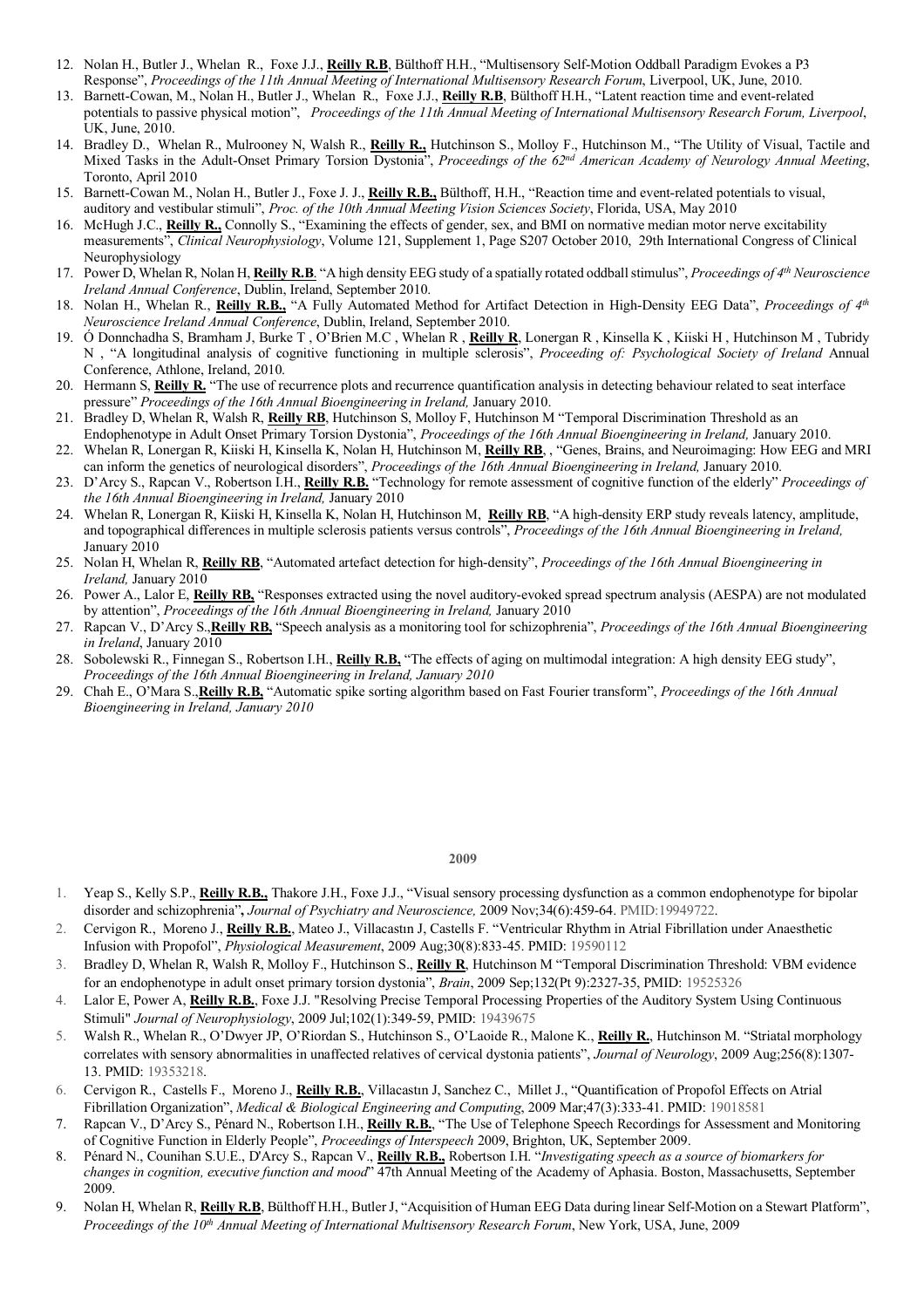- 10. Whelan R, Bradley D, Walsh R, Reilly RB, Hutchinson SMolloy F, Hutchinson M., "Temporal discrimination thresholds in AOPTD voxelbased morphometry in unaffected relatives validates a new endophenotype", *Journal of Neurology Neurosurgery Psychiatry , ABN joint annual meeting 2009 with the Spanish Society of Neurology*, Arena and Convention Centre, Liverpool, 2009, 22–26 June, 80, (11), BMJ, 2009,
- 11. Finnigan S, O'Connell R, **Reilly R**, Robertson IH. "Electrophysiological indices of cognitive control decrements in ageing and cognitive decline", *49th Annual Meeting of the Society for Psychophysiological Research, 2009. Conference abstracts published in Psychophysiology*, October 2009, Berlin, Germany
- 12. Bradley D., Whelan R., Walsh R., **Reilly R.,** Hutchinson S., Molloy F., Hutchinson M., "Temporal discrimination thresholds in familial AOPTD Pedigrees – Use of a new endophenotype", *Proceeding of the Movement Disorder Society,* Paris, June, 2009
- 13. McHugh J., **Reilly R**, Connolly S, "The effects of age, sex, and BMI on nerve excitability testing", *British Society for Clinical Neurophysiology*, Scientific Meeting, London, UK, October 2009.
- 14. Whelan R., Bradley D., Walsh R., **Reilly R.,** Hutchinson S., Molloy F., Hutchinson M, "Temporal discrimination thresholds in AOPTD Voxel based morphometry in unaffected relatives validates a new endophenotype", *Proceeding of the Movement Disorder Society,* Paris, June, 2009
- 15. Whelan R., Bradley D., Walsh R., **Reilly R.B.,** Hutchinson S., Molloy F., Hutchinson M, "Discrimination Thresholds in AOPTD Voxel Based Morphometry in unaffected relatives validates a new endophenotype", *Proceedings of the Association of British Neurologists,*  Liverpool, England, June 2009
- 16. D'Arcy S., Pénard N., Counihan S., Rapcan V., Robertson I.H., **Reilly R.B.**, "Corpora for Assessment of Cognitive Function in older Persons", *Proceedings of the 3rd Advanced Voice Function Assessment International Workshop,* Madrid, Spain, May 2009.
- 17. Lalor E, Power A, **Reilly R.B**. "Extracting Separate Responses to Simultaneously Presented Continuous Auditory Stimuli: An Auditory Attention Study", *Proceedings of the 4th IEEE International Conference on Neural Engineering,* Turkey, April 2009
- *18.* Nolan H, Whelan R, **Reilly R.B**, Bülthoff H.H., Butler J, "Acquisition of Human EEG Data during linear Self-Motion on a Stewart Platform", *Proceedings of the 4th IEEE International Conference on Neural Engineering,* Turkey, April 2009
- *19.* Sobolewski R., Finnegan S. Dockree P. Robertson I.H., **Reilly R.B** "Monitoring of Cognitive Processes in Older Persons" *Proceedings of the 4th IEEE International Conference on Neural Engineering,* Turkey, April 2009
- *20.* Thakore, J, Rapcan, V., DArcy, S., Yeap, S., Afzal, N. Reilly, R., "Acoustic and temporal analysis of speech: a potential marker for Schizophrenia", International Clinical Psychopharmacology, September 2011 - Volume 26 - Issue - p e131 :
- 10.1097/01.yic.0000405855.63819.e2, *The 15th Biennial Winter Workshop in Psychoses*, 15-18 November 2009, Barcelona, Spain. 21. Meredith S, Mascot C, Colgan N, **Reilly R.B**, Curran, K, "Using Cutting Edge Medical Imaging to Assist the Teaching and Understaning of Neuroanatomy for Medical Students and Medical Researchers" *Proceedings of the 3rd Annual Conference of the National Academy for Integration of Research & Teaching & Learning*, Dublin, November 2009
- 22. Lalor E.C., Lonergan R., Kiiski H., Kinsella K., Reilly R.B., Hutchinson M., Tubridy N., Whelan R., "A Method for the Rapid Assessmenr of Visual Processing Latencies in Multiple Sclerosis" *Proceedings of the Neuroscience Ireland*, Dublin, September 2009.
- 23. Kiiski H., Lonergan R., Whelan R., Nolan H., Kinsella K., O'Brien M, **Reilly R.B.,** Hutchinson M., Tubridy N., "P3 Abnormalities in Multiple Sclerosis as a Function of Oligoadenylate Synthetase Genotype" *Proceedings of the 3rd Annual Conference Neuroscience Ireland*, Dublin, September 2009
- 24. Kiiski, H., Lonergan, R., Whelan, R., Nolan, H., Kinsella, K., O'Brien, M., Reilly, R.B., Hutchinson, M., Tubridy, N. (2009). P3 abnormalities in multiple sclerosis as a function of oligoadenylate synthetase genotype. Irish Journal of Medical Science, 179, 3, S123.
- 25. Finnegan S.P., O'Connell R.G., **Reilly R.,** Robertson I.H. , "Electrophysiological Indices of Attentional Decrements in Mild Cognitive Impairment", *Proceedings of the Neuroscience Ireland*, Dublin, September 2009
- 26. Nolan H., **Reilly R.B.**, Whelan R. "A Fully Automated Method for Artifact Detection in High-Density EEG Data" *Proceedings of the Neuroscience Ireland*, Dublin, September 2009
- 27. Whelan R., Lonergan R., Kiiski H., Nolan H., Kinsella K., Bramham J., O'Reilly M, **Reilly R.B.**, Hutchinson M, Tubridy N. "ERP Abnormalities in Multiple Sclerosis Patients: A High-Density EEG Study", *Proceedings of Neuroscience Ireland*, Dublin, Sept 2009:
- 28. McLaren L., Sobolewski R., Setti A., Finnigan S., **Reilly R. B.**, Robertson I. H., Newell F. N., "The Role of Ageing on Efficient Audio-Visual Integration in the Brain: An EEG Study", *Proceedings of the Irish Signal and Systems Conference*, Dublin, June 2009.
- 29. Rapcan V., D'Arcy S., **Reilly R.B.**, "Automatic Breath Sound Detection and Removal for Cognitive Studies of Speech and Language", *Proceedings of the Irish Signal and Systems Conference*, Dublin, June 2009.
- 30. Whelan R, Lonergan R, Kiiski H, Kinsella K, Nolan H, **Reilly RB**, Hutchinson M, Tubridy N "P3 latencies are delayed in multiple sclerosis patients with low PASAT scores", *Proceedings of the Irish Neurological Association Meeting*, Dublin, May 2009
- 31. Bradley D, Whelan R, Walsh R, **Reilly RB**, Hutchinson S, Molloy F, Hutchinson M, "Temporal discrimination thresholds in familial AOPTD Pedigrees–use of a new endophenotype" *Proceedings of the Irish Neurological Association Meeting*, Dublin, May 2009
- 32. Whelan R, Bradley D, Walsh R, **Reilly RB**, Hutchinson S, Molloy F, Hutchinson M, "Temporal discrimination thresholds in AOPTD voxelbased morphometry in unaffected relatives validates a new endophenotype" *Proceedings of the Irish Neurological Association Meeting*, Dublin, May 2009

- 1. Wormald R.N., .Moran R.J, **Reilly R.B.**, Lacy P.D. "Performance of an Automated, Remote System to Detect Vocal Fold Paralysis",
- *Annals of Otology, Rhinology and Laryngology,* 2008 Nov;117(11):834-8. PMID: 19102129.
- 2. Lécuyer A., Lotte F., **Reilly R.B.**, Leeb R., Hirose M., Slater M., "Brain-Computer Interfaces, Virtual Reality, and Videogames," *Computer*, vol. 41, no. 10, pp. 66-72, Oct., 2008
- 3. Greene BR, Marname W, Lightbody G, **Reilly RB**, Boylan GB, "Classifier Models and Architectures for EEG based Neonatal Seizure Detection", *Physiological Measurement*, 2008 Oct;29(10):1157-78. PMID: 18799836
- 4. Moran R., Kiebel S.J, Stephan K.E, Bombach N. O'Connor W.T., Murphy K.J. **Reilly R.B**, Friston K.J., "Bayesian estimation of synaptic physiology from the spectral responses of neural masses", *NeuroImage.* 2008 Aug 1;42(1):272-84. PMID: 18515149
- 5. Moran R., Molholm S. Reilly R.B., Foxe J.J., "Changes in effective connectivity of human superior parietal lobule under multisensory and unisensory stimulation", *European Journal of Neuroscience*, 2008 May;27(9):2303-12. PMID: 18445221
- 6. Lalor E.C., Yeap S., **Reilly R.B.**, Pearlmutter B.A., Foxe J.J., "Dissecting the cellular contributions to early visual sensory processing deficits in schizophrenia using the VESPA evoked response," *Schizophrenia Research,* 2008 Jan;98(1-3):256-64. PMID: 17996424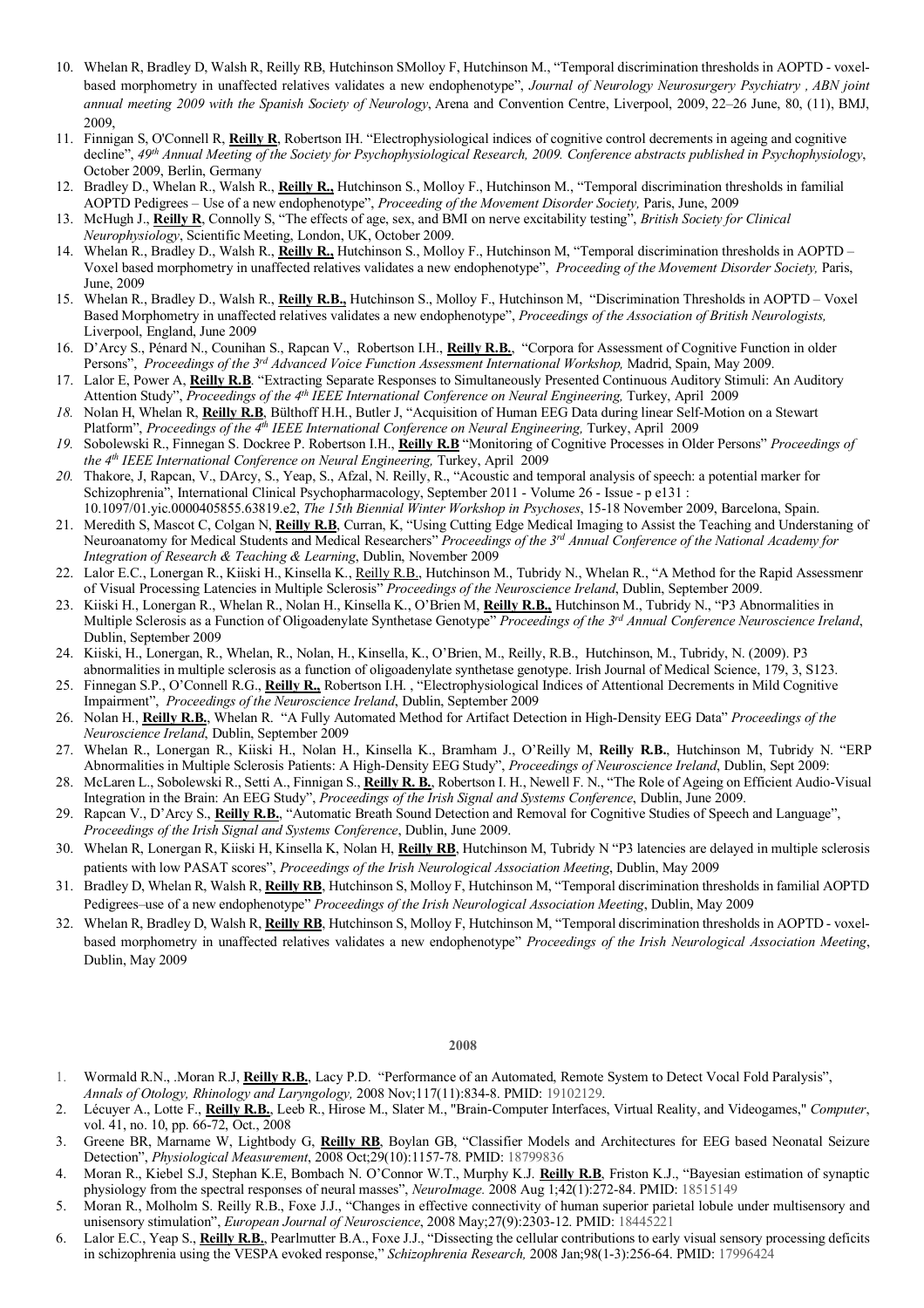- 7. Minogue CM, Crowe LM, Caulfield BM, Lowery M, **Reilly RB**, "Evaluation of a Hill model in predicting the energetics of sub-tetanic electrical stimulation of muscle", Proceedings of the 13<sup>th</sup> *International Functional Electrical Stimulation Society Conference*, October 2008
- 8. Chah E, Glynn S, Atiyeh M., Costello RW., **Reilly R.B.**, "Investigating the Relationship between Breath Acoustics and FEV1 During Histamine Challenge" *Proceedings of the 4th European Congress of the International Federation for Medical and Biological Engineering, Antwerp, November 2008*.
- 9. Walsh R, Whelan R., O'Dwyer JP, O'Riordan S., Hutchinson S., O'Laoide R., Malone K., **Reilly R.**, Hutchinson M. "Abnormalities of sensorimotor structures in cervical dystonia and unaffected relatives: The sensory endophenotype", *Journal of Neurology, Neurosurgery and Psychiatry*, 79(3) pp341-342, Meeting Abstract, Mar 2008 .
- 10. Whelan R, LongerganR, Killane I, **Reilly R**, HutchinsonM, Tubridy N "Cognitive impairment in multiple sclerosis correlates highly with a delayed P3 component in event-related potential testing? *Proceedings of the World Congress on Treatment and Research in Multiple Sclerosis*, joint meeting of *ACTRIMS, ECTRIMS and LACTRIMS*, Montreal September, 2008 and in *Journal Multiple Sclerosis: Clinical and Laboratory Research*.
- 11. D'Arcy S., Rapcan V., Pénard N., Morris M.E., **Reilly R.B.**, Robertson I.H. "Speech as a Means of Monitoring Cognitive Function of Elderly Subjects", *Proceedings of Interspeech, Brisbane, Australia, 22-26 September 2008.*
- 12. Bradley D, Whelan R, Walsh R, **Reilly R.B.**, Hutchinson M, "Temporal Discrimination Threshold (TDT) and Spatial Discrimination Threshold (SDT) – comparing endophenotypes in Adult-onset Primary Torsion Dystonia (AOPTD)", *Proceedings of the 12th International Congress of Parkinson's Disease and Movement Disorders*, Chicago, June 2008.
- 13. Whelan R, Bradley D, Walsh R, **Reilly R.B.**, Hutchinson M, "Hyperactivation of the putamen during a discrimination task in unaffected relatives of patients with familial primary torsion dystonia", *Proceedings of the 12th International Congress of Parkinson's Disease and Movement Disorders*, Chicago, June 2008
- 14. Pénard N., D'Arcy S., Rapcan V., Dockree P., Besani C., O'Sullivan K., **Reilly R.**, Robertson I. "Investigating Speech as a Diagnostic Tool for Abnormal Ageing**",** *Proceedings of the 2008 British Psychological Society Annual Conference***,** Dublin, April 2008.
- 15. Chah, E, Greene BR, Boylan G, **Reilly R.B**. "A Comparison of Entropy Measures for Detection of Seizures in the Neonate", *Proc. of Biosignal*, Portugal 2008.
- 16. Whelan R, Bradley D, Walsh R, **Reilly R**, Hutchinson M "Hyperactivation of the putamen during a discrimination task in unaffected relatives of patients with familial primary torsion dystonia", *Proceedings of the Irish Neurological Association Meeting*, Cork, May 2008
- 17. Bradley D, Whelan R, Walsh R, **Reilly R**, Hutchinson M. "Temporal Discrimination Threshold (TDT) and Spatial Discrimination Threshold (SDT) – comparing endophenotypes in Adult-onset Primary Torsion Dystonia (AOPTD)", *Proceedings of the Irish Neurological Association Meeting*, Cork, May 2008
- 18. Bradley D, Whelan R, Walsh R, **Reilly R**, Hutchinson M. "The Temporal Discrimination Threshold (TDT) in patients with adult onset primary torsion dystonia (AOPTD) and their relatives – a better endophenotype?" *Proceedings of the Irish Neurological Association Meeting*, Cork, May 2008

#### **1991-2007**

- 1. Lalor E, Kelly S.P., Perlmutter, B., **Reilly, R.B.**, Foxe, J.F "Isolating endogenous visuo-spatial attentional effects using the novel Visual Evoked Spread Spectrum Analysis (VESPA) technique", *European Journal of Neuroscience*, 2007 Dec;26(12):3536-42. PMID: 18088279
- 2. Moran R., Kiebel S.J, Stephan K.E, **Reilly R.B**, Daunizeau J., Friston K.J., "A Neural Mass Model of spectral responses in electrophysiology", *NeuroImage,* 2007 Sep 1;37(3):706-20. PMID: 17632015
- 3. Dockree P.M., Kelly S.P., Foxe J.J., **Reilly R.B.** and Robertson I.H., "Optimal sustained attention is regulated by the spectral content of background EEG activity: Greater ongoing tonic alpha (~10Hz) power supports successful phasic goal activation", *European Journal of Neuroscience*, Volume 25, No. 3, pp. 900-907, February 2007.
- 4. N. Fox, R. Gross, J. Cohn, **R.B.Reilly**, "Robust Biometric Person Identification Using Automatic Classifier Fusion of Speech, Mouth, and Face Experts", *IEEE Trans on Multimedia*, Vol. 25, No.1, pp. 701-715, June, 2007.
- 5. Greene B.R., deChazal P., Boylan G., Connolly S., **Reilly R.B**, "Electrocardiogram based Neonatal Seizure detection" *IEEE Trans on Biomedical Engineering*, Vol 54, No.4, pp673-681 April 2007
- 6. Greene BR, Boylan G, **Reilly RB**, de Chazal P, Connolly S. 'Combination of EEG and ECG for improved Neonatal Seizure Detection', *Clinical Neurophysiology,* Volume 118, Issue 6, Pages 1348-1359, June 2007.
- 7. P.Scanlon, D. Ellis, **R.B. Reilly**, "Using Broad Phonetic Group experts for Improved Speech Recognition", *IEEE Transaction on Speech & Audio Processing.* Volume 15, Issue 3, pp 803 – 812, March 2007
- 8. Walsh R, Whelan R., O'Dwyer JP, O'Riordan S., Hutchinson S., **Reilly R.**, O'Laoide R., Malone K., Hutchinson M. "Bilateral cortico-striate grey matter changes support the sensory endophenotype hypothesis in familial adult onset dystonia: A voxel based morphometry study", *Journal of Neurology, Neurosurgery and Psychiatry*, 78(9), pp1027-1028, Meeting Abstract, Sept 2007.
- 9. Walsh R, Whelan R., O'Dwyer JP, O'Riordan S., Hutchinson S., **Reilly R.**, O'Laoide R., Malone K., Hutchinson M. "Bilateral cortical grey matter changes support the sensory endophenotype hypothesis in familial adult onset primary torsion dystonia: A VBM study", *European Journal of Neurology*, 14, Suppl.1, Meeting Abstract, pp 77, Aug 2007.
- 10. Sobolewski, R, Knapp, R.B., O'Mullane B.A., **Reilly R.B**. "A Portable Neurological Monitor for use in Cognitive Function Studies", *Proc. of the 29th Annual International Conference of the IEEE Engineering in Medicine and Biology Society*, Lyon, August 2007
- **11.** Power A, Lalor E.C, **Reilly R.B.,** "Eliciting Audio Evoked Potentials Using Continuous Stimuli", *Proc. of the 29th Annual International Conference of the IEEE Engineering in Medicine and Biology Society*, Lyon, August 2007.
- **12.** Minogue C.M., Caulfield B., **Reilly R.B.,** "What are the electrical stimulation design parameters for maximum VO2 aimed at Cardio-Pulmonary rehabilitation?", *Proc. of the 29th Annual International Conference of the IEEE Engineering in Medicine and Biology Society*, Lyon, August 2007.
- 13. Lalor E.C., Kelly S.P., Pearlmutter B.A., **Reilly R.B.**, Foxe J.J., "The Timecourse of the Division of the Attentional Spotlight", *Proc. of the Annual Meeting of the Cognitive Neuroscience Society*, May 2007
- 14. Donohoe G, **Reilly RB**, Clarke S, Meredith S, Greene B, Morris B, Nangle JM, Schwaiger S, Gill M, Corvin A, Garavan H, Robertson I "Do Antisaccade Deficits In Schizophrenia Provide Evidence Of A Specific Inhibitory Function?", *Journal of the International Neuropsychology Society,*Vol.12, No.6, pp901-6, Nov 2006.
- 15. Lalor E.C.**,** Pearlmutter B.A., **Reilly R.B.**, McDarby G., Foxe J.J., "The VESPA: a method for the rapid estimation of a visual evoked potential", *NeuroImage, Volume 32,* Issue 4, 1 Pages 1549-156, Oct 2006.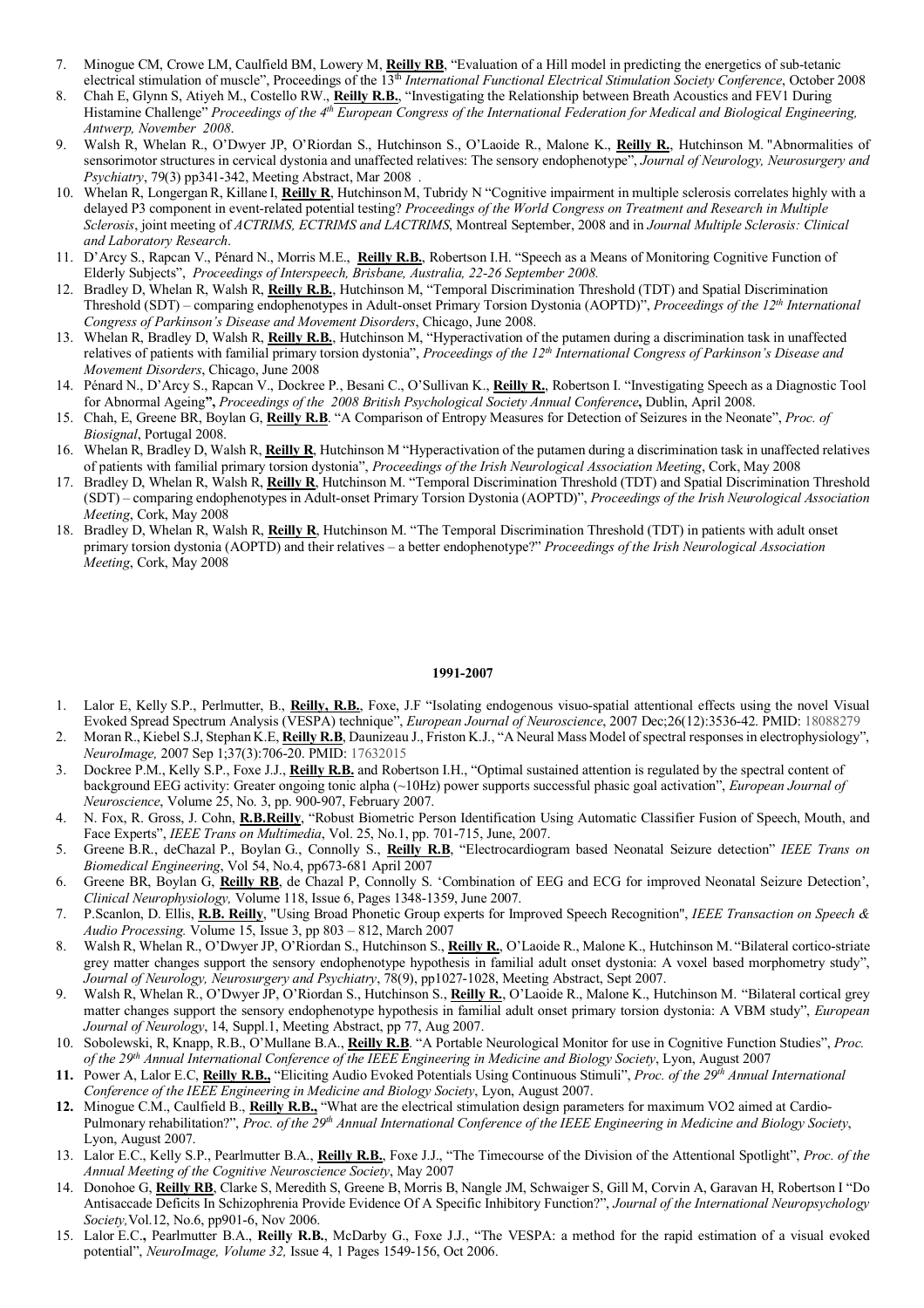- 16. deChazal P, **Reilly R.B.** "A Patient Adapting Heartbeat Classifier using ECG Morphology and Heart-Beat Interval Features", *IEEE Trans on Biomedical Engineering*, Volume: 53, Issue: 12, Part 1 pp 2535-2543, Dec. 2006.
- 17. Kelly S.P., Lalor E., **Reilly R.B.**, Foxe J.J. "Alpha-Based Suppression Mechanisms Facilitate Sustained Spatial Selection during Continuous Bilateral Visual Stimulation", *Journal of Neurophysiology*, Vol. 95, pp3844 – 3851, Jun 2006.
- 18. Hannigan T.J., Fleury L.M., **Reilly R.B.** O'Mullane B.A. and deChazal P. "Survey of 1276 shoeprint impressions and development of an automatic shoeprint pattern matching facility", *Science & Justice*, Vol. 46 No.2, pp79 – 89, 2006.
- 19. GreeneB.R., deChazal P., Boylan G, O'BrienC., **Reilly R.B**., Connolly S., "Autonomic Changes in the Neonate during Seizure" *Medical & Biological Engineering and Computing.* Volume 44, Numbers 1-2, pp27 – 34, March 2006
- 20. Moran R., **Reilly R.B.**, deChazal P., Lacy P, "Telephony Based Voice Pathology Assessment using Automated Speech Analysis", *IEEE Trans on Biomedical Engineering*. Vol. 53, No. 3, 468- 477, March 2006.
- 21. **Reilly R.B** "An Overcomplete Signal Basis Approach to Non-linear Time-Tone Analysis for Robust Speech Recognition", *EURASIP Journal of Applied Signal Processing.* Volume 2006, Article ID 65431, Pages 1-5, DOI: 10.1155/ASP/2006/65431
- 22. Greene B, Reilly R.B., Boylan G., deChazal P., Connolly S., "Multi-channel EEG based Neonatal Seizure Detection", Proc. of the 28th Annual *International Conference of the IEEE Engineering in Medicine and Biology Society*, New York, August 2006.
- 23. Power A, Lalor E.C, **Reilly R.B.,** "Can Visual Evoked Potentials be used in Biometric Identification?", *Proc. of the 28th Annual International Conference of the IEEE Engineering in Medicine and Biology Society*, New York, August 2006.
- 24. Moran R.J., **Reilly R.B**., "Neural Mass Model of Human Multisensory Integration", *Proc. of the 28th Annual International Conference of the IEEE Engineering in Medicine and Biology Society*, New York, August 2006.
- 25. Lalor E, Perlmutter B, Foxe J.F., **Reilly R.B.** "A Spectrum of Colors: Measuring the Temporal Frequency Characteristics of the Human Visual System Using a System Identification Approach", *Proc. of the 28th Annual International Conference of the IEEE Engineering in Medicine and Biology Society*, New York, August 2006.
- 26. Greene B.R., deChazal P., Boylan G., **Reilly R.B**., Connolly S. "Heart Rate Variability in Neonates with Seizures**",** *7th European Congress on Epileptology*, Helsinki, July 2006 and in Epilepsia, Volume 47 Issue s3, Pages 27 – 28.
- 27. Meredith S, Crettenand S, Hoptman M., **Reilly R.B.** "Advancing DTI Tractography Algorithms based on Qualitative and Quantitative Comparison of Algorithmic Performance", *Proceedings of the 7th Annual Meeting of the International Multisensory Research Forum*, Dublin June 2006.
- 28. Moran R, Molholm S, Foxe J.F., **Reilly R.B.** "Fitting Intracranial multimodal ERPs to an exploratory, hierarchically arranged neural mass model", *Proceedings of the 7th Annual Meeting of the International Multisensory Research Forum*, Dublin June 2006.
- 29. Lalor E, Perlmutter B, Foxe J.F., **Reilly R.B.** "Investigating Multisensory Integration using Spread Spectrum Stimulation", *Proceedings of the 7th Annual Meeting of the International Multisensory Research Forum*, Dublin June 2006.
- 30. Greene B, Boylan G., Connolly S., **Reilly R.B.** "Integrating Information from Multiple Signals for the Robust Detection of Neonatal Seizures", *Proceedings of the 7th Annual Meeting of the International Multisensory Research Forum*, Dublin June 2006.
- 31. GreeneB.R., deChazal P., Boylan G., **Reilly R.B**., Connolly S., "Neonatal Seizure Detection using a combination of EEG and ECG analysis" *Proceedings of the* XXVIII *International Congress of Clinical Neurophysiology, Edinburgh*, September 10-14, 2006.
- 32. Wormald R.N., Moran R.J., **Reilly R.B.**, Walsh R.M., Lacy P.D. "Performance of an automated, remote system to detect vocal cord paralysis", *Proceedings of the12th British Academic Association on Otorhinolaryngologists*, Birmingham, July 2006
- 33. Lalor E, Permutter, B., **Reilly, R.B.**, Foxe, J.F, "The VESPA: a Method for the Rapid Estimation of a Visual Evoked Potential," *Proceedings of the Annual Meeting of the Organization for Human Brain Mapping*, Florence June 2006.
- 34. Crettenand S, Meredith S, Hoptman M., **Reilly R.B.** "Quantitative Analysis and Comparison of Diffusion Tensor Imaging Tractography Algorithms", *Proceedings of the Irish Signals and Systems Conference*, Dublin June 2006.
- 35. Dockree P.M., Kelly S.P., Robertson I.H, **Reilly R.B**, Foxe J.J. "Neurophysiological Markers of Alert Responding during Goal-Directed Behaviour: A high Density Electrical Mapping Study", *NeuroImage, Volume 27, Issue 3, September 2005, Pages 587-601*
- 36. Kelly S.P., Lalor E., **Reilly R.B.**, Foxe J.J. "Visual Spatial Attention Tracking using High-Density SSVEP Data for Independent Brain-Computer Communication", *IEEE Trans on Neural Systems and Rehabilitation Engineering*, Vol. 13, Issue 2, pp 172 – 178, June 2005.
- 37. Kelly S.P., Lalor E, Finucane C., **Reilly R.B.** McDarby G., "Visual Spatial Attention Control in an Independent Brain Computer Interface", *IEEE Trans on Biomedical Engineering*, Vol.52, No. 9, pp 1588 – 1596, Sept. 2005
- 38. Lalor E, Kelly S.P., Finucane C., Burke R., Smith R., **Reilly R.B.** McDarby G., "Steady-state VEP-based Brain Computer Interface Control in an Immersive 3-D Gaming Environment", EURASIP Journal on Applied Signal Processing, Vol. 19, pp3156–3164, Nov 2005.
- 39. Clarke S., Donohoe G., 2; Corvin A.; **Reilly R**.; Garavan H.; Gill1 M.; Morris M.; McGee K.; Nangle J.; Schwaiger S.; Greene B.; Meredith S.; Robertson I. "Evidence of Independence Between Antisaccade And Working Memory Task Performance In Schizophrenia", Schizophrenia Bulletin 31 (2), 353-353, April 2005.
- 40. Burke D., Kelly S., de Chazal P., **Reilly R.B.**, Finucane C. "A Parametric Feature Extraction and Classification Strategy for Brain-Computer Interfacing", *IEEE Trans on Neural Systems and Rehabilitation Engineering,* Vol.13, No. 1, pp 12-17, March 2005*.*
- 41. de Chazal P.*,* Flynn J., **Reilly R.B.** "Automated Processing of Shoeprint Images based on the Fourier Transform for use in Forensic Science",. *IEEE Trans on Pattern Analysis and Machine Intelligence,* Vol.27, No.3 pp 341-350, March 2005.
- 42. **Reilly R.B,** Fox N., "Speaker Identification based on Automatic Crossmodal Fusion of Audio and Visual Data", *Proceedings of the 6th Annual Meeting of International Multisensory Research Forum*, Trento, Italy, June, 2005
- 43. Kelly S.P., Lalor E., **Reilly R.B.**, Foxe J.J. "Independent Brain Computer Interface Control using Visual Spatial Attention-Dependent Modulations of Parieto-occipital Alpha", *IEEE International Conference on Neural Engineering, March 2005.*
- 44. Clarke S., Donohoe G., 2; Corvin A.; Reilly R.; Garavan H.; Gill M.; Morris M.; McGee K.; Nangle J.; Schwaiger S.; Greene B.; Meredith S.; Robertson I. "Evidence of Independence Between Antisaccade And Working Memory Task Performance In Schizophrenia", *Proc of the World Congress on Schizophrenia*, Savannah, Georgia, March 2005.
- 45. Greene B.R, Boylan G.B, deChazal P, Reilly R.B, Ryan C.A, "Analysis of Heart Rate Change in Neonates with Seizures", *1st Annual Interdisciplinary Conference*, University College Cork, November 2005.
- 46. Lalor E, Kelly S.P., Finucane C., Burke R., **Reilly R.B.,** McDarby G., "Brain Computer Interface based on the Steady-state VEP for Immersive Gaming Control", *Biomedizinsche Tecknik*, 49(1): 63-64, 2004.
- 47. Nakatsu, R.; **Reilly, R**., "Mini Issue on Multimedia Human-Computer Interface", *Journal of Applied Signal Processing*, Vol. 2004, No. 11, pp 1617-1618, September 2004.
- 48. Ohya, J.; **Reilly, R**.; Li, C.-S. "Editorial Special Section on Multimodal Interfaces and Applications", *IEEE Transactions on Multimedia*, Vol. 6, Issue 3, pp 397, June 2004.
- 49. Burke D., Murphy K., Garavan H., **Reilly R.B.,** "Parametric Detection of Single-trial event related fMRI", *Medical & Biological Engineering and Computing,* Vol. 42, No. 5, p604-609, September 2004.
- 50. Dockree P.M., Kelly S.P., Roche R.A.P, Hogan M.J., Reilly R.B., Robertson I.H. "Behavioural and Physiological Impairments of Vigilant Attention after Traumatic Brain Injury", *Cognitive Brain Research*, Vol.20, No. 3, pp 403-414, 2004.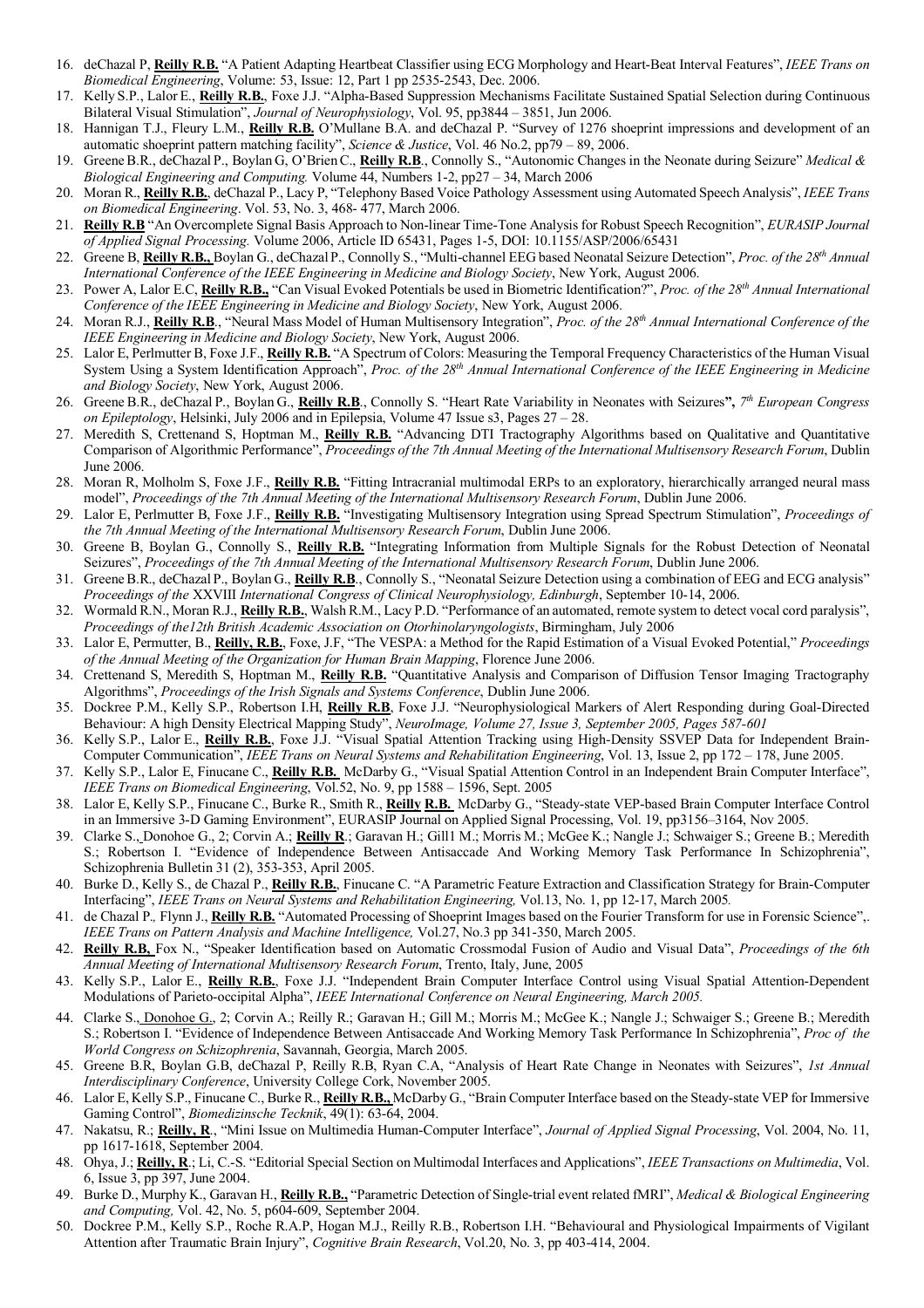- 51. Brady, N; Boushel, C; **Reilly, R**; Maguire, A; "Neurophysiological correlates of face recognition: A comparison of 'self' and familiar others". *Perception* 33 (NA) 109 – 110, 2004.
- 52. deChazal P, O'Dwyer M., **Reilly R.B.** "Automatic Classification of Heart-Beats using ECG Morphology and Heart-Beat Interval Features", *IEEE Trans on Biomedical Engineering*, Vol. 51. No. 7, pp 1196-1206, July 2004*.*
- 53. Brady N., Boushel C., **Reilly R.B.**, Maguire A., "Neurophysiological correlates of face recognition: a comparison of 'self' and familiar others", *Proceedings of European Conference on Visual Perception*, Hungary, 2004.
- 54. Moran R., **Reilly R.B.**, Lacy P., "Voice Pathology Assessment based on a Dialogue System and Speech Analysis", *Proc. of the AAAI Fall Symposium on Dialogue Systems for Health Communication*, Washington DC, October 2004.
- 55. Kelly S.P., Lalor E, Finucane C., **Reilly R.B.**, "A Comparison of Covert and Overt Attention as a Control Option in a Steady-State Visual Evoked Potential-based Brain Computer Interface", *Proc. of the 26th Annual International Conference of the IEEE Engineering in Medicine and Biology Society,* San Francisco, September 2004.
- 56. Fox N.A., **Reilly R.B.,** "Robust Multi-modal Person Identification with Tolerance of Facial Expression"**,** *Proc of the IEEE International Conference on Systems, Man and Cybernetics,* The Hague, The Netherlands*,* October 2004.
- 57. Mohr, P., **Reilly, R.B**., Connolly, S. Developing a study of Dystonia; An Engineers perspective**,** *National Neuroscience Network Meeting, Dublin, 11th November 2004*
- 58. B.R.Greene, **R.B.Reilly**, P.D.Lacy "Objective Measurement of Eye Movement during Surgery using the Elecrooculogram", *Annual Scientific Meeting of the Biomedical/Clinical Engineering Association of Ireland*, Tullamore, October 2004.
- 59. Brady N., Boushel C., **Reilly R.B.**, "Face Recognition: A Brain Event-Related Potential Study",. *Proceedings of the Irish Signals and System Conference*, Belfast, 2004.
- 60. Sharma P., **Reilly R.B.,** "Performance Evaluation Measures For Face Detection Algorithms", *Proceedings of the Irish Signals and System Conference*, Belfast, 2004.
- 61. Greene B., Meredith S., **Reilly R.B,** Donohue G.,"A novel, portable eye tracking system for use in Schizophrenia Research", *Proceedings of the Irish Signals and System Conference*, Belfast, 2004.
- 62. Moran R., **Reilly R.B.**, deChazal P., Lacy P "Telephone Based Voice Pathology Assessment using Automated Speech Analysis and VoiceXML",. *Proceedings of the Irish Signals and System Conference*, Belfast, 2004.
- 63. de Chazal P., Heneghan C., Sheridan E., **Reilly R.**, Nolan P., O'Malley M.,"Automated Processing of the Single Lead Electrocardiogram for the Detection of Obstructive Sleep Apnoea", *IEEE Trans. of Biomedical Engineering*, Vol. 50, No.6, pp 686 – 696, June 2003.
- 64. "Person Identification based on the Integration of Audio, Image and Video Methodologies", N. Fox, R. Gross, P. de Chazal, J. Cohn, **R.B.Reilly** *Proc. of the ACM SIGMM 2003 Multimedia Biometrics Methods and Applications Workshop,* Berkeley, California, November 2003.
- 65. "Automatic classification of voice pathology using speech analysis", C. Maguire, P. de Chazal, **R.B.Reilly**, P. Lacy, Proc of the 3rd Intl. Workshop on Models and Analysis of Vocal Emissions for Biomedical Applications, pp 259-262, Dec 2003 Florence, Italy.
- 66. "Automatic classification of voice pathology using speech analysis", C. Maguire, P. de Chazal, **R.B.Reilly**, P. Lacy, *Proc. of the World Congress on Medical Physics and Biomedical Engineering*, Sydney, September 2003.
- 67. *"*Using Mutual Information to Design Class-Specific Phone Recognisers*", P.Scanlon, D. Ellis,* **R.B.Reilly,** *Proceedings of EuroSpeech 2003*, August 2003.
- 68. "Visual Feature Analysis for Automatic Speechreading" P. Scanlon, **R.B.Reilly.** *Proceeding of the ITRW Audio Visual Speech Processing Conference*, pp 127 –132, St. Jorioz, France, September 2003.
- 69. "Automatic Classification of Shoeprints for use in Forensic Science based on the Fourier Transform", P.de Chazal, C. Huynh, D. McErlean, **R.B.Reilly**, T.J. Hannigan, L.M. Fleury, *Proc of IEEE International Conference on Image Processing, Barcelona, September 2003.*
- 70. "Audio-Visual Speaker Identification based on the use of Dynamic Audio and Visual Features", N. Fox, **R.B.Reilly** *Proc. of the 4th International Conference on Audio-and Video-Based Biometric Person Authentication"*, pp 743-751, Guildford, UK, June 2003.
- 71. "A Color Face Image Database for benchmarking of automatic Facial Detection Algorithms", P.Sharma, **R.B.Reilly** *Proc of the 4th European Conference of Video/Image Processing and Multimedia Communications, pp, 423 - 428, July 2003.*
- 72. "EEG Alpha Power and Coherence time courses in a Sustained Attention Task", S.P. Kelly, P. Dockree, **R.B.Reilly**, I.H. Robertson. *Proc. IEEE International Conference on Neural Engineering, March 2003.*
- 73. "Automatic Classification of ECG Beats using Waveform Shape and Heart Beat Interval Features" P. deChazal, **R.B.Reilly**, *Proc. 2003 IEEE Int. Conf. Acoustics, Speech and Signal Processing*, Hong Kong, April 2003.
- 74. "Automatic Classification of Shoeprints for use in Forensic Science", C. Huynh, P.de Chazal, J. Flynn, **R.B.Reilly**, *Proc. of the Irish Machine Vision and Image Processing Conference, September 2003.*
- 75. "Automatic Texture-Based Facial Region Segmentation in Still Images and Videophone Sequences using *k*-Means Clustering", P.Sharma, **R.B.Reilly** *Proc. of the Irish Machine Vision and Image Processing Conference, September 2003.*
- 76. Dockree, P.M., Kelly, S. P., Roche, R. A. P., Hogan, M. J., **Reilly, R. B**., & Robertson, I. H. (2003). Impairments of vigilant attention and alpha desychronization after traumatic brain injury. *National Neuroscience Network Meeting, Trinity College Dublin, 25th - 26th September, 2003.*
- 77. "A Simultaneous Filtering and Feature Extraction Strategy for Direct Brain Interfacing", D.Burke, S.Kelly, P.deChazal, **R.B.Reilly**. *Proc.of 24th Annual International Conference on Engineering in Medicine and Biology*, October 2002
- 78. "Fast Marching Methods applied to Face Location in Videophone Applications using Colour Information", P. Sharma, **R.B.Reilly**. *Proc. of the IEEE International Conference on Multimedia and Expo*, Lausanne, August 2002
- 79. "Facial Expression Analysis for Assisted Technology", **R.B.Reilly,** P. Scanlon, N.Fox. *Proc. of the 4th International Conference on Methods and Techniques in Behavioral Research*, Amsterdam, August 2002.
- 80. "Automatic Sleep Apnoea Detection using Measures of Amplitude and Heart Rate Variability from the Electrocardiogram", P. de Chazal, C. Heneghan, **R.B.Reilly**. *Proc. of the 16th International Conf. on Pattern Recognition*, Quebec, August 2002
- 81. "Parametric Models and Spectral analysis for Classification in Brain-Computer Interfaces", S.Kelly, D.Burke, P.deChazal, **R.B.Reilly**. *Proc. of 14th International Conference on Digital Signal Processing: DSP2002*, Vol. 1, pp 307-310, Santorini, July 2002.
- 82. S.Kelly, D.Burke, P.deChazal, **R.B.Reilly** "Parametric Models and Classification for Direct Brain Interfaces", , *Proc. of the Irish Signals and Systems Conf.*, Cork, June 2002
- 83. "Applying Level Set Theory to Digital Video Segmentation", P. Kehoe, **R.B.Reilly** *Proc. of the 2001 International Workshop on Very Low Bitrate Video Coding, IEEE International Conf. on Image Processing*, Greece, October 2001
- 84. "Feature Analysis for Automatic Speech Reading", P. Scanlon, **R.B.Reilly**. *Proc. of the IEEE International Conference on Multimedia Signal Processing*, pages 625-630, Cannes, October 2001
- 85. "Lessons from SpeechReading", P. Scanlon, **R.B.Reilly**. *Proc. of the IEEE International Conference on Multimedia and Expo*, pages 736- 739, Tokyo, August 2001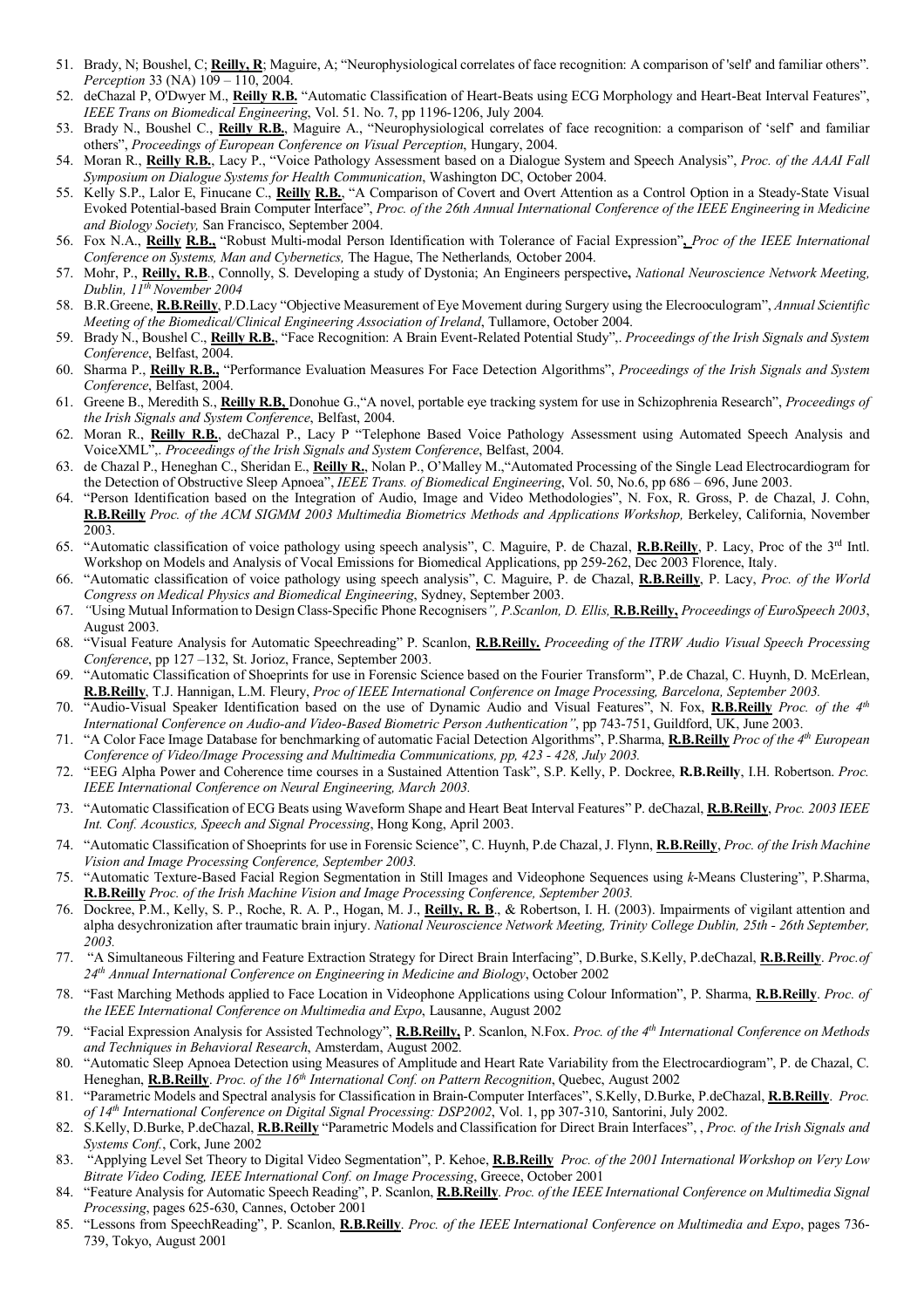- 86. P. Scanlon, **R.B.Reilly** "Automatic Speechreading",. *Proc. of the Irish Signals and Systems Conf.*, pages 374-379*,* Maynooth, June 2001
- 87. P.Kehoe, P. Sharma, **R.B.Reilly** "Digital Video Segmentation using Level Set Theory",. *Proc. Irish Signals and Systems Conf.*, pages 331- 335, Maynooth, June 2001
- 88. "Using Wavelet Coefficients for the Classification of the Electrocardiogram" P. deChazal, **R.B.Reilly**. *Proc. World Congress on Medical Physics and Biomedical Engineering*, pages 64-67, July 2000.
- 89. "A Comparison of the ECG Classification Performance of Different Feature Sets", M.O'Dwyer, P. deChazal, **R.B.Reilly**, *Proc. of the Computer in Cardiology 2000 Conf.*, pages 327-330, Boston, September 2000
- 90. "Automatic Classification of Sleep Apnea Epochs using the Electrocardiogram", P. deChazal, C.Heneghan, E.Sheridan, **R.B.Reilly**, P. Nolan and M O'Malley *Proc. of the Computer in Cardiology 2000 Conf.*, pages 745-748, Boston, September 2000
- 91. "Beat Classification for use in Arrhythmia Analysis", M.O'Dwyer, P. deChazal, **R.B.Reilly**, *Proc. of the Computer in Cardiology 2000 Conf.*, pages 395-398, Boston, September 2000
- 92. A Comparison of the Use of Different Wavelet Coefficients for the Classification of the Electrocardiogram" P. deChazal, **R.B.Reilly**, *International Conf. on Pattern Recognition*, pages 255-258, September 2000.
- 93. "Color Video Segmentation using Level Sets", P. Harper, **R.B.Reilly** *Proc. of the IEEE International Conf. on Image Processing*, pages 480- 483, Vancouver, September 2000
- 94. "Classification of the Electrocardiogram using Selected Wavelet Coefficients and Linear Discriminants" P. deChazal, **R.B.Reilly**, G.McDarby, B.Celler. *Proc. 2000 IEEE Int. Conf. Acoustics, Speech and Signal Processing*, pages 3590-3593, Istanbul, June 2000.
- 95. M.O'Dwyer, P. deChazal, **R.B.Reilly**, "Classification of Arrhythmias using P-R and R-R Intervals", *Proc. of the Irish Signals and Systems Conf.*, pages 495-502, Dublin, June 2000
- 96. R. Duff, **R.B.Reilly**, P. deChazal, P. Nolan*.* "Quantification of the Effects of Transient EEG Arousals on the Respiratory System", *Proc. of the Irish Signals and Systems Conf.,* pages 503-510*,* Dublin, June 2000
- 97. **R.B.Reilly,** M.J.O'Malley, "Adaptive Gesture Based Interfaces for Augmentative Communication", *IEEE Transactions on Rehabilitation Engineering,* Vol. 7, No.2, pages 174-183, June 1999.
- 98. S.J.Dorgan, **R.B.Reilly**, "A Model for Human Skin Impedance during Surface Functional Neuromuscular Stimulation", *IEEE Transactions on Rehabilitation Engineering,* Vol 7, No. 3, pages 341-348, September 1999.
- 99. "A Wavelet Based Classifier of the Electrocardiogram", P. deChazal, G.McDarby, **R.B.Reilly** *Proc. of the European Medical Biology Conference*, Vienna, October 1999
- 100. "Exaction of the Optic Disk Boundary in digital Fundus Images", F. Mendels, C. Heneghan, P. D. Harper, **R.B.Reilly**, and J.-Ph. Thiran. *Proc. 21st Ann. Int. Conf. IEEE Eng. Med. Biol. Soc*, Atlanta, page 1139, October 1999.
- 101. "Hybrid Multiplier/CORDIC Unit for Online Handwriting Recognition" S. McInerney, **R.B.Reilly**, *Proc. 1999 IEEE Int. Conf. Acoustics, Speech and Signal Processing*, pages 1909-1912, March 1999.
- 102. P. Harper, **R.B.Reilly** "Applications of Level Set Methods for Image and Video Processing", *Proc. of the Irish Machine Vision and Image Processing Conference*, pages 37-44, Dublin, September 1999
- 103. S. McInerney, **R.B.Reilly**, "Pre-processing for Online Handwriting Recognition", *Proc. of the Irish Signals and Systems Conf.*, Galway, June 1999
- 104. P. Harper, **R.B.Reilly** "Application for Level Set Methods for Video and Image Segmentation", *Proc. of the Irish Signals and Systems Conf.*, Galway, June 1999
- 105. D.Bray, **R.B.Reilly**, B.A.O. McCormack, "Investigation of Abdominal Bowel Sounds", *Irish Journal of Medical Science*, Vol. 167. No. 4, pages 257 – 258, December 1998.
- 106. "An Uncoupled Oscillator Model of the Hoffmann Reflex", S.J.Dorgan, **R.B.Reilly**, *Proc. 20th Ann. Int. Conf. IEEE Eng. Med. Biol. Soc*, pages 3112-3115, Hong Kong, November 1998.
- 107. "A Model for Human Skin Impedance during Surface Functional Neuromuscular Stimulation", S.J.Dorgan, **R.B.Reilly**, C.D.Murray, *Proc. 19th Ann. Int. Conf. IEEE Eng. Med. Biol. Soc*, pages 1770-1773, Chicago, October 1997.
- 108. "Assessing Motility through Abdominal Sound Monitoring", D.Bray, **R.B.Reilly**, L.Haskin, B.McCormack, *Proc*. *19th Ann. Int. Conf. IEEE Eng. Med. Biol. Soc*, pages 2398-2400, Chicago, October 1997.
- 109. "An Uncoupled Oscillator Model for Evoked Potential Dynamical Modelling", **R.B.Reilly**, T.E.Ward, A.M.dePaor, *Proc. 18th Ann. Int. Conf. IEEE Eng. Med. Biol. Soc*, pages 1760-1761, Amsterdam, November, 1996.
- 110. "Biosignal Processing and Analysis in Rehabilitation Engineering", A.M.dePaor, **R.B.Reilly**, H.J.Larkin, T.E.Ward. *Proc. 13th Intl. Conf. on Biosignal*, Brno, Czech Republic, June, 1996.
- 111. **R.B.Reilly** and A.M.dePaor , "Analysis of Evoked Potentials using Positive Transitions of Maximum Length Sequences and Volterra Kernels", , *Proc. of the Irish DSP and Control Conf.*, Dublin, June 1996.
- 112. C.Murray, **R.B.Reilly**, "Transcutaneous Modelling from Voltage and Current Pulse Investigations", *Annals of Biomedical Engineering Society, Vol. 23, Supplement 1, no. 553,* October 1995.
- 113. "Some Modelling and Measurement Studies arising from Rehabilitation Engineering", A.M.dePaor, **R.B.Reilly**, C.D. Murray, A.M.Hanson. *Proc. of Model Based BioMeasurements*, Stará Lesná, High Tatras, Slovakia, September, 1995.
- 114. "Gesture Recognition for Augmentative Human Computer Interaction", **R.Reilly**, A.Hanson, *Proc of the 17th Ann. Int. Conf. IEEE Eng. Med. Biol. Soc,* pages 1275-1276*,* Montreal, Canada, September 1995.
- 115. **R.Reilly**, A.Hanson, "LAMP: A non-contact Human Computer Interface", *Proc. Annual Meeting of the Irish Association of Rehabilitation Medicine,* Sept. 29th, 1995, Dublin, Ireland.
- 116. **R.Reilly**, A.Hanson, "Human Computer Interaction involving Speckle Analysis and Gesture Recognition for Alternative and Augmentative Communication Systems". *Proc. of 1st Annual Conference in Bio-Engineering in Ireland*, Blessington, Wicklow, January 27-29th, 1995.
- 117. A.M.dePaor, **R.B.Reilly**, B.J.Daly, C.M.Flynn, "The Precision and Cylindrical Grip Evaluator for use in Occupational Therapy", *Innovation et Technologie en Biologie et Medecine*, Vol. 13, No 6, pages 672 – 678, 1992.
- 118. C.D.Murray, J.D.Delaney, A.M.de Paor, **R.B.Reilly**."Stimulation, Capture and Display Device for the Hoffmann Reflex" *Innovation et Technologie en Biologie et Medicine*, Vol. 13, No 6, pages 641–652,1992.